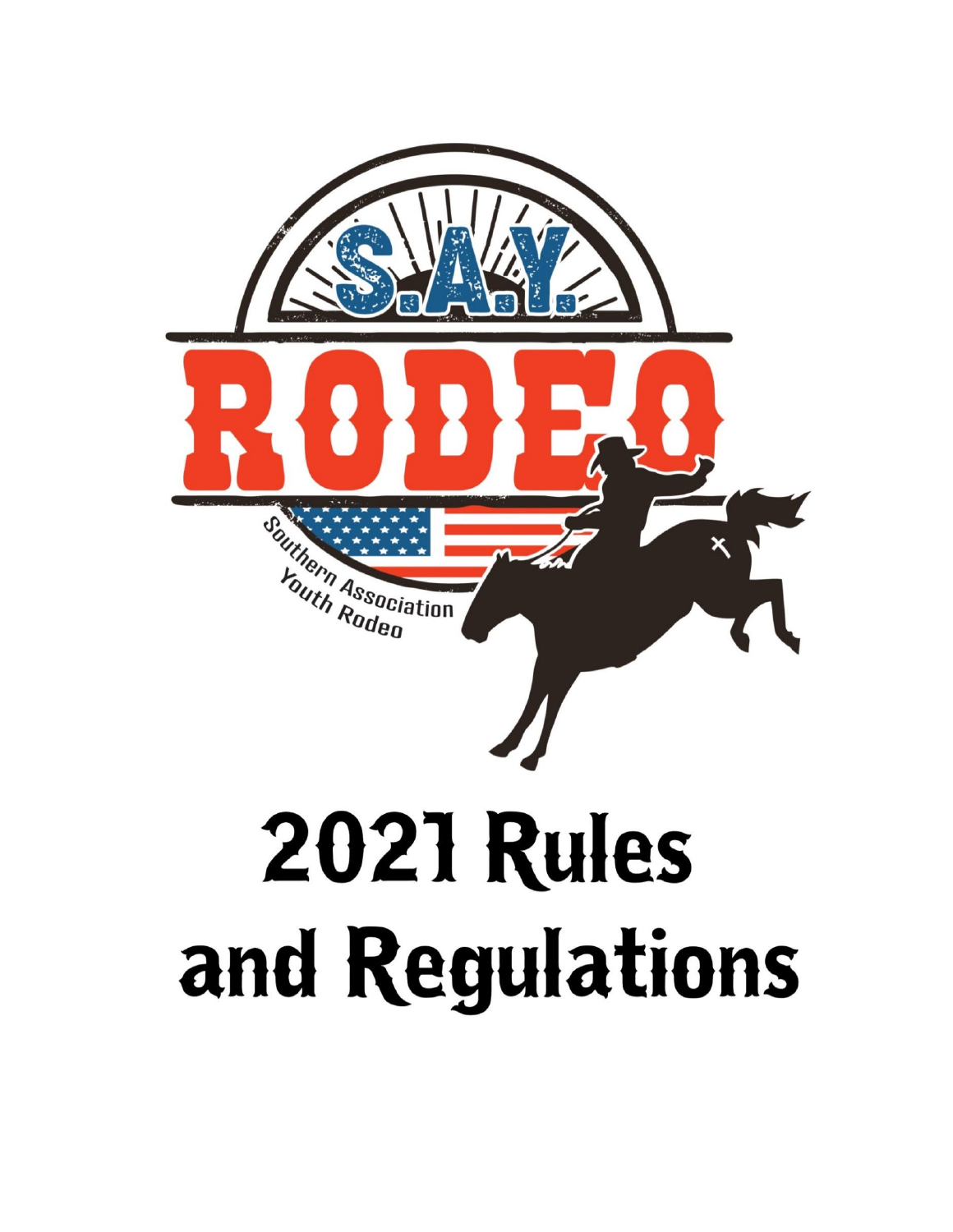# **Southern Association Youth Rodeo Rule Book**

# **2022**

# General Rules

- Each contestant must have their entry fees paid before they can compete in any event at each rodeo. Contestants will receive a wristband when fees are paid and release form is signed. Wristbands will be checked before competition in any event.
- Each contestant must have a waiver signed by a parent or guardian before competing at any rodeo.
- Each association member that participates in the Finals rodeo is required to sell and\or purchase a minimum of 25 raffle tickets. They, or a representative, must also volunteer to work one event at one rodeo during the season. The raffle ticket proceeds will go towards the SAYR Finals to help with the purchase of awards.
- **Dress Code**: All contestants must be dressed in rodeo attire: **boots, belt, jeans (NO holes or rips - unless rips happen during an event or on rodeo grounds), long sleeve\wrist length, western button\snap shirt (shirt must be tucked in while on rodeo grounds), SAYR back number (MUST be current year sponsor), and cowboy hat or regulation equestrian riding helmet.** Rodeo attire is required within the establish perimeter 1 hour prior to the start of the rodeo and throughout the entire rodeo regardless of whether the participants' events have been completed or not. The hat/helmet must be on when you enter the arena and stay on head until rider is past designated area by judge's consent. Sleeves must be all the way down. Shirt must be tucked in when rider enters the arena\or until rider is past the hat line. If the rider's hat is not on rider when he\or she crosses the designated line when entering the arena at the marked cones, (at mouth of the arena), when rider is competing (regardless of where the hat lands), there will be a 5 second penalty added to the rider's time and this call will be made by qualified judge, arena director, or event director. Rodeo attire required for PeeWee, Youth, Junior, and Senior competitors inside the established and marked perimeter of the arena area – even while not competing. Anyone assisting a child or a rodeo event inside the arena must, also, be in rodeo attire (only exception - Mutton Busting).

SAYR back numbers (**current year sponsor**) are **required** rodeo attire for ALL competitors. Sponsors pay to have their logo on each number to advertise their business. As such, there will be a **\$5 charge** for each replacement number. We highly recommend that you laminate the 2 numbers in your membership packets to help them last through the season.

- All decisions made by the rodeo judges will be **final**. All "gray" areas will be cleared by judges and arena director.
- $\triangleright$  If something isn't covered in this rule book, please refer to the PRCA rule book.
- $\triangleright$  The contestant will compete in the age group per their age as of January 1<sup>st</sup> of the rodeo year. Contestant may move up an age group but not down an age group. Contestants cannot carry points from one age group to the other, points stay for rider and age group competed. All events in which a contestant participates must be in the same age group. Once a contestant moves up to an older group, they may NOT move back down. They are in that age group until they age out of it.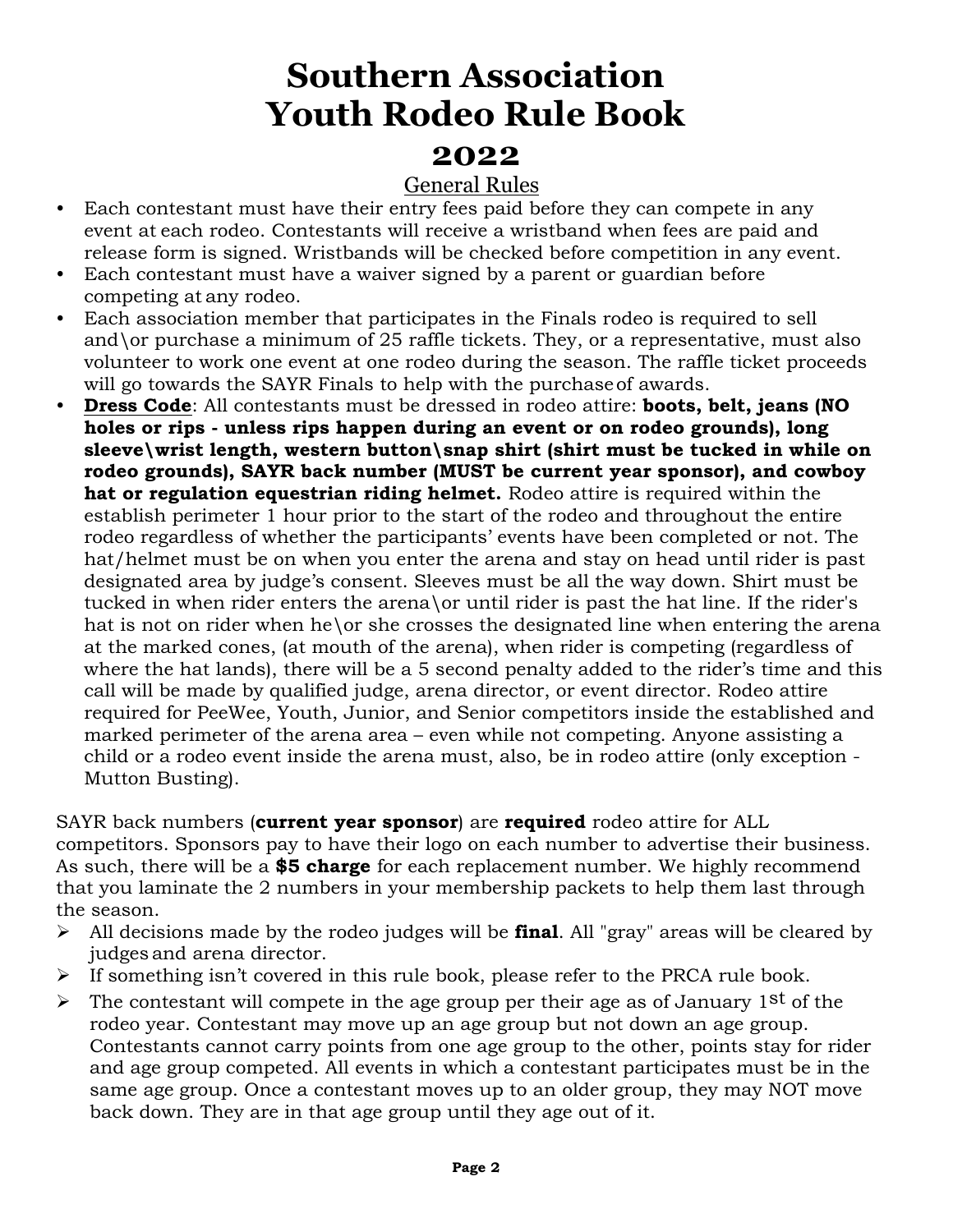- **Checks:** Membership fees and entries can be paid by check. **Any payment that is returned, refused, cancelled, or rejected will be charged a \$30.00 return check fee**. If anyone has a second infraction, then payment will be on a cash only basis.
- **NO ALCOHOL OR ILLEGAL DRUGS ON PREMISES of the Heard County Covered Arena grounds.**
- All contestants, spectators, parents, and guardians must conduct themselves in a respectful manner representative of SAYR. Any spectator, guardian, or contestant may be asked to leave or be disqualified by any rodeo official for any of the following:
	- 1. fighting or quarreling on the grounds
	- 2. mistreatment of stock
	- 3. refusing to compete on the stock drawn for them
	- 4. not being ready to compete when called upon
	- 5. cheating
	- 6. abusive language or improper conduct by contestants, parents, guardians, or spectators
	- 7. not wearing Back Number or not being in Rodeo Attire while on rodeo grounds

#### **Payback:**

Payback is 50% of entry fees, paid out at the end of the rodeo, are as follows:

- Entries between 1-4 pays back 1 place and is 100%
- Entries between 5-7 pays back 2 places and is 60-40% splits
- Entries between 8-10 pays back 3 places and is 50-30-20% splits
- Entries between 11-15 pays back 4 places and is 40-30-20-10% splits
- Entries 16 & over pays back 5 places and is 40-30-15-10-5% splits
- $\triangleright$  NO payback or points on Tiny Tots' or Special Needs' events. Participation buckles are given to each qualifying Tiny Tot and Special Needs' member at the end-of-theyear awards ceremony
- $\triangleright$  Contestants can only enter the rodeo during designated time, no late entries will be allowed. If you are not ready to enter the arena when you are called on, you will receive a no time for that event. A contestant will be called three times. After that third call, a scratch will be issued to that rider.
- **There will be no entry changing or adding at the rodeo; contestants must compete in the events already entered in, and in the draw order given. If they call in for Slack, they must compete in Slack. If they call in for Perf, they must compete in Perf.**
- All draws are done by at least one judge, event and/or arena director, and rodeo secretary.
- **If contestants or parents have any problems or questions you will need to talk with the Event Director immediately to have your question(s) addressed. At that time the Event Director will then speak to the Arena Director or Judge on your behalf.**
- **Age Divisions**: Age divisions are age as of January 1st of Rodeo Year:
	- Tiny Tots: 4 years & younger
	- Pee Wee: 5-8 years
	- Youth: 9-11 years
	- Junior: 12-15 years
	- Senior: 16-19 years
	- Special Needs: Any age
- **Point System**: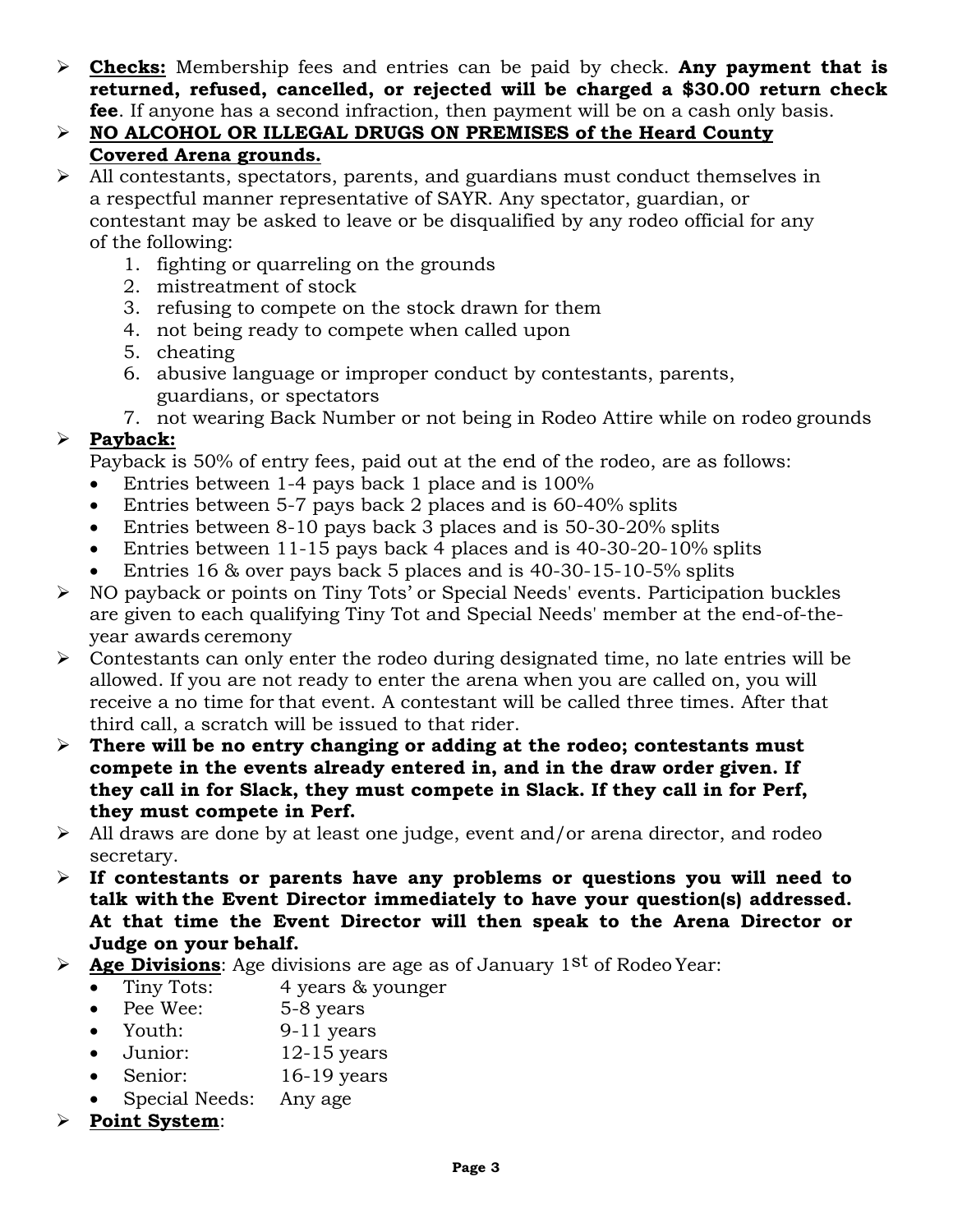- $1<sup>st</sup>$  place  $10$  points
- $2<sup>nd</sup>$  place 9 points
- $\bullet$  3<sup>rd</sup> place 8 points
- $\bullet$  4<sup>th</sup> place 7 points
- $\bullet$  5<sup>th</sup> place 6 points
- $\bullet$  6<sup>th</sup> place 5 points
- $\bullet$  7<sup>th</sup> place 4 points
- $\bullet$  8<sup>th</sup> place 3 points
- $\bullet$  9<sup>th</sup> place 2 points
- $\bullet$  10<sup>th</sup> place 1 point

#### **Non-members do NOT accumulate points or Finals' qualifying rodeos. Points are not awarded or accumulated retroactively. Non-member rodeos do NOT count towards the 4-rodeo, Finals' requirement.**

- **Year-End Awards and Qualification for Finals Rodeo:** To qualify for year-end awards and the finals rodeo **each** contestant must be a member of the association, must compete in each qualifying event in at least 4 rodeos, sell all of their raffle tickets, and volunteer/work one event at one rodeo per season prior to Finals.
- Year-end champions' awards will be given at the finals rodeo. Year-end awards are given to the top ten in each event per age-group (except Tiny Tots and Special Needs). Year-end event champions will be declared by the most points earned from the entire rodeo year. Ties for All- Around awards (saddles) will be determined by the contestant who has attended the most rodeos and if there is still a tie, the award goes to the one who has the most first place wins during the season. The second person in the tie breaker would then receive the reserve buckle. If there is a tie within the top 10 awards in each event/division, the kids can choose to take one of the extra prizes or have the another of the allotted prizes ordered for him/her. A coin toss will determine who gets first choice. Choice is \*final\* and cannot be changed. Finals rodeo will not have paybacks but go-round buckles and points will be awarded. Year- end prizes will be given at the awards ceremony.
- $\triangleright$  All-round champions and event champions will be awarded at the awards ceremony. To qualify, a contestant must compete in at least 3 events for 4 rodeos for all All-round and a minimum of 4 rodeos for each event to qualify for year-end awards.

#### **Entry Fees**:

- **Members** Entry event fee \$14, Arena Fee \$14 (once per rodeo), \$15 Stock fee per stock event or \$20 stock fee for each bronc or bull event.
- **Non-members** daily participation fee \$25, Arena Fee \$14 (once per rodeo) Stock fee is \$15 per stock event or \$20 stock fee for each bronc or bull event.
- **Tiny Tot** event fees \$8, Arena Fee \$14 (once per rodeo), Stock Fee for mutton busting \$15 (No Goat Fee on Tiny Tots)
- **Special Needs** there is no charge for special needs participants. In order to qualify for Finals, ALL Finals Qualification requirements MUST be met.

•

 **Contestants must call in or send an email to the rodeo officials on the Call-In day prior to rodeo during the designated times on the website and Facebook. If you do not call-in, \*\*\*YOU DO NOT RIDE\*\*\*!**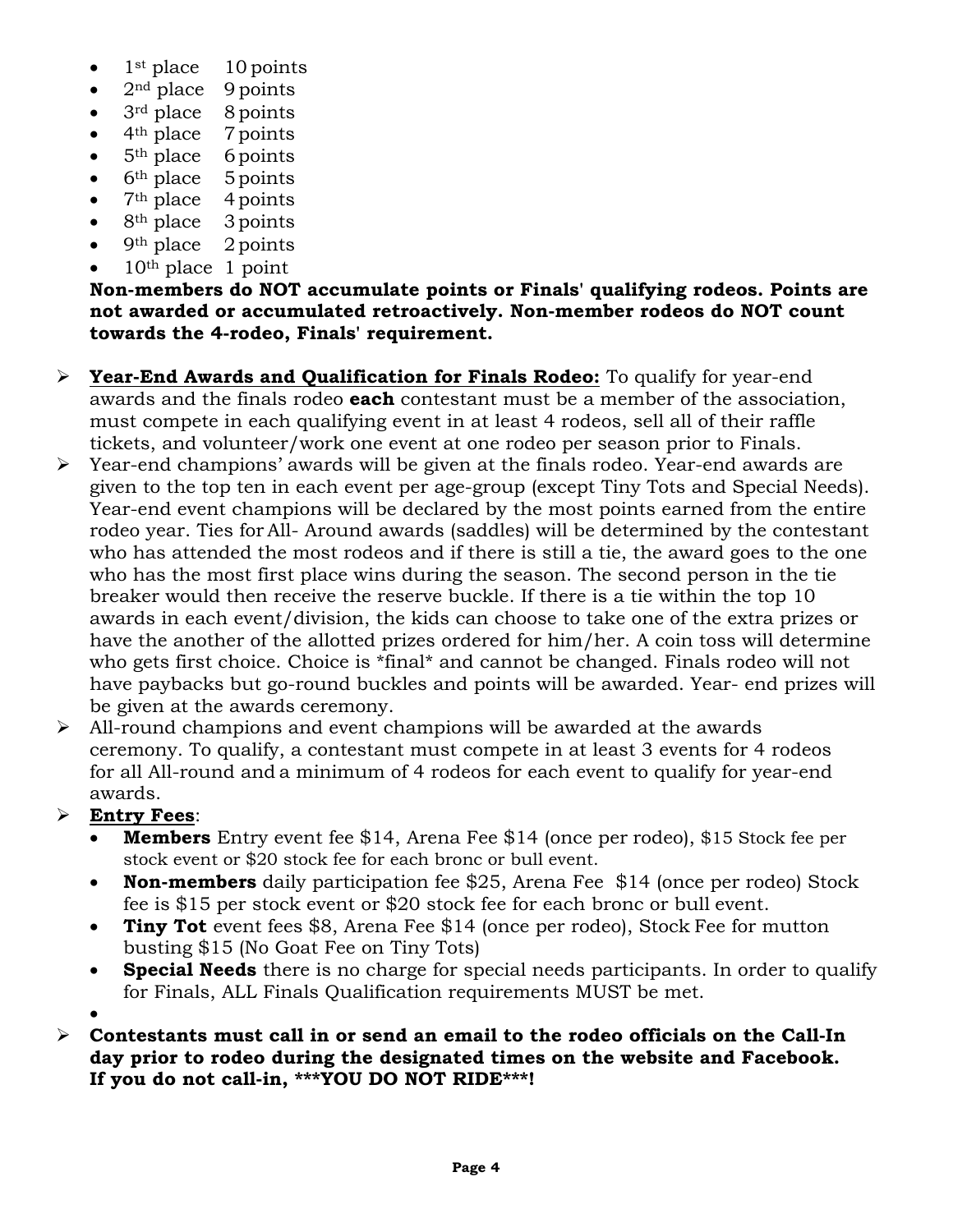**>>Check-in/Registration times for the rodeo are staggered to allow for social distancing, administration breaks, and shorter sign-in lines. Contestants MUST be signed in according to the staggered registration times. Failure to register before the registration time for your event ends will result in a SCRATCH for your events. All fees are still due and all fees are nonrefundable if a participant is scratched from his/her events. The registration times are included on the website, Facebook, and in the confirmation emails sent to all who call in.** 

#### **>>If you are a no show or scratch at a rodeo, then your entry fees and stock fees must be paid prior to the next rodeo's entry. If you "call out" after call-in has ended, it will be considered a 'no show' and all fees will apply.**

- $\triangleright$  Call-in phone number is posted on the website. Call in dates are listed on the website, and call in is from 6-9pm Eastern Time on call in dates. Call in by calling 706-618-4386. Call-ins by email  $(rod\cos\omega s)$ -rodeo.com can be sent any time beginning on the Sunday after a rodeo until 12 PM (noon) on the Saturday after Callin (late call-in fee applies to ANY call-in after 9 PM eastern time on the call-in day). **NO** call-ins will be accepted after 12 PM (noon) on the Saturday before a rodeo.
- If you call in for Slack (Friday night), you **must** run in Slack. If you call in for Performance (Saturday), you **must** run Performance.
- Late fee of **\$30 per child** is accrued for any call-ins received after 9 PM on Thursday of call-in. Contestants must call 706-618-4386 prior to Saturday at 12 PM (noon) for these issues.
- $\triangleright$  All stock events will have the draw done prior to rodeo in the announcer's booth at least 2 hours prior to rodeo.
- $\triangleright$  All stock events will have two judges, and all running events will have one judge in the arena at all times while rodeo is in progress. All stock events will have the draw in the announcer's booth with Judge, Event Director and/or Arena Director.
- $\triangleright$  No person shall be allowed in the arena during a rodeo performance unless entered in an event or as an assistant. This rule shall be enforced by the arena director.
	- If a participant receives a 'NT' or 'no time' in an event, he/she receives credit for participating, but doesn't receive a competitive time or score.
	- If he/she receives a scratch, 'DQ' or 'disqualification', it means that the event does not count. It doesn't count toward points or towards Finals' requirements.
- $\triangleright$  All re-rides and re-runs will be at judge's discretion based on National High School Rodeo Rules.
- $\triangleright$  Each contestant entered in rough stock events will be allowed one and only one assistant behind the chutes when he or she is contesting. Assistant must be in full rodeo attire. Assistant helping barrel racers and pole benders will not be allowed to go past the hate line when they are entering the arena. The only exceptions to this rule are mutton busting, Special Needs, and Tiny Tot division events. All assistants **MUST** be in rodeo attire when in arena.
- $\triangleright$  In roping, timed events, and steer wrestling, the contestant is allowed a helper in the box to assist in settling the horse and keeping the horse in the corner of the box. When the contestant calls for the animal, no further assistance can take place. No physical and/or hands-on encouragement can take place by the assistant after the contestant calls for the animal. The helper may have his hands on the horse at such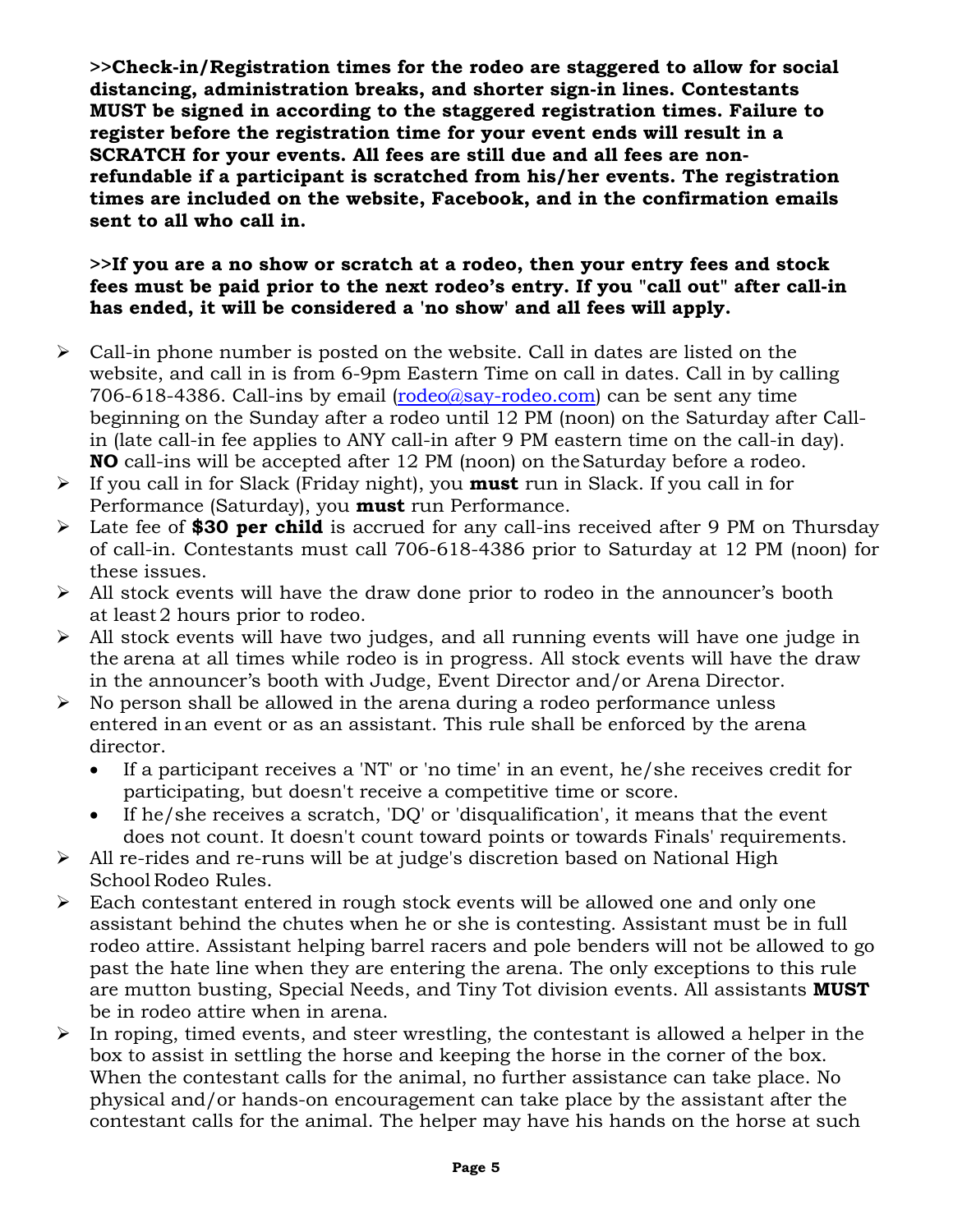time that the contestant calls for the animal, but if the helper starts the horse or holds the horse in any way that affects the contestants scoring process, the contestant will receive a no time.

- $\triangleright$  In any timed event, if an animal escapes from the arena, the flag will be dropped and watches stopped. The contestant will get animal back with lap and tap start, and time already spent will be added to time used in qualifying plus barrier penalties, if any.
- $\triangleright$  Any situation that arises that is not covered in this rule book shall be called by the judges based on the national high school rule book. If it is not covered in the national high school rule book it will be called by the judges based on general rodeo rules and the PRCA rule book.
- $\triangleright$  It shall be the arena director's responsibility to see that contestants compete on the stock drawn for them. In the event of a mistake, stock drawn for must be run during that performance and only that time or score taken.

## **The arena director, judges, and event coordinators reserve the right to address and change any situation deemed unsafe to animals, spectators, orparticipants in the best way determined possible at the moment. Safety of all involved is of utmost priority.**

# **Events**

# **Tiny Tot and Pee-Wee Mutton Busting**

- **1.** Contestants in Tiny Tots and PeeWees must ride 4 seconds **Judges' time is the official time.**
- 2. The time will start when the animal crosses the plane of the chute gate. A re-ride may be awarded at the judge's discretion if the contestant is fouled at the chute or the animal falls.
- 3. The contestant will be disqualified for any of the following: a. bucking off (touching the ground) before the timer, b. not being ready when called upon.
- 4. Contestants may **NOT use a mutton busting rope** in this event.
- 5. Contestants may **NOT use spurs** in this event. A contestant found using spurs during this event will be disqualified for his/her ride.
- 6. Rider weight is **not to exceed 65 pounds.** Example If a child weighs 65.01 lbs. he/she is over the weight limit and weighs out of mutton busting. Weight will be checked before each rodeo (except Finals). If a child exceeds 65 lbs, they will not be allowed to mutton bust. They may move up to riding calves, but the points earned prior to that will not transfer. No one over 65 lbs. will be allowed to ride sheep. **Example** – If a child weighs 65.01 lbs. he/she is over the weight limit and weighs out of mutton busting. Once a child 'weighs out' of mutton busting, they may NOT enter the event at any future rodeo.
- 7. Scoring of ride:
	- a. If a rider holds on by laying forward and hugging the sheep with both arms, the rider can score up to 60 points.
	- b. If a rider sits up and holds on with two hands just holding onto the animals hide then the rider can score up to 70 points.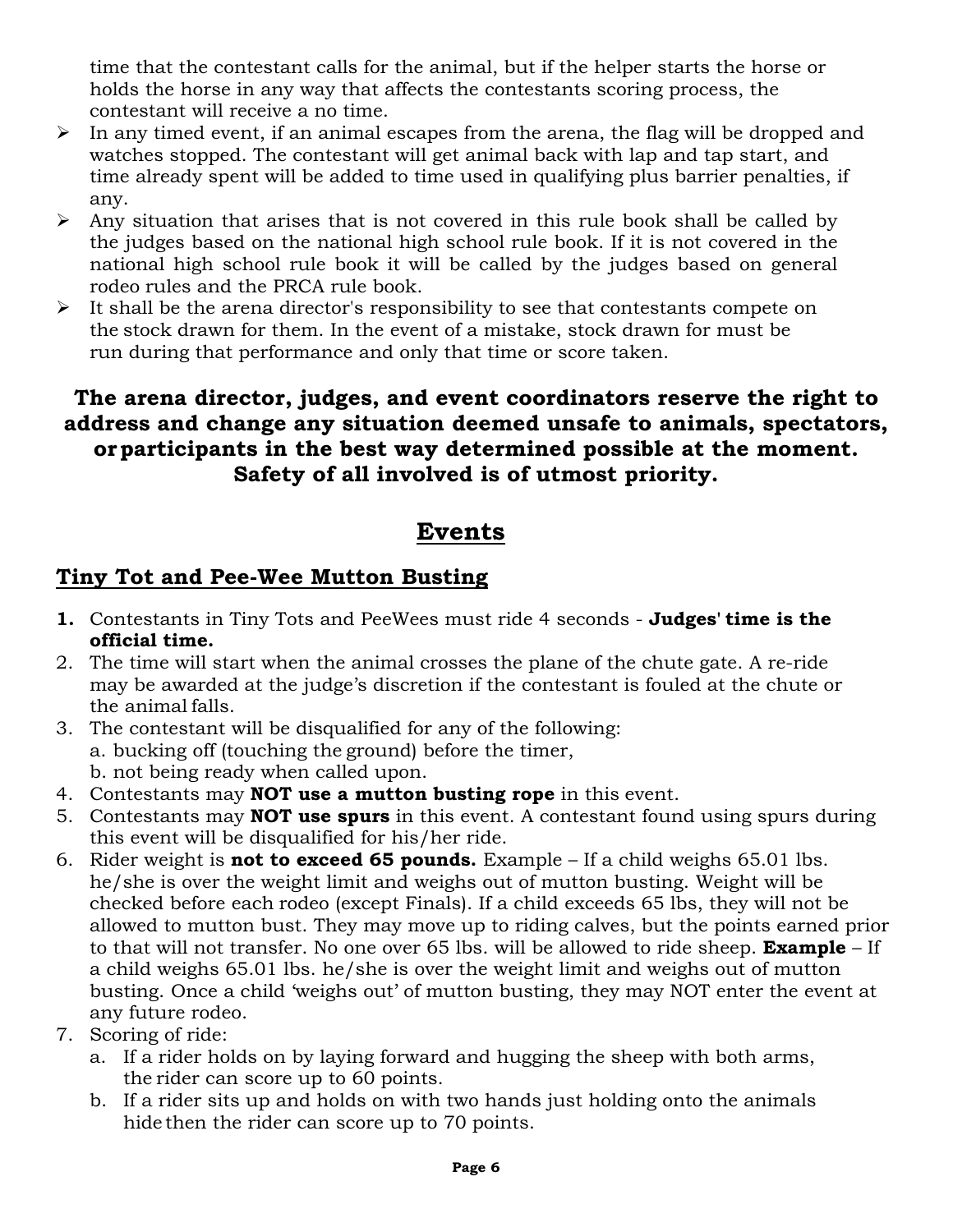- c. If a rider sits up and holds on with one hand with the free arm never touching the animal or him/herself or any equipment the rider can score up to 80 points.
- d. Ride points are awarded by the judges for form, difficulty, speed, and quality of the ride within the parameters set above.

# **Chute Dogging**

#### **General Rules:**

- 1. Once score line (gypsum line) has been set it will not be changed in that go.
- 2. Score line will be set at ten (10) feet in front of chute. The measurement will be made with chute gate in the closed position.
- 3. The line (barrier) judge will flag the start when the animals' nose crosses the score line.
- 4. Steer belongs to contestant when he calls for it and chute opens, regardless of what happens, with the following exceptions:
	- a. In case of mechanical failure.
	- b. If in the opinion of the line judge contestant is fouled by chute, contestant shall get his steer back, providing contestant declares himself by pulling up.
- 5. Time shall be taken between two flags.
- 6. It shall be the arena directors' responsibility to see that contestants compete on the stock drawn for them. In the event of a mistake, stock drawn for must be run during that performance and only that time or score taken.
- 7. A dogging chute will be used at all rodeos when possible. If a malfunction occurs or dogging chute breaks, a left delivery chute must be used. All chute dogging runs must be made from the same chute
- 8. Chute dogging will be done at the roping end of the arena when using a dogging box.
- 9. JR-SR With steers loaded in dogging chute, dogger gets beside the steer, right hand in front of or behind right front shoulder. When dogger calls for the steer, the chute gate will be opened. Dogger must keep right hand in front of or behind shoulder until the steer's nose crosses the score line. If dogger moves into throwing position or touches either horn before steer's nose crosses score line there will be a ten (10) second penalty added to time. If steer is thrown before crossing the score line, the dogger will receive a ten (10) second penalty.
- 10. Chute Dogger must allow steer to maintain forward motion to the score line. Chute Dogger may not choke steer.
- 11. There will be a designated helper assigned by the arena director for youth, the helper can pass the plane of the chute gate depending on strength or speed of steer.
- 12. Contestant is considered working the steer when the steer leaves the chute.
- 13. If steer gets loose, dogger may take no more than one step to catch steer.
- 14. After crossing the start line, the wrestler must bring it to a stop or change its direction and twist it down.
- 15. If steer is accidentally knocked down or thrown before being brought to a stop or is thrown by wrestler putting animal's horns into ground, it must be let up to all four feet and then thrown.
- 16. Steer will be considered thrown down only when it is lying flat on it side, or on its back with all four feet and head straight.
- 17. Wrestler must have hand on steer when flagged.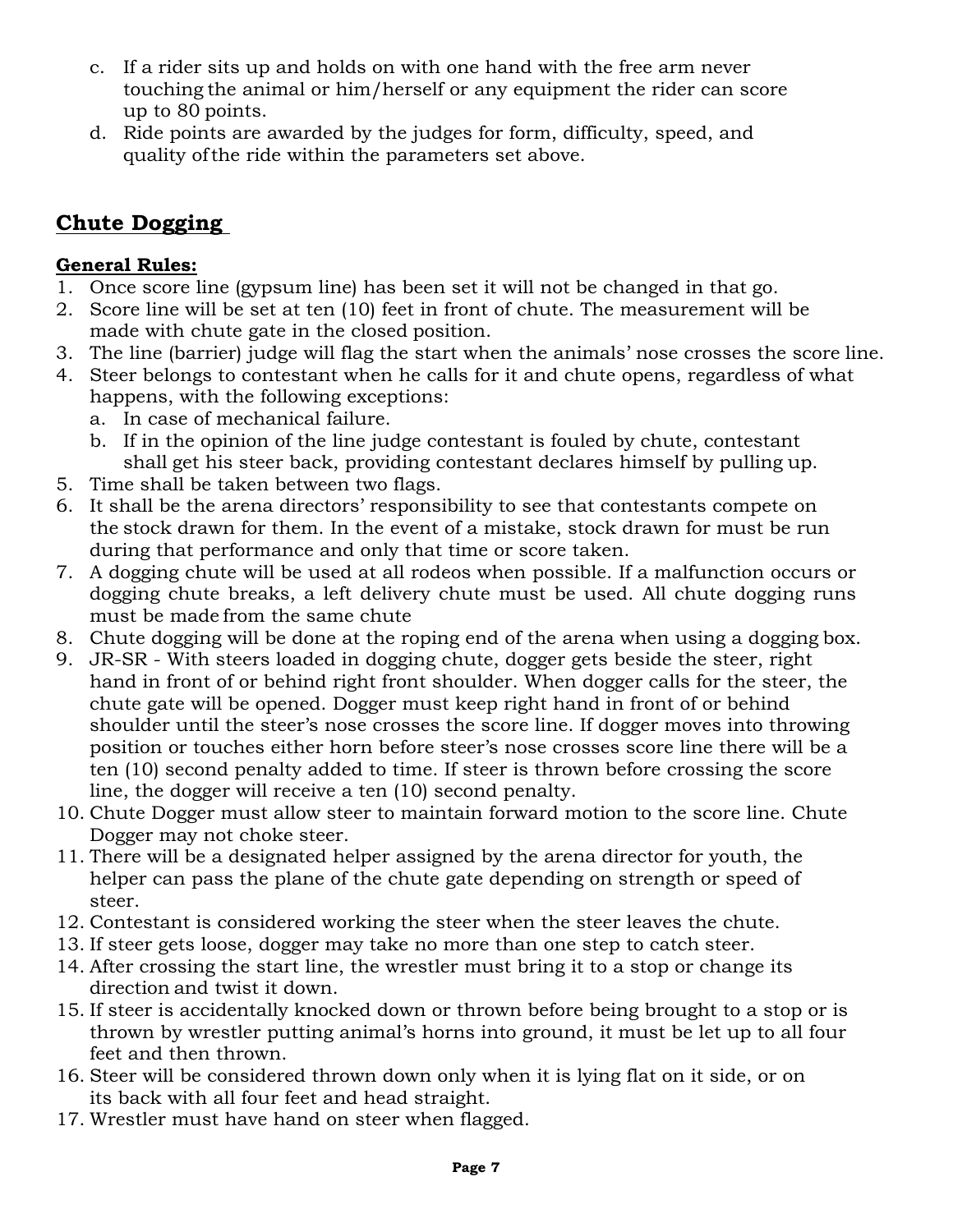- 18. Contestant is required to turn steer's head so that he can get up.
- 19. If a steer is falling in the opposite direction the steer wrestler is attempting to throw him (dog fall), the contestant may choose to turn the steers head to correspond with the leg position to make this a legal fall.
- 20. There will be a ten second penalty added if dogger moves right arm to right horn (throwing position) before start line. This will be referred to as breaking the barrier. (JR-SR)
- 21. If steer falls on its own before nose crosses line, steer must be let up and not thrown until steer's nose crosses line.
- 22. YOUTH-Youth chute doggers can place right arm around neck of steer or under right horn and left hand on left horn (throwing position) before leaving chute.
- 23. Event will be run in the order of stock loaded not in the order of the run sheet. Contestants will run with their drawn stock.

#### **Time Limit:**

There will be a thirty (30) second time limit for junior and senior division and a (45) second time limit for youth division.

# **Pee Wee and Youth Dummy Roping**

- 1. In the Dummy Roping fishing is allowed. Youth will be allowed to fish for a maximum of five (5) seconds. The starting line will be at the back of the dummy for the first round and the starting line will move back two (2) feet each round. No fishing is allowed if loop goes across the back and touches the ground on both sides.
- 2. There will be only three (3) legal head catches determined by how the loop lies after the slack has been pulled tight and comes to rest on the dummy:
	- a. Both Horns (Slick Horn).
	- b. Half a head.
	- c. Around the neck.
- 3. Each contestant will get 3 throws.
- 4. Catches will awarded points:
	- a. Slick Horn 3 points
	- b. Neck  $-2$  points
	- c. Half Head 1 point
- 5. In the event of ties, the tied contestants will throw 3 loops at the next line on the distance board (2 feet back). This continues until all 10 places are determined.
- 6. Once the contestants throw, they should stay around until all contestants are done roping in order to break any ties.
- 7. Points will be given on how the contestant places in the dummy roping.
- 8. Contestants **cannot** compete in dummy roping if they have competed in other roping events (on horse such as breakaway, tie-down, or team roping). This event is for those to learn how to rope and who do not know how to rope off a horse. Contestants can compete in one or the other roping events but not both, and may not switch within the year.
- 9. The boards used as markers for the distance & roping line are considered the same as a barrier. If these boards foul the contestants rope they will be awarded a re-rope.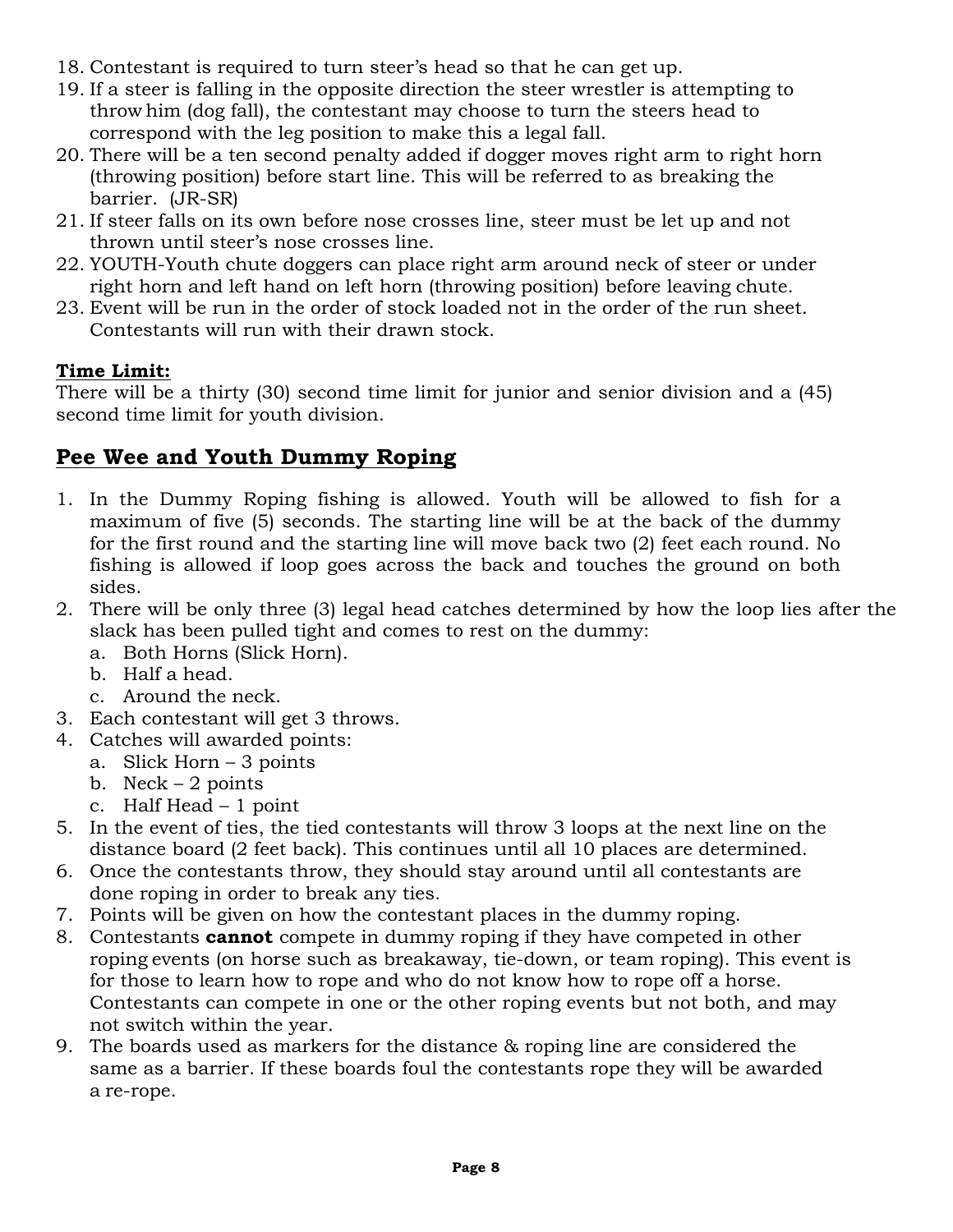# **Tiny Tot Goat Tail Untying**

- 1. Contestant must cross the start line, race to where the goat is tethered, remove ribbon from goat's tail, and run back across the finish line.
- 2. Contestant must cross line with ribbon in hand.
- 3. Time starts from the time the contestant crosses start line, the flagger drops flag starting the time until the judge drops flag as the contestant crosses finish line.
- 4. There will be a sixty (60) second time limit.
- 5. The ribbon from the goat's tail may be kept by the contestant to be put on their hat.

# **PeeWee Goat Tying**

- 1. Sixty (60) second time limit.
- 2. The contestant will cross the starting line, race to the goat, flank the goat, cross and tie three legs, 2 back legs and 1 front leg, Contestant must go down the rope to the goat,
	- a. (if the goat is down it must be day-lighted or brought to its feet) then thrown, A pigging string or goat string may be used to tie with. Run-time will be stopped when contestant signals judge by throwing both hands in the air. Tie must hold all three feet until passed on by the judge.
	- b. Contestant cannot touch the goat once they have signal the judge. If the tie comes loose or the goat gets to its feet before 4 seconds has elapsed, it will be ruled a no time. Any unnecessary misuse of the goat will be deemed a no time or disqualification at judge's discretion.

# **Youth, Junior, and Senior Goat Tying**

#### **General Rules:**

- 1. Contestants may share horses for this event.
- 2. Starting line in goat tying will be subject to ground rules.
- 3. A clearly visible starting line shall be provided.
- 4. The stake and the starting line will be permanently marked for the entire go-round.
- 5. A contestant may enter the arena at the speed of her\his choice.
- 6. Goats will be located in center of arena at proper distance from the starting line.
- 7. Time to be taken between two flags
- 8. Time will start when the horse's nose crosses the starting line.
- 9. Flagman will be in identical place each performance.
- 10. Goat handlers must stand directly behind goat. Judges and directors will position themselves so they are able to have a clear view of the goat rope and horse.
- 11. It shall be the arena director's responsibility to see that contestants compete on the stock drawn for them. In the event of a mistake, stock drawn for must be run during that performance and only that time or score taken.

#### **Time Limit:**

There will be a thirty (30) second time limit for junior and senior division and a (45) second time limit for the youth division.

#### **Event Rules:**

1. There should be at least a 15 yard starting line from hat line.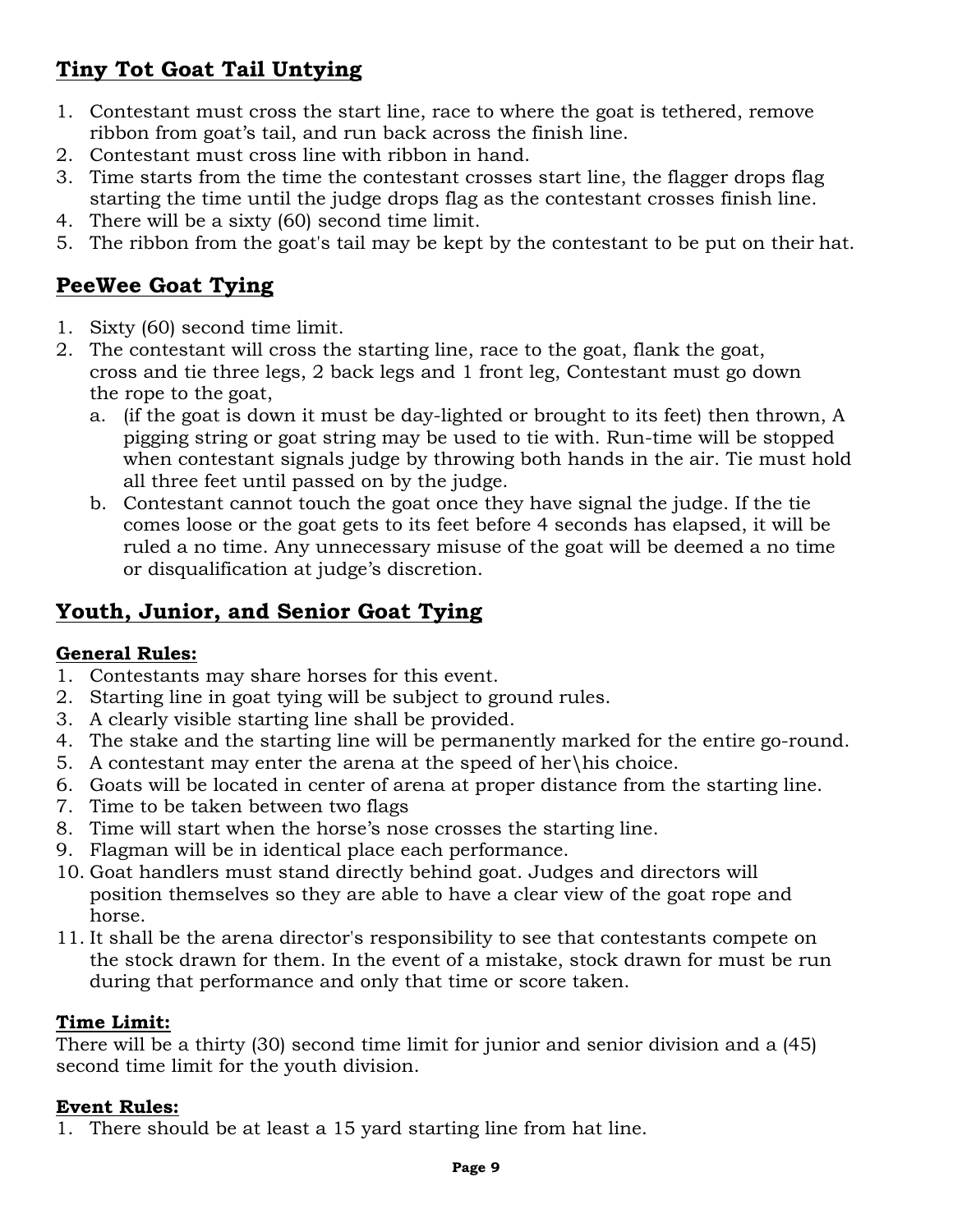- 2. The starting line will be 100 ft from stake.
- 3. The goat should be tied to a stake with a rope ten feet in length.
- 4. Stake should be completely under the ground so that no part of it is visible or above ground.
- 5. The contestant must be mounted on a horse when entering the arena and must ride from the starting line to goat, dismount from his\her horse, throw the goat by hand, cross, wrap and tie by hand, at least three (3) feet together with a goat string or pigging string. No wire is to be used in the goat string.
- 6. If the goat is down when the contestant reaches it, goat must be elevated high enough that it has the opportunity to regain its feet and then clear of the goat when the tie is finished.
- 7. Legs must remain crossed and secure for 6 seconds after completion of tie. While the judge is performing the 6-seconds procedure, the contestant will make no gestures, motions, or noises to distract the goat. This will be considered trying to take an unfair advantage and will result in a disqualification.
- 8. To qualify as a legal tie, there will be at least one complete wrap around at least three legs, and a half hitch, hooey or knot. The contestant must tie the goat by hand with no pre- made wraps coils, knots, hooeys or half hitch.
- 9. Time will start when the horse's nose crosses the starting line.
- 10. Time will stop when contestant signals the completion of the tie.
- 11. The contestant must move back three (3) feet from the goat before the judge will start the six (6) second time limit on the tie – for the goat's legs to remain crossed and tied. If contestant gets rope that is holding goat wrapped around his\her leg they may ask the judge to remove it, removing rope and moving back (3) feet. Then, the six (6) second time limit will start.
- 12. Qualified persons other than goat tying contestants will be used as goat holders.
- 13. If a goat is injured, the contestants involved with the injured goat will automatically be assigned the extra goat regardless of the possible difference in runs or ties on the goat.

#### **Scoring and Penalties:**

- 1. Timed event judge will not flag contestant out until time is recorded.
- 2. Judge is to flag time, then flag contestant out if run is not legal.
- 3. The tie will be passed on by a field judge and if it is not secure for six seconds, the contestant will receive a no time.
- 4. Contestant will receive a no time for touching the goat or tie string after signaling they are finished.
- 5. If the contestant's horse crosses over the rope or goat, or if the contestant's horse comes in contract with the goat or rope prior to the contestant signaling for time, a five (5) second penalty will be assessed.
- 6. If the goat should break away because of the fault of the horse, the contestant will receive a no time between flags.
- 7. A five (5) second penalty will be assessed if the contestant enters the arena without his/ her hat on his/her head.

#### **\*\*\*\*Roping event note - a SAYR official will open the chute for ALL stock roping events \*\*\*\***

**When possible, this will be done by the event director or arena director.**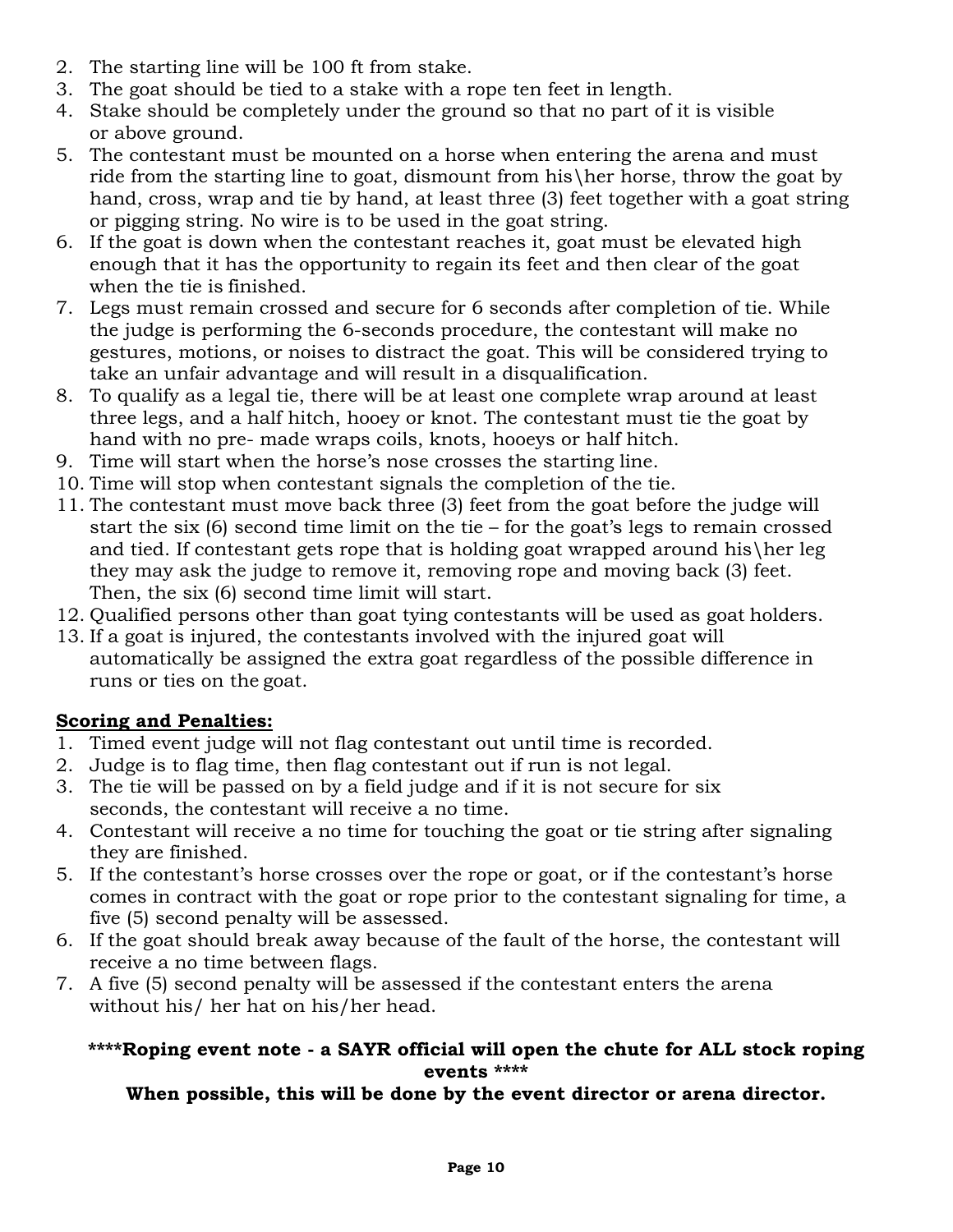## **Breakaway Roping**

#### **General Rules:**

- 1. Contestants may share horses in breakaway roping.
- 2. Roping Box shall be part of arena during roping events.
- 3. Once score line has been set in timed events, it will not be changed in that go, nor can length of box be changed.
- 4. Lap and Tap No barrier to be used. If barrier judge is used to flag the start, he shall flag the animal when animal's nose crosses the starting line.
- 5. Should the barrier break at any point other than designated breaking point, the decision is up to the barrier judge. If contestant obviously beats the barrier, but the staples are pulled or barrier rope is broken and string unbroken, barrier judge may assess a ten- second penalty. Otherwise, this will not be considered a broken barrier.
- 6. If automatic barrier does not work, but time is recorded, contestant will get time, but there will be no penalty for broken barrier.
- 7. If automatic barrier fails to work and official time has not started, contestant will get stock back if stock is qualified on in the field, therefore entitling contestant to a rerun without penalties.
- 8. If automatic barrier fails to work, and stock is brought back, contestant must take same animal.
- 9. If barrier equipment hangs on animal and contestant tries the animal, contestant accepts the animal, if contestant pulls up; contestant will receive the same animal back.
- 10. Calf belongs to contestant when contestant calls for it, regardless of what happens, with the following exceptions:
	- a. In any timed event, if an animal escapes from the arena, the field judge will drop flag and all watches will be stopped, Contestant will receive original animal back with a lap-and-tap start, Time already accumulated will be added to time used to complete the qualifying run,
	- b. In case of mechanical failure.
	- c. If, in the opinion of the judge, contestant is fouled by barrier or neck rope, contestant shall get the same calf back, providing contestant declares themselves by pulling up immediately. A contestant's rope cannot be fouled by the pull rope.
- 11. A contestant must be on their horse and their horse must break the plane of barrier with the draw breaking the plane of the score line before he\she is allowed to compete.
- 12. Time to be taken between two flags.
- 13. It shall be the arena director's responsibility to see that contestants compete on the stock drawn for them. In the event of a mistake, stock drawn for must be run during that performance and only that time or score taken.

#### **Time limit:**

There will be a thirty (30) second time limit for junior and senior division and a (45) second time limit for youth division.

#### **Event Rules:**

1. One loop will be allowed.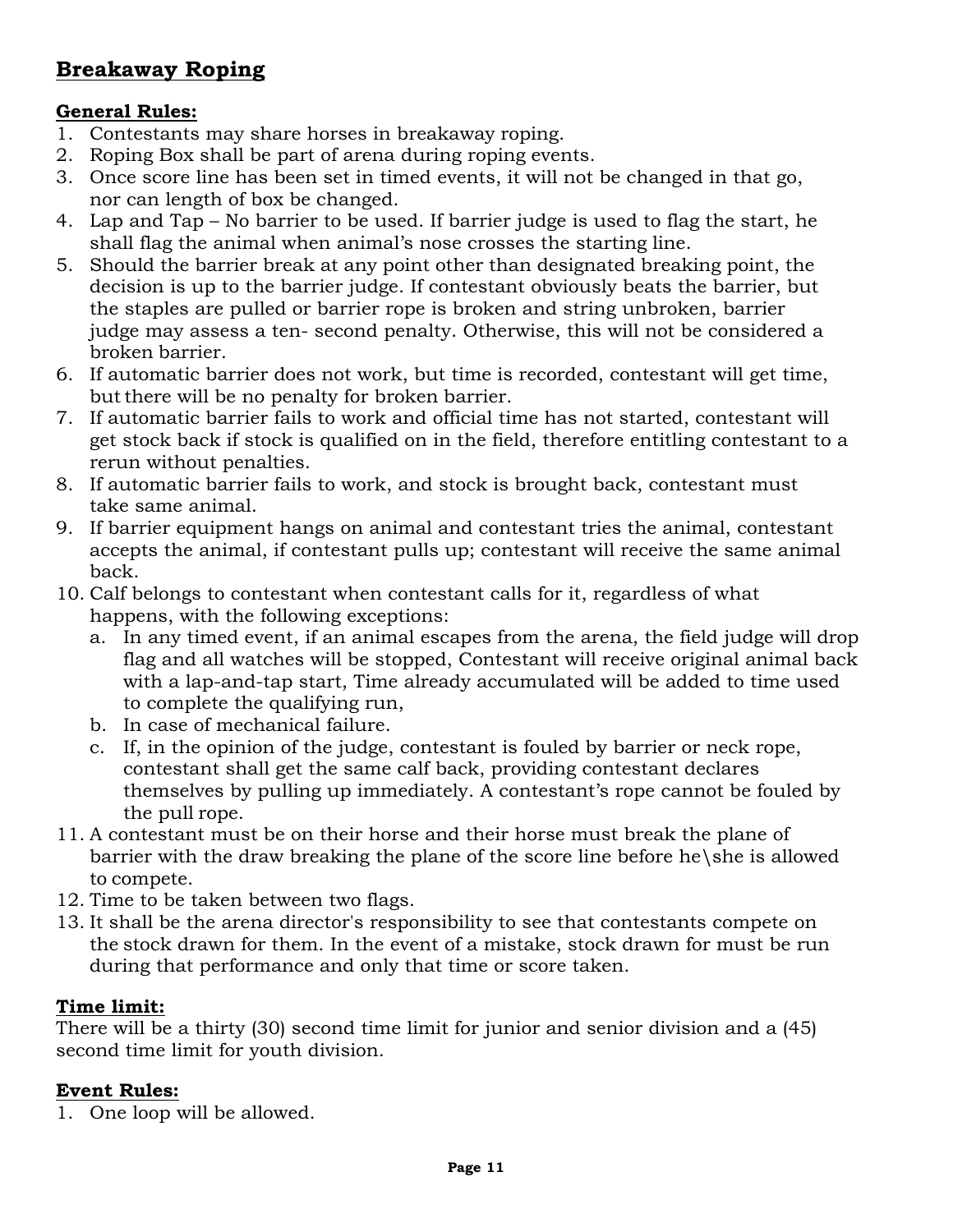- 2. Ropes are to be tied to the saddle horn with nylon string. A knot must be at the end of the rope with the string tied at the knot. There will be no tail. A flag that is white must be attached at the knot end of the rope.
- 3. Rope must be tied to the horn with a nylon string and may not be run through bridle, tie down, neck rope or any other device.
- 4. String will be provided and will be inspected by designated official before each contestant competes.
- 5. A dropped or fallen rope that must be recoiled and\or rebuilt shall be considered a thrown rope.
- 6. The calf's head must pass through the loop. The loop must draw up on any part of the calf's body behind the head.
- 7. Rope must be released from contestant's hand to be a legal catch.
- 8. In case the field flag judge flags out a contestant that still legally has one or more loops coming, the judge may give the same calf back lap and tap, plus time already lapsed and any barrier penalty.
- 9. Contestants must be mounted when time is taken.
- 10. Contestant will rope in order of their draw steer loaded in chute.

#### **Scoring and Penalties:**

- 1. In order for time to be considered official, barrier flag must operate.
- 2. Judge will not flag contestant out until time is recorded.
- 3. Judge is to flag time, then contestant out if run is not legal.
- 4. There will be a 10-second penalty assessed for breaking the barrier.
- 5. Roping calf without releasing loop from hand will result in a No Time.
- 6. Contestant will be disqualified for any abusive treatment of calf or contestant horse.
- 7. The contestant will be disqualified should contestant break the rope away from the saddle horn by hand. However, if the rope should dally around the horn, the contestant may ride forward, undally the rope and then stop their horse to make the rope break away.
- 8. If any part of the pusher breaks the plain of the chute gate before the calf release the barrier, the contestant receives a no time.
- 9. No rattling of chute, A timed event contestant may not have someone rattle the chute for them. The contestant and\or person rattling the chute shall be disqualified.
- 10. When the contestant calls for the calf, no further assistance can take place after
	- a. that. No encouragement can take place by the assistant after the contestant calls for the calf. If the helper starts the horse or holds the horse in any way that affects the scoring process, contestant will receive a no time.

# **Team Roping**

#### **General Rules:**

- 1. Contestant may share horses in team roping.
- 2. Roping Box shall be a part of the arena during team roping.
- 3. Lap and Tap no barrier to be used. If barrier judge is used to flag the start, he shall flag the animal when animal's nose crosses the starting line.
- 4. Should the barrier break at any point other than designated breaking point, the decision is up to the barrier judge. If contestant obviously beats the barrier, and barrier rope is broken and string unbroken, barrier judge may assess a 10-second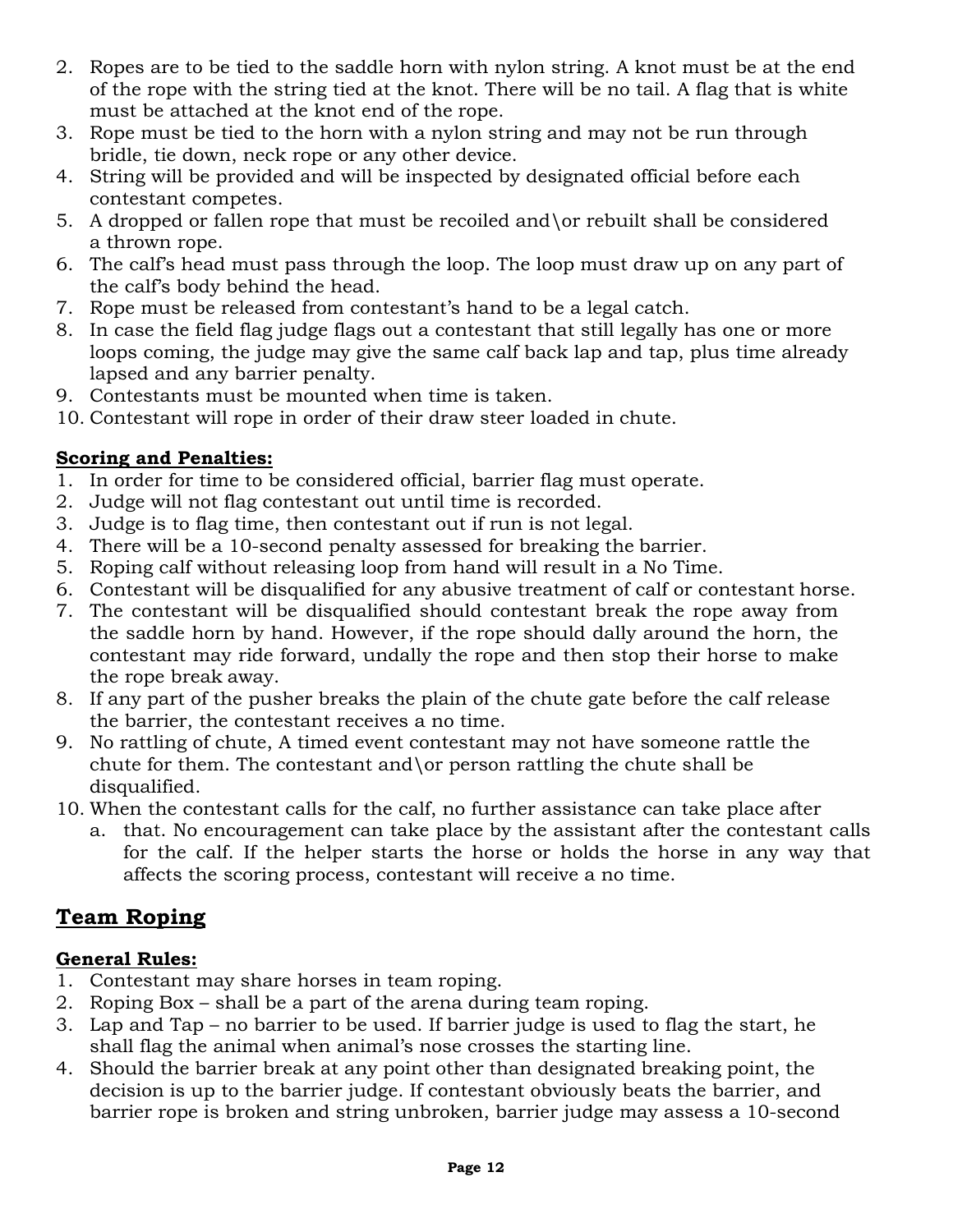fine. Otherwise, this will not be considered a broken barrier.

- 5. A contestant may enter the team roping two times one head run and one heel run. A contestant **cannot** enter with 2 head runs or 2 heel runs.
- 6. If automatic barrier does not work but time is recorded, team will get time, but there will be no penalty for broken barrier.
- 7. If automatic barrier fails to work and official time has not started, contestant will get stock back if stock is qualified on in the field, therefore, entitling contestant to a rerun without penalties.
- 8. If automatic barrier fails to work, and stock is brought back, contestant must take the same animal over during or immediately after the same performance.
- 9. If barrier equipment hangs on animal and contestants try the animal, they accept animal. If contestants pull up, they will receive the same animal back.
- 10. Steer belongs to contestants when they call for it, regardless of what happens with the following exceptions:
	- a. In any timed event, if an animal escapes from the arena, the field judge will drop flag and all watches will be stopped. Contestant will receive original animal back with a lap-and-tap start. Time already accumulated will be added to time used to complete the qualifying run. If time is not recorded, the contestant will receive a 10-second penalty for any jump or any loop used.
	- b. In cases of mechanical failure.
	- c. If, in the opinion of the line judge, contestant is fouled by barrier, contestants shall get their steer back, providing they declare themselves by pulling up. A contestant's rope cannot be fouled by the pull rope.
	- d. In case the field judge flags out a team that still legally has one or more loops coming, the judge may give the same steer back, lap and tap, plus time already lapsed and any barrier penalties, If time was not recorded, the team will receive a 10-second penalty for any loop used. Team only gets to use remaining loops.
- 11. A contestant must be on his\her horse and his\her horse must break the plane of the barrier with his\her draw breaking the plane of the score line before he/she is allowed to compete.
- 12. Time to be taken between two flags.
- 13. This event shall not be conducted with an open catch pen at any rodeo.
- 14. JUNIOR & SENIOR DIVISIONS: Team Ropers must enter and call in as a team. Partners can be from any age division including Youth. The points and money will be awarded by the placing of the individual ropers. Clarification: If a Junior Header and Senior Heeler rope together, the header will be awarded points and money based on his/her standing in the Junior Division and the Senior will be awarded points and money based on his/her standing in the Senior Division. If a contestant cannot find a partner, one will be drawn for them from the contestants entered in this rodeo from the Junior and Senior Divisions.
	- a. YOUTH DIVISION: Youth Division team ropers can enter as a team with a team roper in any division. The points and money will be awarded by the placing of the individual contestants. See clarification under Junior & Senior Divisions. If they chose not to rope with another contestant Rule 16 will apply.
- 15. In the Youth Division a parent, non-contestant or contestant may rope the opposite end of a team roping run with a contestant.
- 16. The headers will enter from the back of the heading box, not from the arena.
- 17. Heelers will have a staging area prior to entering the box.
- 18. Draw partners do not receive points or payout.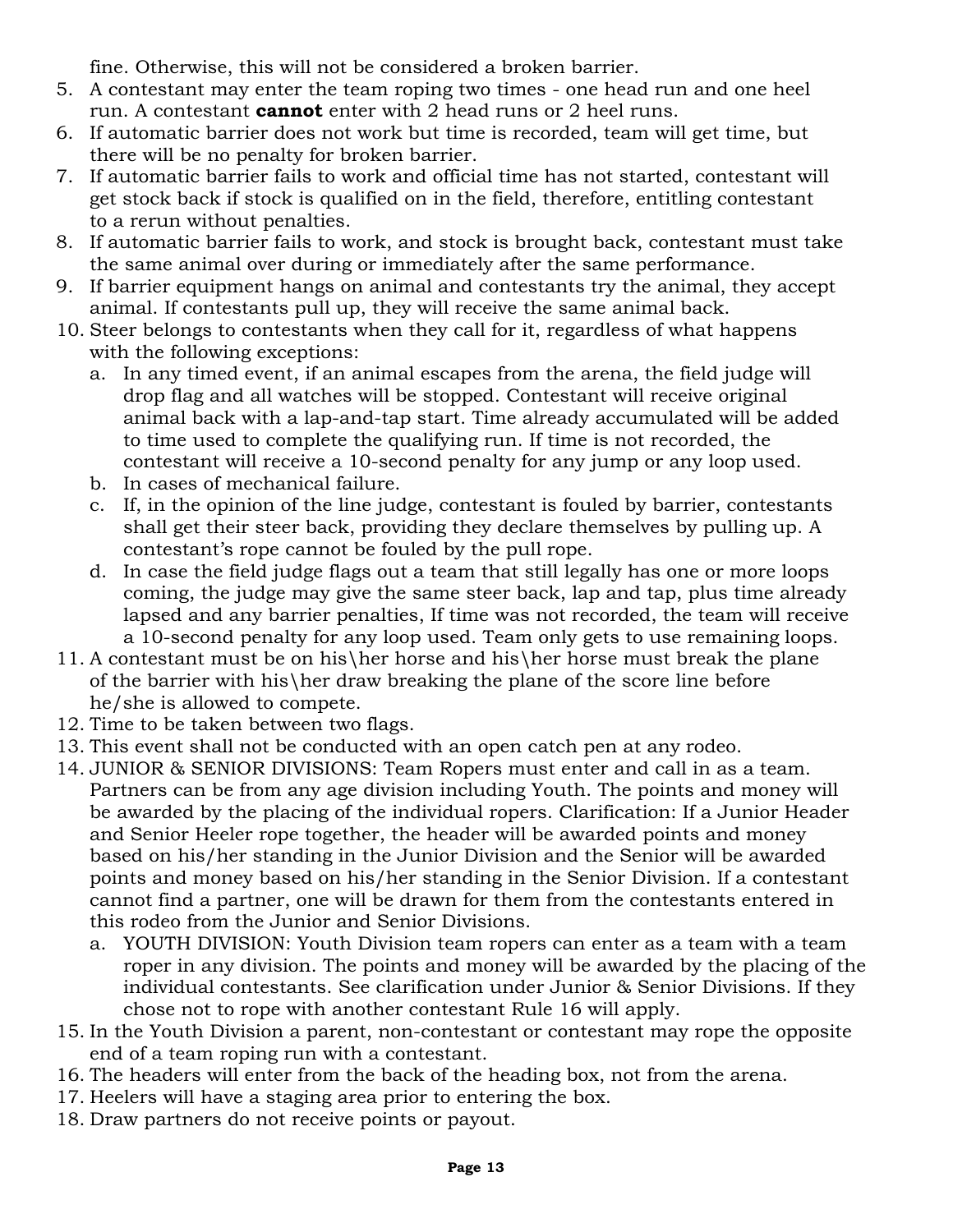- 19. There will be no stock draw with this event. The event is run as a chute draw.
- 20. Contestants may enter team roping twice, but they must switch end for their  $2<sup>nd</sup>$ run.
- 21. Only current competitors are allowed in the arena during the run, unless requested by the judge or arena director.

#### **Time Limit:**

There will be a thirty (30) second time limit for junior and senior division and (45) second time limit for youth division.

#### **Event Rules:**

- 1. All changes in lists of roping orders to split horses, etc., must be made before any stock for that event is loaded in chute.
- 2. Roper will rope in order of run sheet. Steer are chute drawn.
- 3. Header will start behind barrier using left box, and must throw the first loop at head.
- 4. Time is to be taken when steer is roped by both ends in a direct line and horse is on all fours. Horses facing steer in "L" or better, with ropes tight and dallied. Clarification: Direct line refers to head rope being directly from saddle horn to head of steer, and heel rope directly from saddle horn to heels of steers.
- 5. Each contestant will be allowed to carry only one rope.
- 6. Each team allowed two throws (2 loops) total.
- 7. Roping steer without turning lose of the loop will be considered a no catch.
- 8. Roper must dally to stop steer or change steer's direction.
- 9. No tied ropes allowed.
- 10. The word "dally" means one complete turn around the horn.
- 11. Ropers must be mounted when time is taken.
- 12. Steer must be standing up when roped by head or heels
- 13. No foul catches can be removed by hand.
- 14. If steer is roped by one horn, contestant is not allowed to ride up and out rope over other horn or head with his hands.
- 15. If the heeler ropes a front foot or feet in the heel loop, this is a foul catch. Neither contestant may remove the front foot or feet from loop by hand. However, should the front foot or feet come out of the heel loop by the time the field judge drops his flag, time will be counted.
- 16. In case the field flag judge flags out a team that still legally has one or more loops coming, the judge may give the same steer back lap and tap, plus time already lapsed and any barrier penalty.

#### **Scoring and Penalties:**

- 1. In order for time to be considered official, barrier flag must operate.
- 2. Timed event judge will not flag contestants out until time is recorded.
- 3. Judge is to flag time, then flag contestants out if run is not legal.
- 4. There will be a 10-second penalty assessed for breaking the barrier.
- 5. Roping steer without releasing loop from hand will disqualify catch.
- 6. Contestant will be disqualified for any abusive treatment of steer or their horses.
- 7. There will be only three (3) legal head catches"
	- a. Both Horns.
	- b. Half a head.
	- c. Around the neck.
- 8. If honda passes over one horn. The loop over the other, the catch is illegal.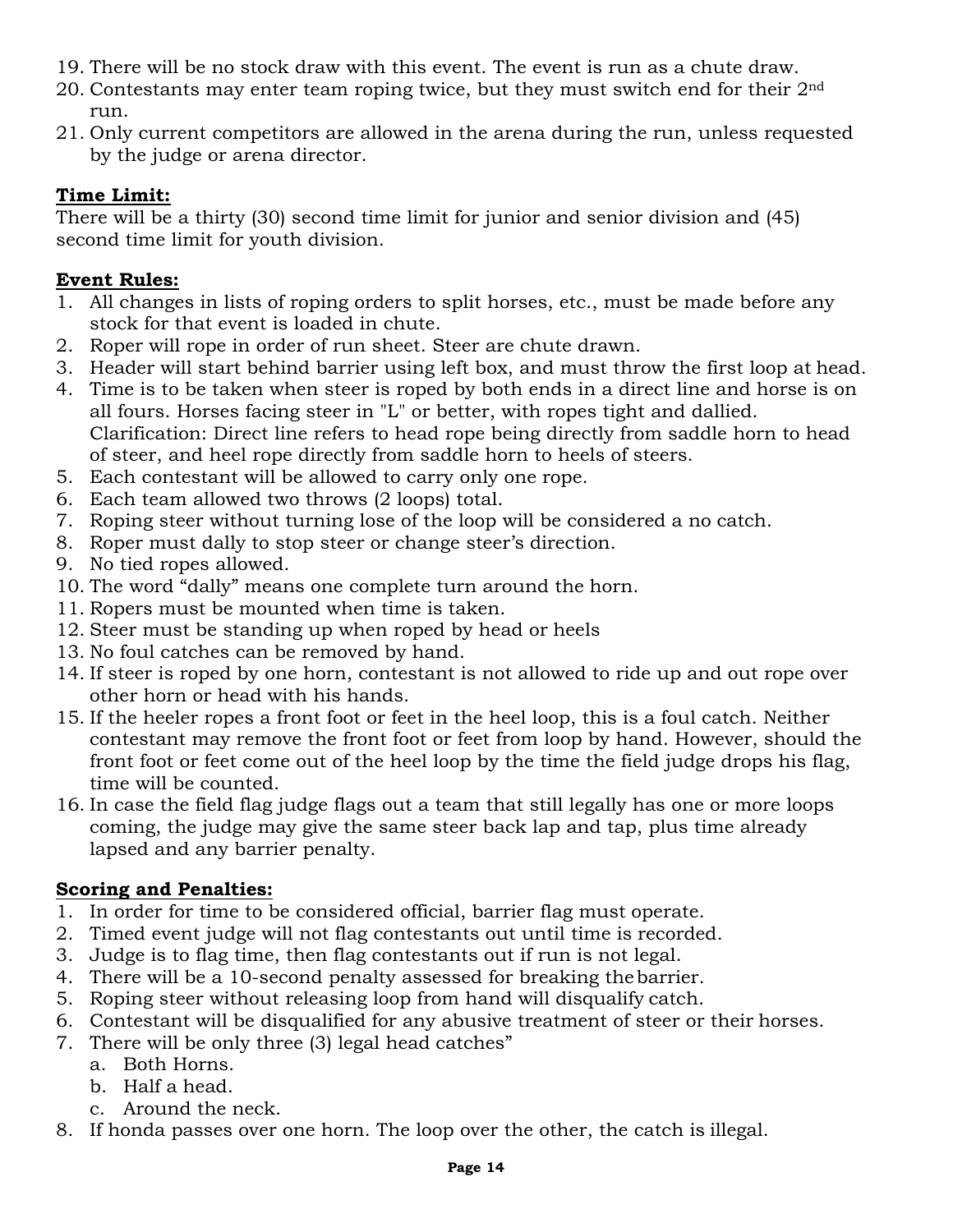- 9. If loop crosses itself in the head catch, it is illegal. This does not include heel catches.
- 10. No rattling of chute. A timed event contestant may not have someone rattle the chute for him\her. The contestant and\or person rattling the chute shall be disqualified.
- 11. When the contestant calls for the steer, no further assistance can take place after that. No encouragement can take place by the assistant after the contestant calls for the steer. If the helper starts the horse or holds the horse in any way that affects the score process, contestant will receive a not time.
- 12. Any heel catch behind both shoulders is legal if rope goes up heels.
- 13. One hind foot receives five-second penalty.
- 14. Steer must be completely turned and in tow before heeler may throw rope.
- 15. Steer must not be handled roughly at any time, and cotestants may be disqualified if, in the opinion of the field judge. They have intentionally done so.
- 16. If header accidentally jerks steer off his feet or steer trips or falls, header must not drag steer over eight feet before steer regains his feet or team will receive no score.
- 17. If any part of the pusher breaks the plain of the chute gate before the steer releases the barrier, the contestant receives a no time.
- 18. Broken rope or dropped rope will be considered no time.
- 19. If the front foot is in the loop when the header dallies, turns off and changes the direction of the steer, it will be automatic no time.

# **Tie-Down Roping:**

#### **General Rules:**

- 1. Contestant may share horses in Tie-Down Roping.
- 2. Roping Box shall be part of the arena during roping events.
- 3. Once score line has been set in timed events it will not be changed in that go, nor can length of box be changed.
- 4. Lap and Tap No barrier to be used. If barrier judge is used to flag that start, he shall flag the animal when animal's nose crosses the starting line.
- 5. Should the barrier break at any point other then designated breaking point, the decision is up to the barrier judge. If contestant obviously beats the barrier, but the staples are pulled or barrier rope is broken and string unbroken, barrier judge may assess a ten second fine. Otherwise, this will not be considered a broken barrier.
- 6. If automatic barrier does not work but time is recorded, contestant will get time, but there will be no penalty for broken barrier.
- 7. If automatic barrier fails to work and official time has not started, contestant will get stock back if stock is qualified on in the field, entitling contestant to a rerun without penalties.
- 8. If automatic barrier fails to work, and stock is brought back, contestant must take same animal over during or immediately after the same performance.
- 9. If neck rope hangs on animal and contestant tries the animal, contestant accepts animal. If contestant pulls up, contestant will receive the same animal back.
- 10. Calf belongs to contestant when he calls for it, regardless of what happens, with the following exception:
	- a. In any timed event, if animal escapes from the arena, the field judge will drop flag and all watches will be stopped. Contestant will receive original animal back with a lap-and-tap start. Time already accumulated will be added to time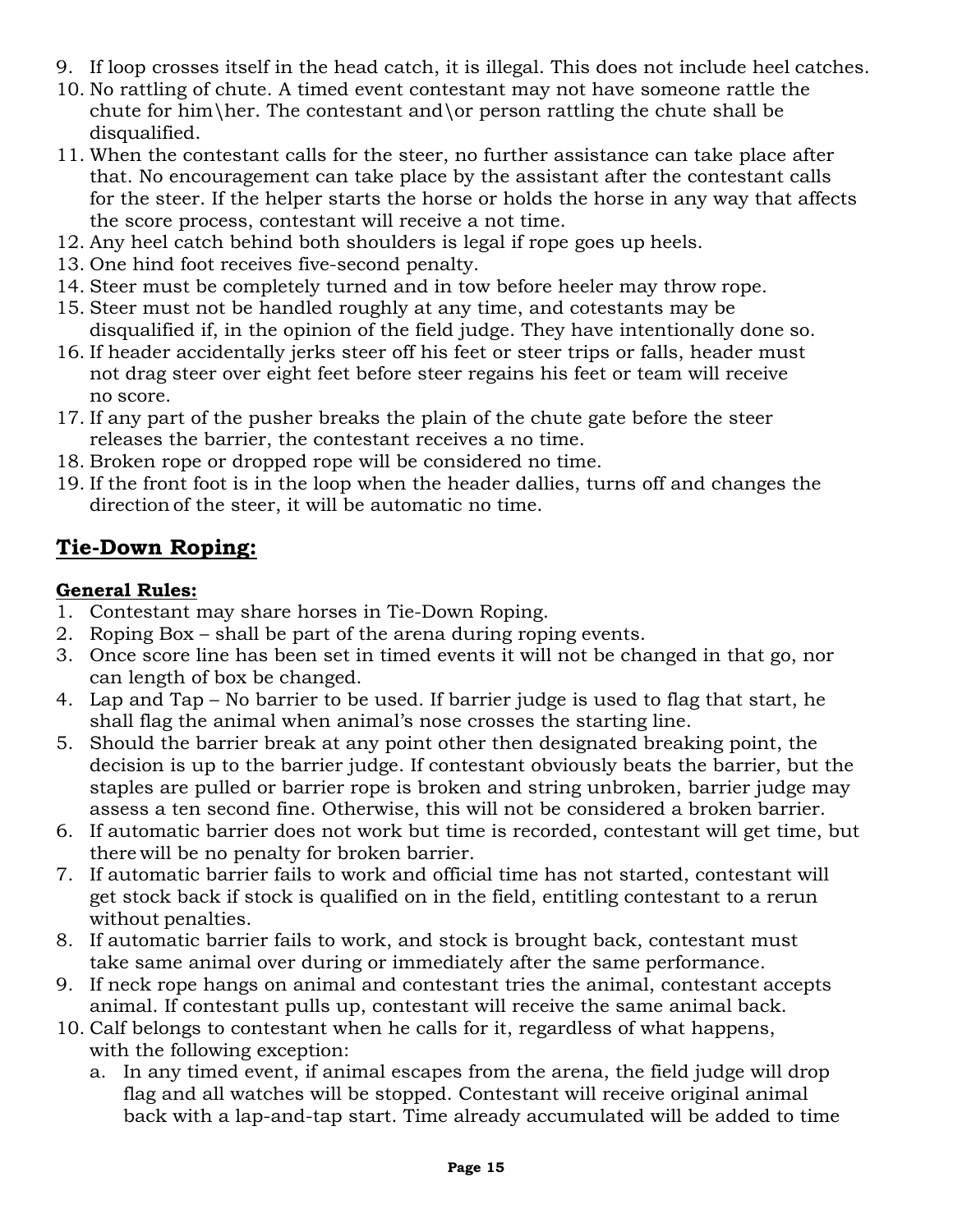used to complete the qualifying run. If time is not recorded, the contestant will receive a 10-second penalty for any jump or any loop used.

- b. In cases of mechanical failure.
- c. If in the opinion of the line judge contestant is fouled by barrier, contestant shall get his calf back, providing contestant declares himself by pulling up, A contestant's rope cannot be fouled by the pulled rope.
- 11. A contestant must be on his horse and his horse must break the plane of the barrier with his draw breaking the plane of the score line before he is allowed to compete.
- 12. Time to be taken between two flags.
- 13. It shall be the arena director's responsibility to see that contestants compete on the stock drawn for them. In the event of a mistake, stock drawn for must be run during that performance and only that time or score taken.
- 14. This event shall not be conducted with an open catch pen gate at any rodeo.

#### **Time Limit:**

There will be a thirty (30) second time limit for junior and senior division and a (45) second time limit for youth division.

#### **Event Rules:**

- 1. A neck rope must be used. Contestants must adjust rope and reins in a manner that will prevent the horse from dragging the calf.
- 2. Calves may be pushed out by contestant's assistant providing they are ready.
- 3. One loop will be permitted.
- 4. A dropped or fallen rope that must be recoiled and\or rebuilt shall be considered a thrown rope.
- 5. Contestant cannot receive any assistance after crossing starting line.
- 6. Contestant must rope calf, dismount, go down the rope and throw the calf by hand. Must cross and tie at least three legs.
- 7. Any catch is legal, catch as catch can rule.
- 8. If calf is down when contestant reaches it, calf must be stood on at least three feet.(Calf must be elevated high enough that it has the opportunity to regain its feet) and calf must be re-thrown.
- 9. If contestant's hand is on calf when calf falls, calf is considered thrown by hand.
- 10. Rope must hold calf until contestant gets hand on calf.
- 11. To qualify as a legal tie, there shall be at least one complete wrap around at least three legs, and a half hitch or hooey (A hooey is a half hitch with a loop, the tail of the string may be partly or all the way pulled through).
- 12. The tie must hold five (5) seconds, and three legs must remain crossed until passed on by the judge.
- 13. When the contestant remounts horse and gives calf complete slack (Clarification: rope must lay on the ground, not just touch it) the run is finished. Calf must stay tied until rider remounts and complete slack is in the rope. Five (5) second tie time is required after remounting horse.
- 14. If contestant's rope comes off calf as contestant starts to work with tie, the five (5) second time will start when contestant clears the calf.
- 15. Rope will not be removed and rope must remain slack until field judge has passed on tie.
- 16. In case the field judge flags out a contestant that still legally has one or more loops coming, the judge may give the same calf back, lap and tap, plus time already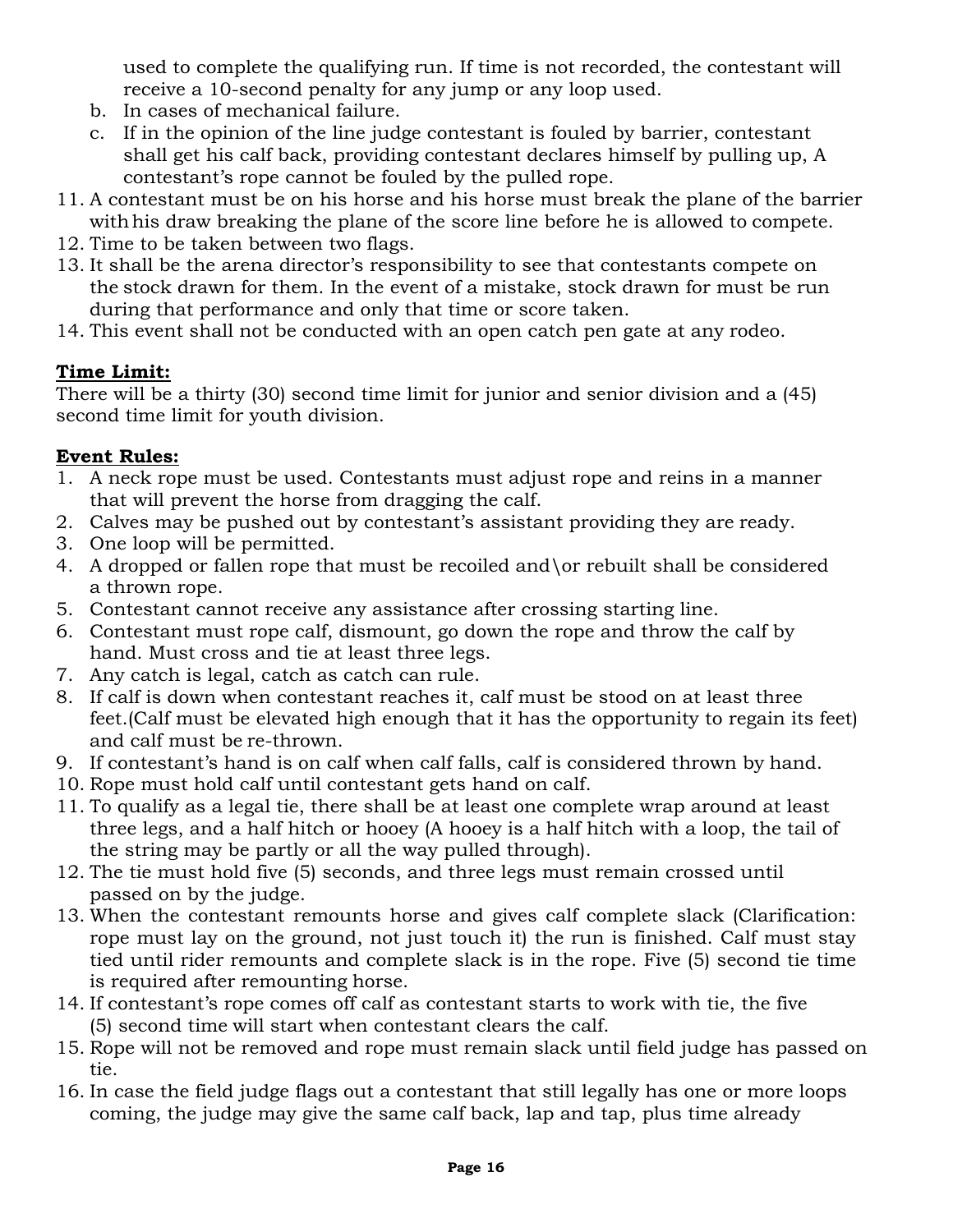lapsed and barrier penalties. If time was not recorded, the contestant will receive a 10-second penalty for any loop used. Contestant to only get to use remaining loop.

#### **Scoring and Penalties:**

- 1. In order for time to be considered official, barrier flag must operate.
- 2. Timed event judge will not flag contestant out until time is recorded.
- 3. Judge is to flag time, then flag contestant out if run is not legal.
- 4. There will be a 10-second penalty assessed for breaking the barrier.
- 5. Roping calf without releasing loop from hand will disqualify catch.
- 6. Contestant will be disqualified for any abusive treatment of calf or his horse. Intentional dragging shall be defined as caused by contestant. Excessive dragging of calf will receive a no time. Excessive dragging shall be defined as moving the calf six or more feet after the contestant has called for time. However, if in the opinion of the judge, the dragging was caused by something outside of the control of the contestant, the judge may give the contestant his time. Dragging while the contestant is tying the calf will not be considered excessive dragging.
- 7. Roper will be flagged no time for touching calf, string or rope after giving finish signal or by dragging calf after he remounts horse.
- 8. If any part of the pusher breaks the plane of the chute before the calf releases the barrier, the contestant receives a no time.
- 9. No rattling of chute. A timed event contestant may not have someone rattle the chute for him. This applies in both performance and the slack. The contestant and\or person rattling the chute shall be disqualified.
- 10. When the contestant calls for the calf, no further assistance can take place after that. No encouragement can take place by the assistant after the contestant calls for the calf. If the helper starts the horse or holds the horse in any way that affects the scoring process, contestant will receive a no time.

# **Barrel Racing:**

**PeeWees, Youth, Juniors, and Seniors may NOT share horses in this event. \*\*\* NO circling is allowed in the arena before or after a run. If the gate from the alley to the arena is open, NO circle may be made after a run. Contestants must run straight out of the arena to the alleyway. A circle inside the arena after a run will be counted as a No Time.** 

## **General Rules:**

(RODEO rules – NBHA rules do NOT apply.)

- 1. Starting lines in clover-leaf barrel racing will be subjected to ground rules.
- 2. A clearly visible starting line shall be provided.
- 3. There shall be a minimum of 75 ft allowed for stopping from starting line in barrels.
- 4. The barrels and the starting line will be permanently marked for the entire go-round.
- 5. Time starts when horse's nose crosses the starting line.
- 6. A barrel horse shall not be ridden by more than one contestant in the age division in this event at any rodeo. However, horse maybe share by other riders in other age division only!
- 7. During barrel racing events, the arena will be dragged at regular intervals, to be determined by the management.
- 8. Following barrel racing events, the pattern will be dragged or leveled.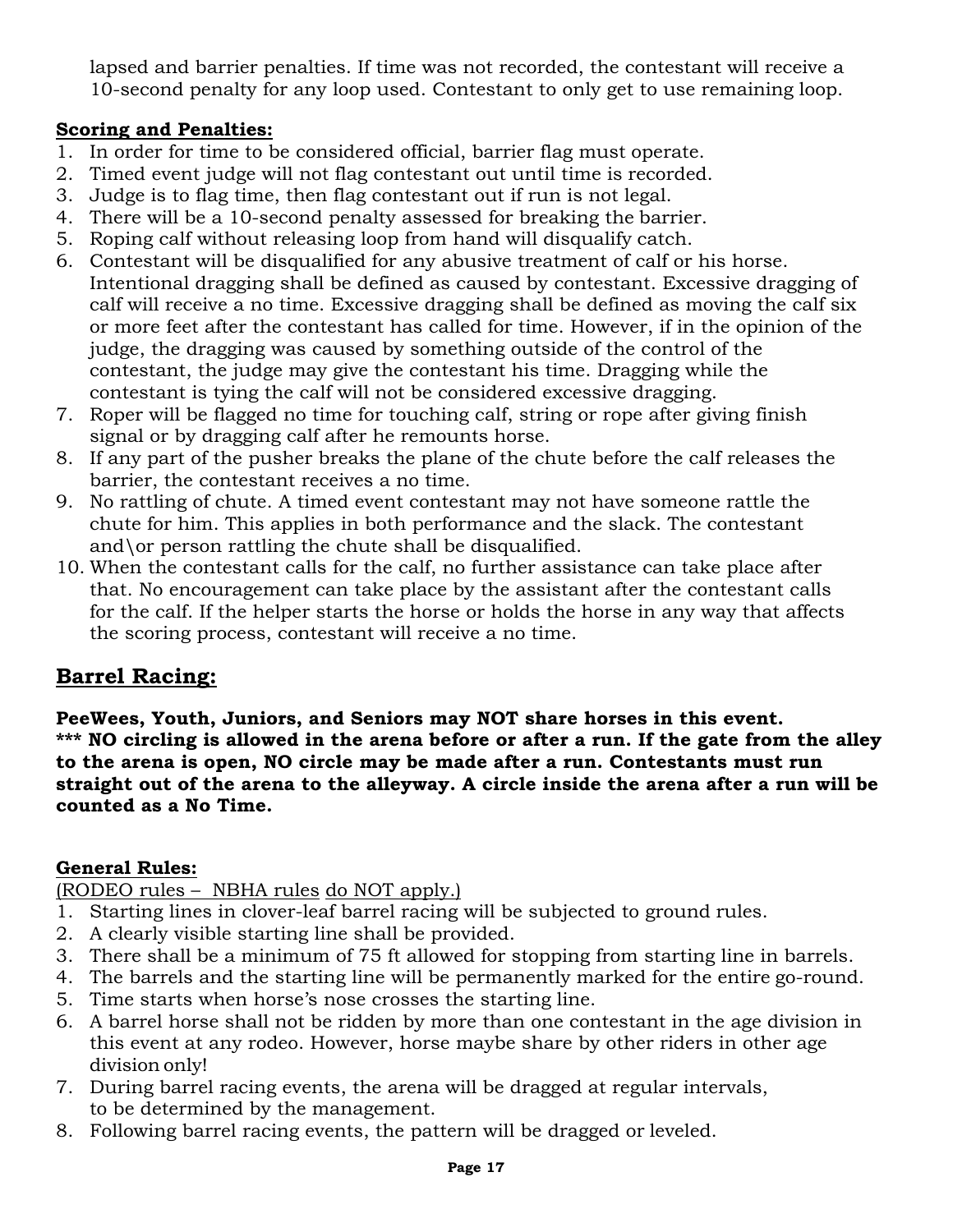- 9. A contestant may enter the arena at the speed of their choice.
- 10. The alley gate must be immediately closed after she/he enters the arena, and kept closed until pattern is completed and her/his horse is completely under control.
- 11. The "hat line" will be the plane of the main arena. The lane outside the arena is provided as a safety precaution and will be used as the closed gate for the arena. A rider may enter the lane at a **walk** and the gate will be closed once they have entered the lane. The helper may assist in the lane but cannot break the hat line. Once the run is completed, the horse must come to a complete stop before exiting the lane.
- 12. The contestant cannot start their run from the parking lot or before the gate.
- 13. Hat line will be marked with ribbon.

#### **Time Limit:**

Contestant will be allowed legitimate time from the time they enter alley gate until contestant time starts by Field Flagger or electric eye.

#### **Event Rules:**

- 1. The clover-leaf pattern is the only approved pattern in this event.
- 2. Touching barrel is permitted by horse or contestant.
- 3. The contestant may start on either the right or left barrel. When starting on the right barrel there will be one right and two left turns. When starting on left barrel there will be one left turn and two right turns.
- 4. Only Tiny Tots can be led through the pattern. If a pee wee is led through the pattern it will be a no time.
- 5. Any assistant leading a contestant through the pattern MUST be in rodeo attire. If the assistant is not in rodeo attire, the contestant will be not be allowed to compete.

#### **Scoring and Penalties:**

- 1. If timed event judge does not flag contestant out time, is recorded.
- 2. Judge is to flag time, then flag contestant out if run is not legal.
- 3. Knocking over a barrel is a (5) second penalty, per barrel. Should barrel be knocked over and it sets up on opposite end, the (5) second penalty will be assessed.
- 4. Not following the clover-leaf pattern will receive a no time. A broken pattern shall be defined as breaking their forward motion to retrace their tracks to finish the pattern and\or passing the plane of the barrel on the off side. A circle prior to exiting the arena into the alleyway is, also, considered a broken pattern. Example: Should a contestant run by a barrel and have to back up or turn around and retrace their tracks, this would be considered a broken pattern. Contestant must keep forward motion once they enter the arena
- 5. If horse recrosses starting line at any time before the pattern is completed, pattern will be considered broken and run will receive a no time.
- 6. If contestant's horse breaks timer light, by backing through before starting pattern, contestant will receive a No Time.
- 7. A (5) second penalty will be assessed if the contestant enters the arena without her hat on her head.
- 8. When the electric eye fails to work for one or more contestants during a performance, the manual back-up time will be used for those electronically missed. The electric eye-controlled times will remain unaltered.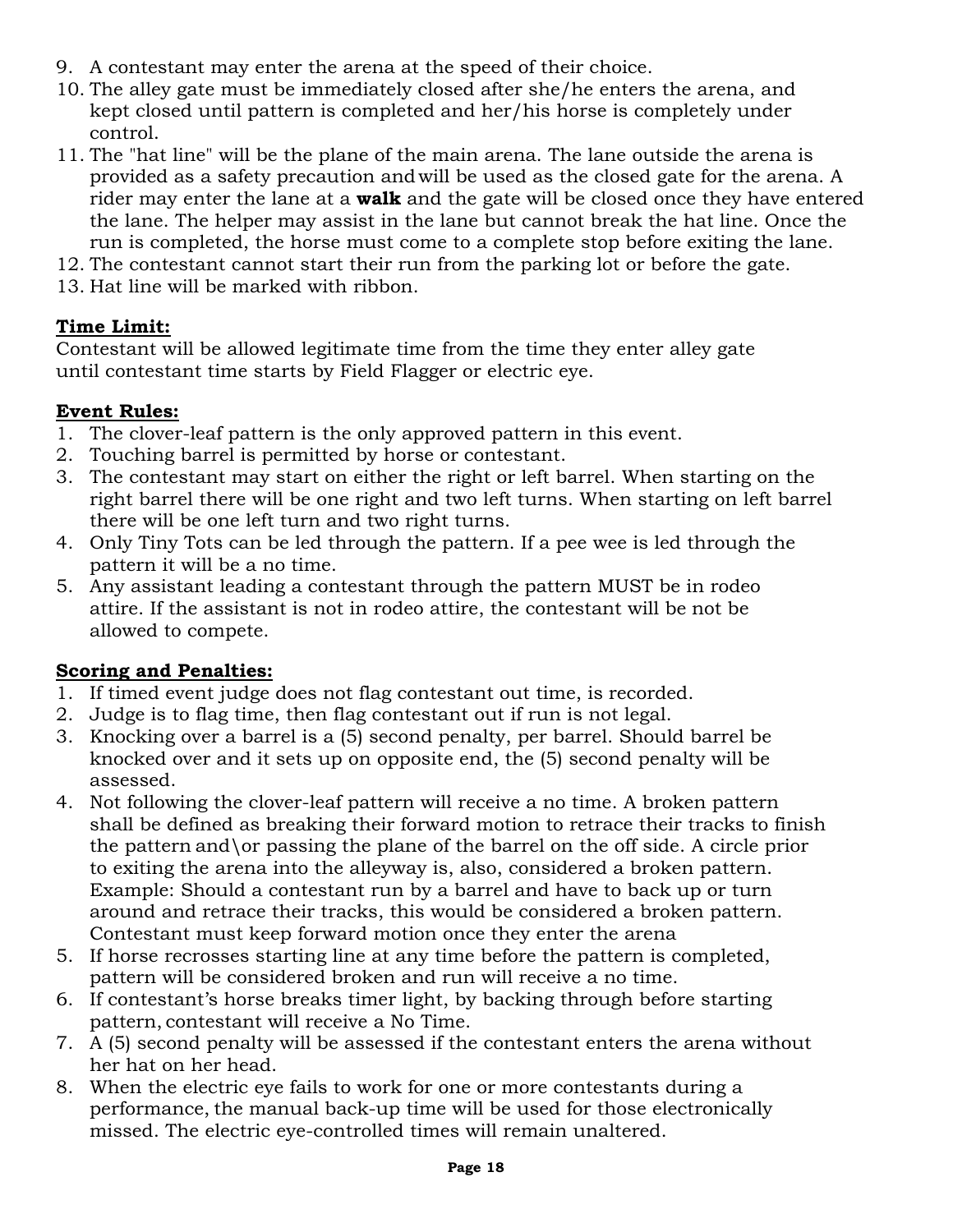9. The contestant is allowed a running start. If the gate is centrally located. Contestant must keep forward motion through pattern. Contestant must be mounted when entering the arena.

#### **Equipment:**

- 1. Western type of equipment must be used.
- 2. Use of a hackamore or other types of bridles is optional choice of the contestant.
- 3. The judge may prohibit the use of bits or equipment that he may considered severe.
- 4. Complete electric timer that must be backed up by flagman. One timer will record the times that appear on the electric eye-controlled readout. Two timers will operate the digital watches and record the average time which is shown thereon.
- 5. Position on fence for flagman should be well marked. These markers and should be checked every performance along with barrel markers and restaked if pulled out.

# **Pole Bending:**

#### **Pee Wees, Youth, Juniors, and Seniors may NOT share horses in this event.**

#### **General Rules:**

- 1. Starting lines in pole bending will be subject to ground rules.
- 2. A clearly visible starting line shall be provided.
- 3. The horse's nose will be timed as it crosses the starting line.
- 4. A pole horse shall not be ridden by more than one contestant in this event at any one rodeo. However, horse maybe share by other riders in other age division only!
- 5. The poles and the starting line will be permanently marked for the entire go-round.
- 6. During pole bending events, the arena will be dragged at regular intervals, to be determined by the management.
- 7. Following pole bending events, the pattern will dragged or leveled.
- 8. A contestant may enter the arena at the speed of their choice.
- 9. The alley gate must be closed immediately after he/she enters the arena, and kept closed until pattern is completed and his/her horse is under control.
- 10. The hat line will be the plane of the main arena. The lane outside the arena is provided as a safety precaution and will be used as the closed gate for the arena. A rider may enter the lane at a **walk** and the gate will be closed once they have entered the lane. The helper may assist in the lane but cannot break the plane of the hat line. Once the run is completed, the horse must come to a complete stop before exiting the lane.
- 11. The contestant cannot start their run from the parking lot or before the gate.

## **Time Limit:**

Contestant will be allowed legitimate time from the time they enter arena gate until their time starts by field Flagger or electric eye.

#### **Event Rules:**

- 1. The pole bending pattern is to be run around six poles.
- 2. The distance from the starting line to the first pole shall be 21 feet and spacing between poles shall be 21 feet apart.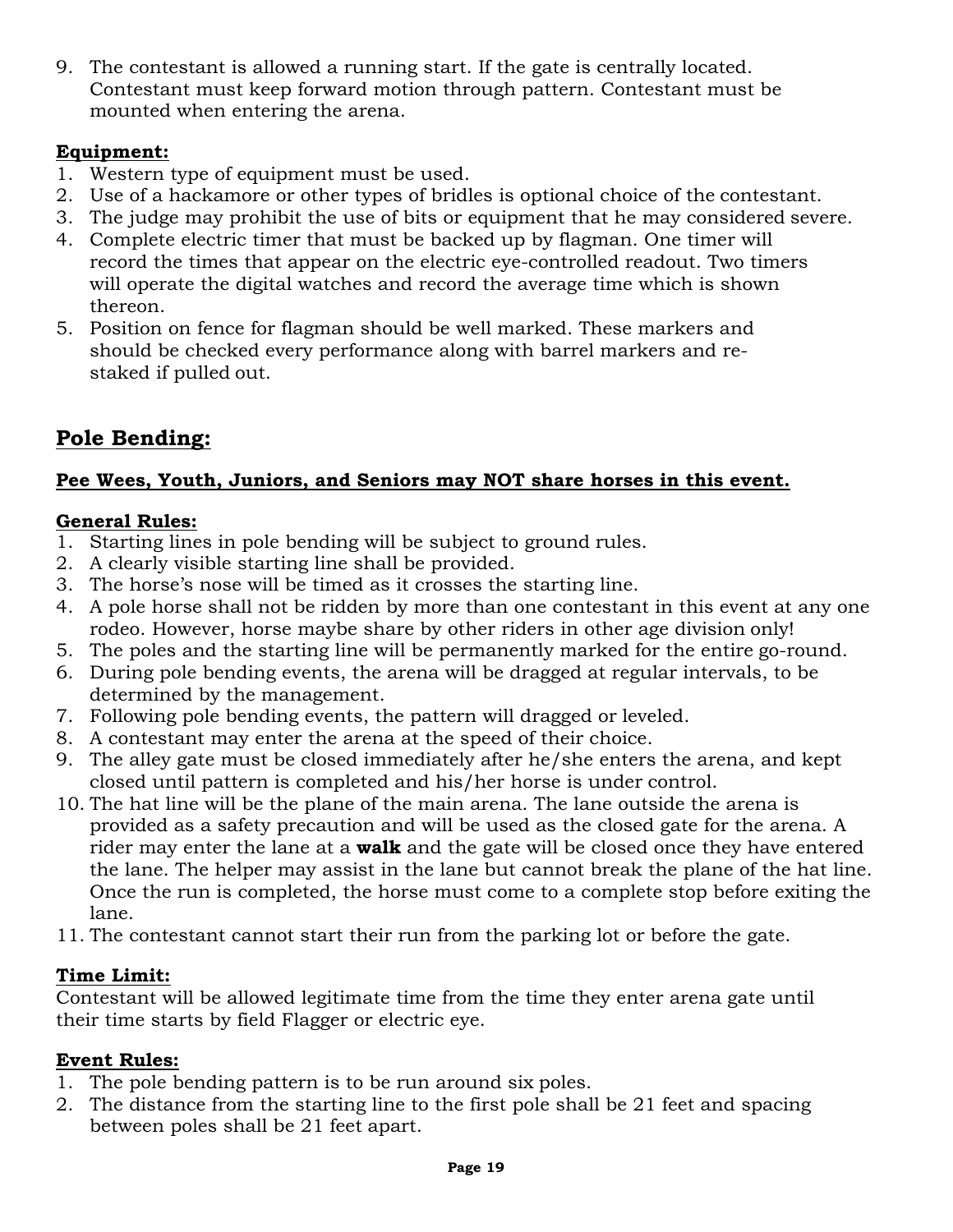- 3. Poles shall be set on top of ground, six (6) feet in height, and with no base larger than fourteen (14) or less the twelve (12) inches in diameter.
- 4. Poles must be straight in line.
- 5. Touching poles is permitted by horse or contestant.
- 6. A horse may start either to the right or left of the first pole and then run the reminder of the pattern accordingly.
- 7. Only Tiny Tots can be led through the pattern. If a Pee Wee or any other age division contestant is led through pattern it will be a no time.
- 8. Any assistant leading a contestant through the pattern MUST be in rodeo attire. If the assistant is not in rodeo attire, the contestant will not be allowed to compete.

#### **Scoring and Penalties:**

- 1. Timed event judge will not flag contestant out until time is recorded.
- 2. Judge is to flag time, then flag contestant out if run is not legal.
- 3. Knocking over a pole is a five (5) second penalty, per pole.
- 4. Not following the pole bending pattern will receive a no time. A broken pattern shall be defined as breaking their forward motion to retrace their tracks to finish the pattern and\or passing the plane of the pole on the off side. Example: Should a contestant run by a pole and have to back up or turn around and retrace their tracks. This would be considered a broken pattern. Also, if a pole is knocked down and the contestant does not follow the weave pattern around the original base position of the fallen pole, it is considered a broken pattern.
- 5. If horse recrosses starting line at any time before the pattern is completed, pattern will be considered broken and run will receive no time.
- 6. If contestant's horse breaks timer light, by backing through before starting time, contestant will receive a No Time.
- 7. A five (5) second penalty will be assessed if the contestant enters the arena without their hat on their head.
- 8. When the electric eye fails to work for one or more contestants during a performance, the manual back-up time will be used for those electronically missed. The electric eye-controlled times will remain unaltered.
- 9. The contestant is allowed a running start. If the gate is centrally located, contestant must keep forward motion to the first pole. Contestant must be mounted when entering the arena. No circles – before or after the run – are allowed. Circling will result in a No Time.
- 10. Assistant helping pole benders will not be allowed to go past the plane of the hat line when entering the arena or the contestant will receive a no time.

#### **Equipment:**

- 1. Western type equipment must be used.
- 2. Use of a hackamore or other types of bridles is optional choice of the contestant.
- 3. The judge may prohibit the use of bits or equipment that he may considered serve.
- 4. Complete electric timer must be backed up by the flagman. One timer will record the times that appear on the electric eye-controlled readout. Two timers will operate the digital watches and record the average time which is shown thereon.
- 5. Position on fence for flagman should be well marked. These markers should be checked every performance along with the pole markers and re-staked if pulled out.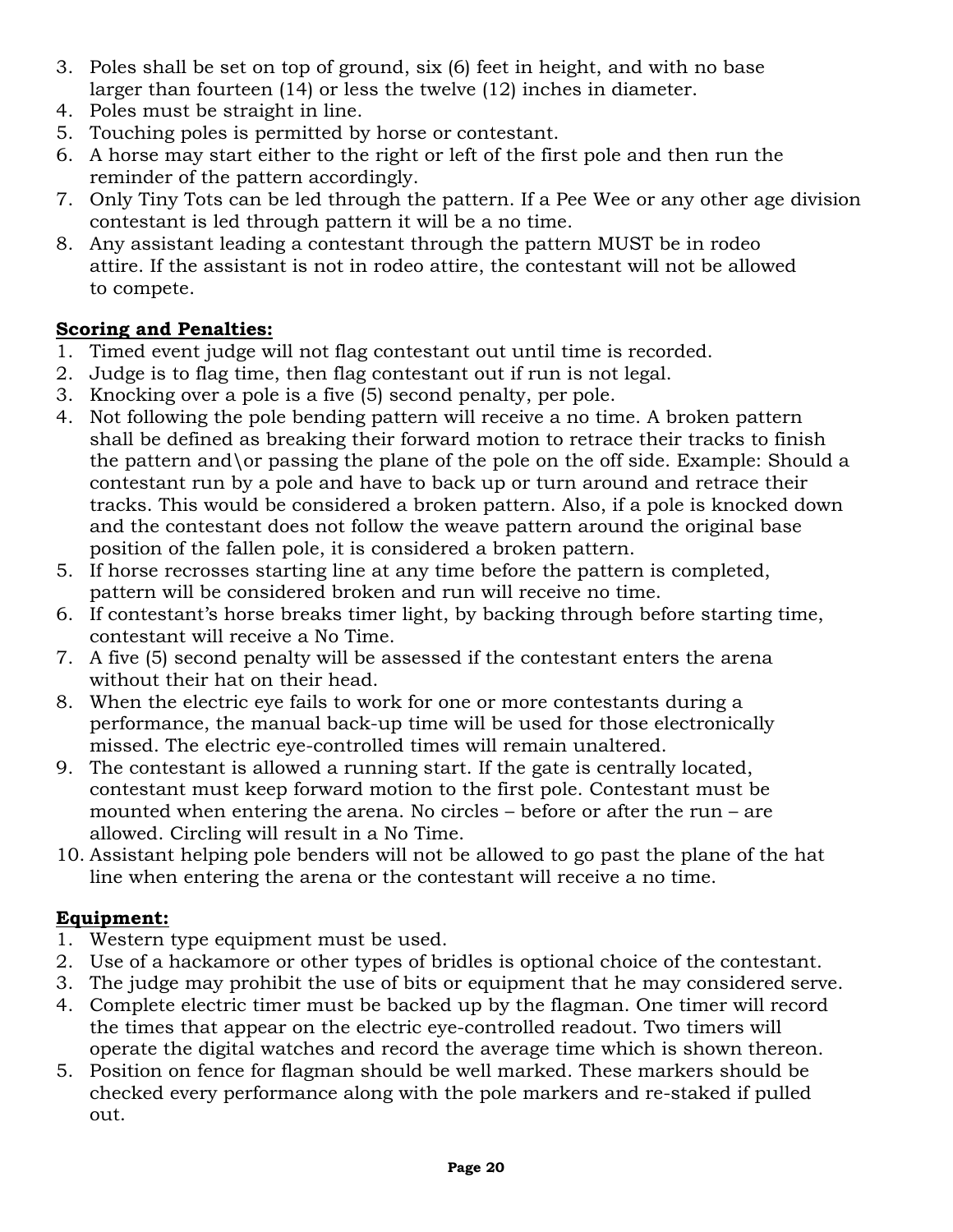6. Poles used for this event must have rubber bases.

# **Bull Riding:**

## **Contestants MUST have their own equipment to compete in this event. They will be allowed to borrow equipment from another competitor for ONE exhibition run ONLY. No competition runs will be allowed with borrowed equipment.**

#### **General Rules:**

- 1. Contestant is not to use sharp spurs. No part of spur may have sharp edges including rowels and wire locks.
- 2. Contestant will have the right to call judge to pass on whether or not animal is properly flanked to buck the best of its ability.
- 3. Fall- If chest or brisket, belly, side or rump contacts the ground animal will be considered fallen. Knee is not considered fallen.
- 4. No contestants will ride two head in the same event during a performance except for rerides.
- 5. Contestants may pull ropes from either side.
- 6. Contestant must compete on stock drawn for them. In the event of a mistake, stock drawn for must be run during that performance and only that time or score taken.

#### **Time Limit:**

- 1. Youth must ride the bull for 6 seconds. Juniors and Seniors must ride for 8 seconds. **a. Judges' time is the official time.**
- 2. Time to start when the animal's inside front shoulder passes the plane of the chute.

#### **Event Rules:**

- 1. All bull ropes must be a minimum of 7/16 inches and no larger than 3/4 inches in diameter.
- 2. Bell must be under the belly of the bull.
- 3. Ropes cannot be used that have any knots, wires or other aids for the purpose of placing spurs therein.
- 4. Bulls having dangerous horns in the opinion of the event director must be dehorned, tipped, or kept out of the draw.
- 5. If a rider makes a qualified ride with any part of the loose rope in his riding hand, provided he has not touched the ground or has not fouled the animal with his free hand, he is to be marked.
- 6. Only five (5) point plain or notched spur rowels (one rowel per shank) may be used in the bull riding.
- 7. Riders may use dry rosin and glycerin only on glove and rope.
- 8. Riding is to be done with one hand in rope, with or without handhold.
- 9. No split finger wrap, no knots or hitches to prevent rope from falling off bull. When rider leaves him.
- 10. No more than two men may be on the chute to pull contestant's rope.
- 11. The judge's stopwatch will be the official timer. The judge shall stop his watch when, in his opinion, the contestant has been disqualified for any reason, or when he hears the whistle or horn, whichever comes first. In either instance, the judge will refer to his watch for time verification on each ride. In any instance where the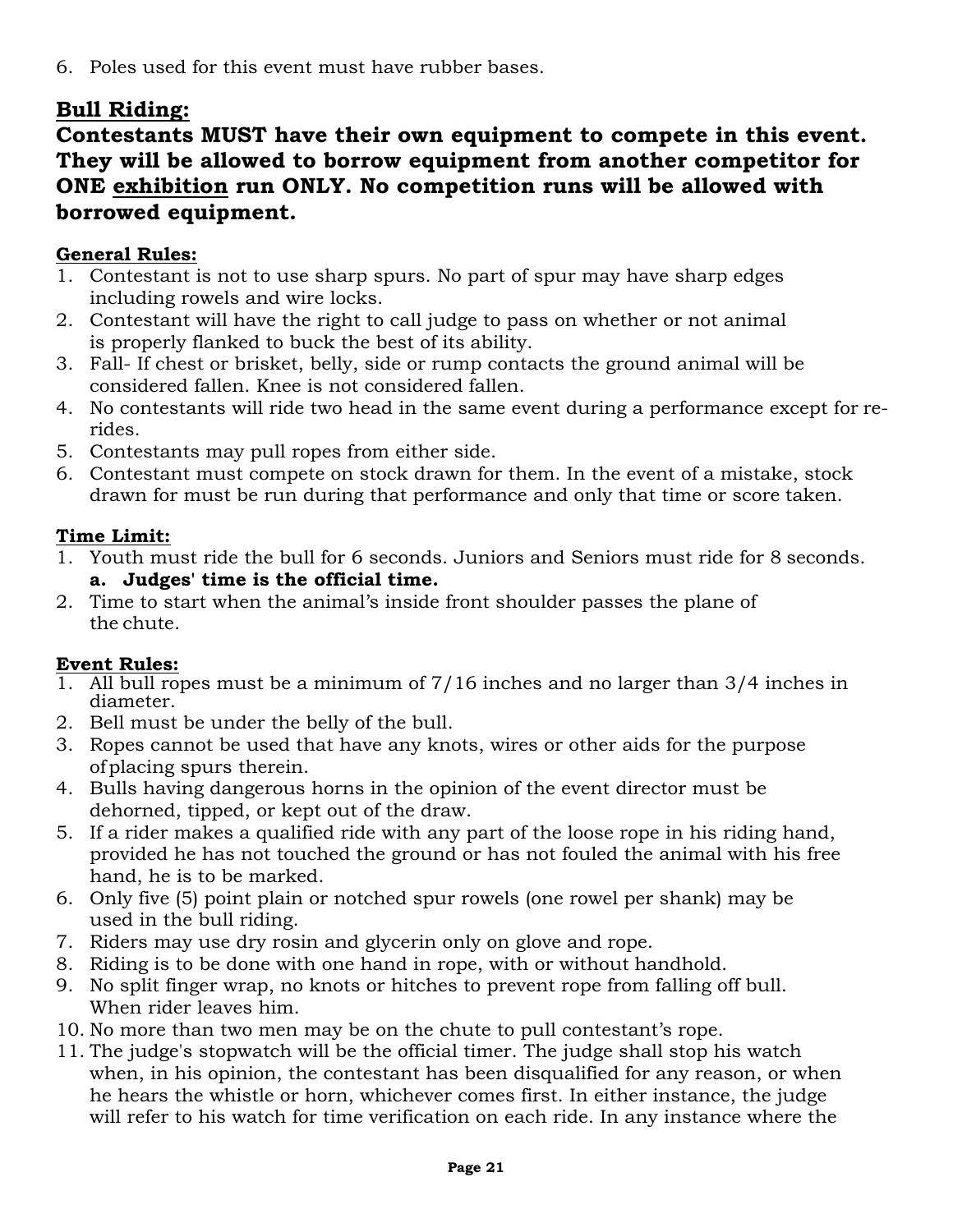time is six\eight seconds or more on the judge's watch, the contestant shall be entitled to a marking without penalty.

#### **Scoring and Penalties:**

- 1. Ride and animal to be marked separately.
- 2. Figures used in marking the riding events shall range from 1 to 25 on stock and 1 to 25 on contestant and use the full spread per judge.

### **3. No bell - no marking.**

- 4. If contestant makes qualified ride with any part of rope in riding hand, contestant is to be marked.
- 5. Contestant will receive no score for any of the following offenses:
	- a. Being bucked off.
	- b. Touching animal, equipment or person with free hand.
	- c. Using sharp spurs.
	- d. Placing spurs or chaps under the rope when the rope is being tightened.
- 6. Judge may disqualify a bull rider who has been advised they're next to go if he is not above the animal with their glove on when the previous bull leaves the arena.
- 7. Disqualifications: Rider will receive a No Time for any of the following offenses:
	- a. Being bucked off.
	- b. Using sharp spurs.
	- c. Contact with animal or himself with free hand or assisting himself with free arm by touching animal.
- 8. Placing spurs in bull rope or bell strap before leaving the bucking chute (catching a knot) will result in a disqualification.

# **Bareback Bronc Riding:**

## **Contestants MUST have their own equipment to compete in this event. They will be allowed to borrow equipment from another competitor for ONE exhibition run ONLY. No competition runs will be allowed with borrowed equipment.**

#### **General Rules:**

- 1. Contestant is not to use sharp spurs.
- 2. Contestant will have the right to call judges to pass on whether or not animal is properly flanked to buck the best of his ability.
- 3. Fall If chest or brisket, belly, side or rump contacts the ground animal will be considered fallen. Knee is not considered fallen.
- 4. No contestant will ride two head in the same event during a performance except for rerides.
- 5. Contestants may pull riggings from either side.
- 6. Contestant must compete on stock drawn for them. In the event of a mistake, stock drawn for must be run during that performance and only that time or score taken.

#### **Times and Markouts:**

- 1. Senior 8 seconds and markout rule in effect
- 2. Junior 6 seconds and markout rule in effect BUT missed markout incurs 5 point penalty instead of a no time
- 3. Youth 6 seconds and markout rule not in effect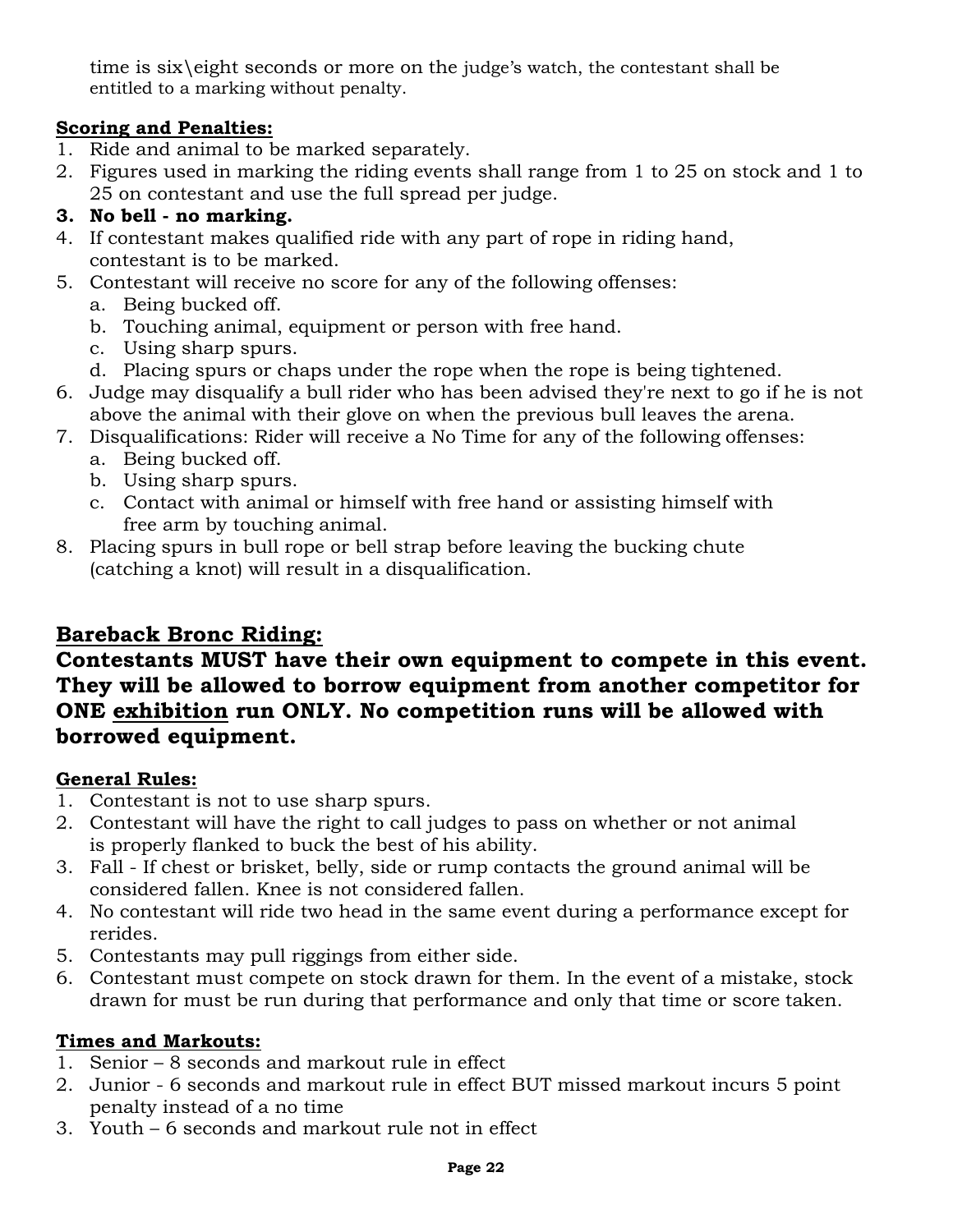4. PeeWee - 6 seconds and markout rule not in effect

## **Horse Sizes:**

- 1. Senior 14.2 hh and above
- 2. Junior up to 14.1 hh
- 3. Youth up to 13.1 hh
- 4. PeeWee 12.1 hh and below

### **Event Rules:**

- 1. To qualify, the rider must have spurs over the break of the shoulders and touching animal when animal's front feet hit the ground on its initial move out of the chute.
- 2. Contestants will have the right to call judges to pass on whether or not stock is properly flanked and cinched.
- 3. Rigging must lie flat on animal's back while rigging is being cinched.
- 4. Stock contractor may call on judge to pass on whether rigging is being set or cinched in a manner that might hurt stock's back.
- 5. Judges may require contestant to take his hand out of rigging after an animal is cinched. If handhold is too tight, rigging will be declared illegal. Stock contractor may request to take such action.
- 6. One arm must be free at all times.
- 7. The judge on the latch side of the chute gate shall serve as a back-up timer in the bareback riding event or a person assigned by the Arena Director may serve as the back-up timer. The judge's stopwatch reading shall be used as a means of verification when the length of the qualified ride is in question. The judge shall stop his watch when, in his opinion, the contestant has been disqualified for any reason. In either instance, the judge will refer to his watch for a time verification on each ride. In any instance where the time is eight seconds or more on the judge's watch, the contestant shall be entitled to a marking without penalty.

## **Scoring and Penalties:**

- 1. Ride and animal to be marked separately.
- 2. Mark the ride according to how much the contestant spurs the animal.
- 3. Figures used in making the riding events shall range from 1 to 25 on both bucking animal and contestant and use the full spread.
- 4. If an animal stalls coming out of the chute, either judge may tell contestant to take his feet out of the animal's neck and mark-out rule will then be waived.
- 5. Contestant shall receive no score for not following judges' instructions to take feet from neck of animal stalled in chute.
- 6. If the rigging comes off of animal, touching anything with free hand or if contestant is bucked off, contestant will receive a no score.
- 7. In the opinion of the judges, if a contestant is riding with rowels too sharp or riding with locked rowels, he will receive a no score.
- 8. Contestant will be disqualified for taking any kind of finger tuck, or finger wrap.
- 9. Judges may disqualify contestant who has been advised he is next to go if he is not above the animal with his glove on when previous animal leaves the arena.

## **Rerides:**

1. The matter of rerides shall be decided by the judges.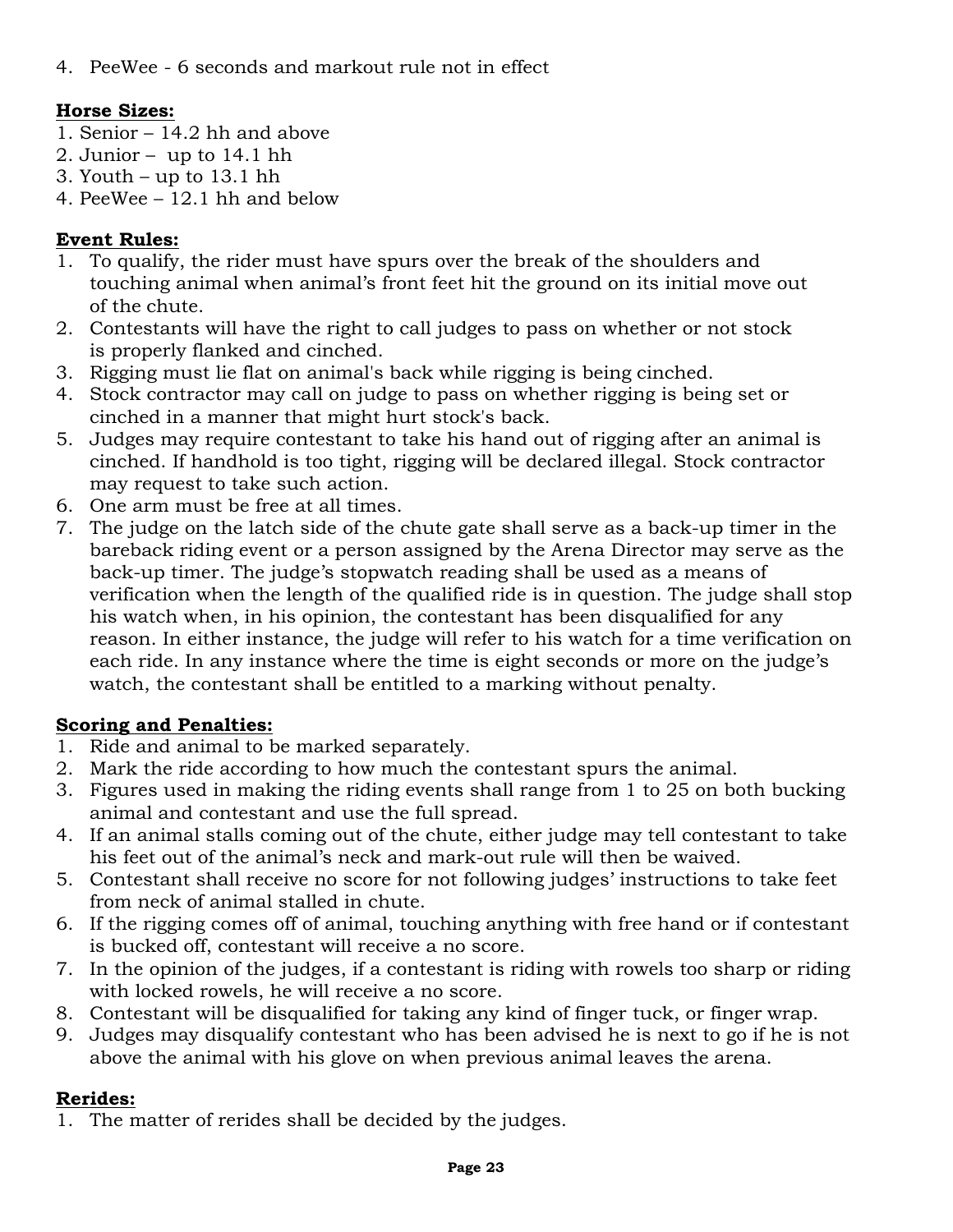- 2. If reride is given, judge shall inform the contestant immediately of his marking and an option of a reride.
- 3. Contestant may refuse reride and take his marking.
- 4. Contestant must make his decision immediately.
- 5. No reride will be given due to faulty or broken equipment furnished by contestant in any event.
- 6. If an animal that is drawn for a reride is already drawn for another contestant a. in the same go-round, the contestant with the animal drawn will take it before the man who draws the animal for a reride.
- 7. If animal that is drawn for a reride is already drawn for another contestant in a later go-round, the contestant with the reride in the prior go-round will take the animal first.
- 8. When a final head is to be ridden in the riding events, at least two additional head of stock will be available for rerides.
- 9. Rerides may be given only when stock fails to break, stops, or fouls the rider.
- 10. If, in the opinion of the judges, a rider makes two honest efforts to get out on a chute-fighting animal and is unable to do so, he may have a reride drawn for.
- 11. Contestants who are fouled at chute and declare will be entitled to reride at judge's discretion, or the mark out rule may be waived.
- 12. If animal falls down out of chute, contestant will be entitled to a reride at the discretion of the judges.
- 13. If animal loses flank, fails to break, stops, or fouls rider, rider may take same animal back, providing stock contractor is willing, or he may have reride drawn.
- 14. If an animal that runs off is already drawn for another contestant, that contestant must take the animal already drawn.
- 15. If that is the second consecutive time the animal has run off, he must be taken out of the draw and an animal drawn for the contestant out of the rerides.
- 16. If the pickup man or horse comes in contact with bucking animal before qualified time has elapsed, reride will be given on same animal drawn. Only exception to this rule is if it is that rodeo's last day. The last day, contestant may have same animal back if stock contractor is willing, or reride drawn if requested. If stock contractor is not willing, reride will be drawn.

#### **Equipment:**

- 1. Riding to be done with one-handed rigging and contestant must supply own rigging.
- 2. Rigging shall be leather and shall not be more than ten (10) inches in width at the handhold and not over six (6) inches wide at the "D" ring. Latigo cannot be blocked in the "D" ring. Riggings will use a standard "D" ring to be set to sit flat on horses back when cinched. No freaks will be allowed. Only rawhide may be used under the body of the hand-hold. There will be no rawhide restrictions with the exception of no rawhide may be within one (1) inch of the back of the rigging body excluding the "D" ring wrap which may be no more than two (2) inches up from the bottom of the body. The rigging body must also be spread nine (9) inches apart at the back of the rigging four (4) inches down from the center. The handle bars under the rigging body must be tapered down to at least one-fourth (1/4) inch at the end of the handle bar.
- 3. Rider may have a single layer of leather under handhold which will extend at least one inch on both sides of the center of the handhold not to be skived and shall be glued down.
- 4. No metal will be allowed in riggings or hand-holds. Only leather or rawhide is allowed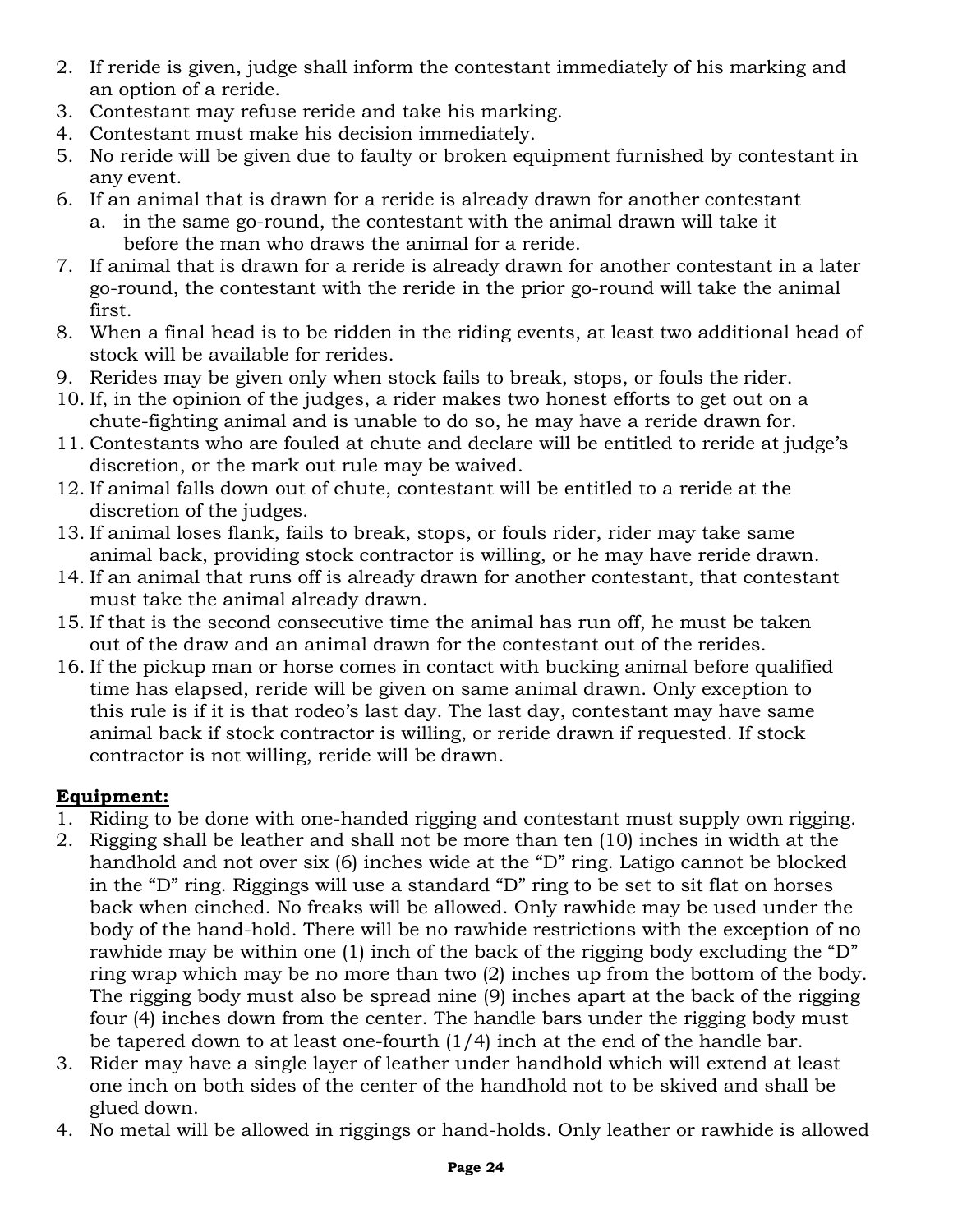for hand- hold, with a maximum of three-fourths (3/4) inch of rawhide allowed. Flathead rivets and/or screws and "t" nuts are allowed to secure hand-hold. The only other metal allowed will be in the "D" rings.

- 5. Quick release buckle is optional on bareback rigging.
- 6. Cinches on bareback riggings shall be made of mohair or neoprene and shall be at least eight (8) inches in width at the center, but may be tapered to accommodate cinch "D" or rings. Latigos may be of leather or nylon.
- 7. Required bareback pads are to completely cover the underside of the riggings and are to extend a full two inches behind the rigging.
- 8. Pads used under riggings must be leather covered on both sides. No hair pads will be allowed. If a foam pad is used, it must be high density foam at least 3/4 of an inch thick. In addition, the pad must have leather over the bars one-eighth (1/8) inch thick extending at least one-half (1/2) inch on either side or the back of the handle bars.
- 9. In addition to the pad, a piece of leather a minimum of 1/8 inch thick and 4" square must be glued or sewed to the pad and centered in comparison to the total body length of the rigging. This piece of leather shall be placed so that 1/2 of it extends behind the rigging and the remaining 2" is under the rigging.
- 10. The rider's glove will be a plain glove with no flaps, rolls, wedges or gimmicks. An extra piece of leather may be used at the base of the little finger only. It must be on the inside of the glove and is not to extend out from the seam more than 5/8 inch and can be no more than 5/8 inch thick. On the outside of the glove, there are to be no horizontal cuts from the second knuckle back. On the inside (palm side), only vertical cuts or slits allowed on fingers only. See photo in the back of this rulebook.
- 11. A palm piece may be used in glove which will be at least once inch wide and three inches long and will be glued in.
- 12. There will be no adhesive material other than dry resin used on rigging or on rider's glove. Benzoin may be used.
- 13. Stock contractors will have the right to have judges pass on whether riggings are objectionable. Judges are to decide on all riggings and pads.
- 14. All contestants must wear an Athletic Protective Mouth Piece while contesting. Mouth piece may not be trimmed any smaller than the size required to cover all teeth.
- 15. All contestants must wear a vest designed to protect the chest and back while contesting in the Bareback Riding Event. The vest shall be one manufactured for rodeo/equestrian events and sold by retailers.
- 16. No locked rowels or rowels that will lock on spurs or sharpened spurs may be used on bareback or saddle stock. Spur rowels must have five or more points.

## **Saddle Bronc Riding**

**Contestants MUST have their own equipment to compete in this event. They will be allowed to borrow equipment from another competitor for ONE exhibition run ONLY. No competition runs will be allowed with borrowed equipment.**

#### **General Rules:**

- 1. Contestant is not to use sharp spurs.
- 2. Contestant will have the right to call judges to pass on whether animal is properly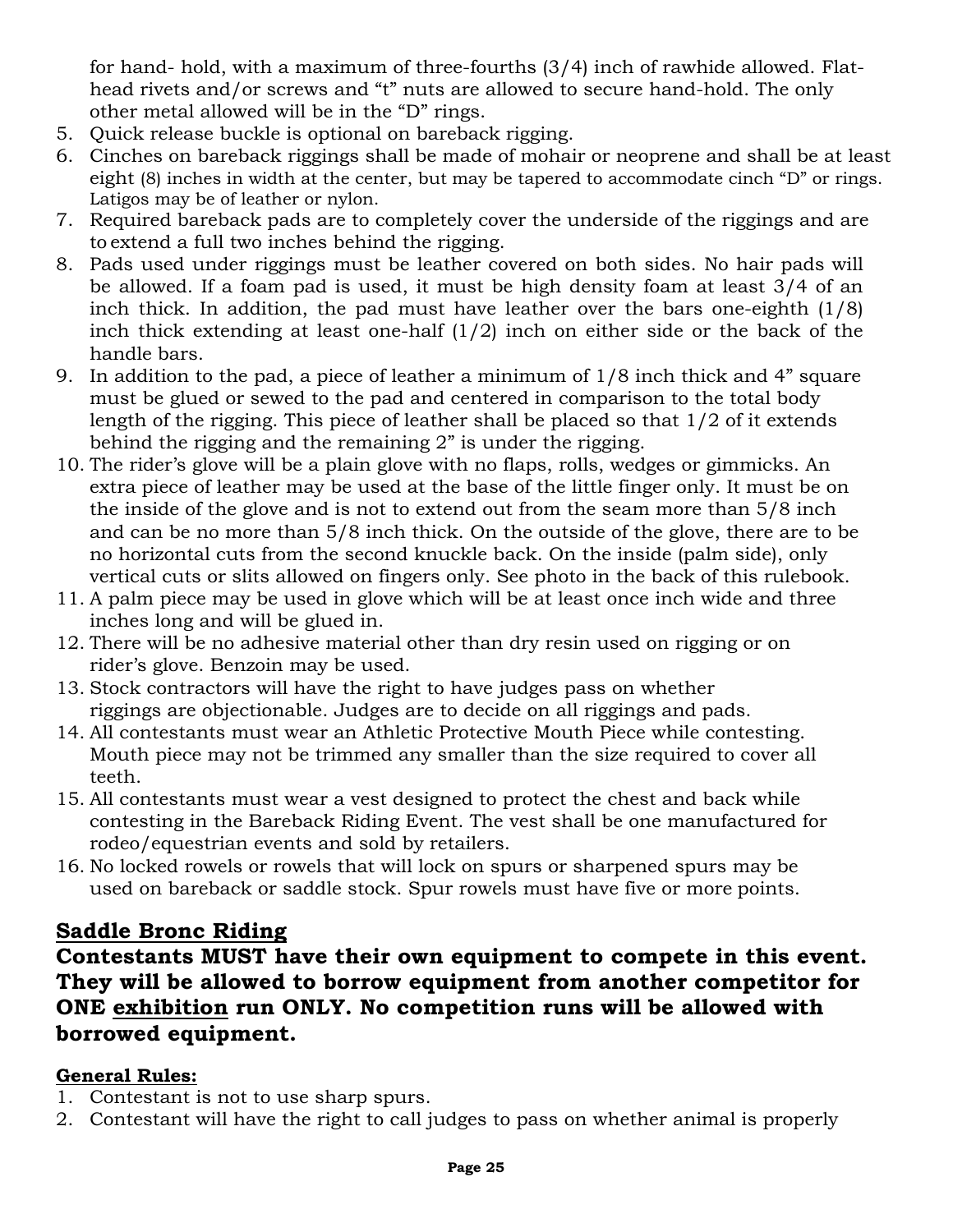flanked to buck the best of its ability.

- 3. Fall If chest or brisket, belly, side or rump contacts the ground animal will be considered fallen. Knee is not considered fallen.
- 4. No contestant will ride two head in the same event during a performance except for rerides.
- 5. Contestants may pull riggings, and cinch saddle from either side.

## **Times and Markouts:**

1. Senior – 8 seconds and markout rule in effect

2. Junior - 6 seconds and markout rule in effect BUT missed markout incurs 5 point penalty instead of a no time

- 3. Youth 6 seconds and markout rule not in effect
- 4. PeeWee 6 seconds and markout rule not in effect

## **Horse Sizes:**

- 1. Senior 14.2 hh and above
- 2. Junior up to  $14.1$  hh
- 3. Youth up to 13.1 hh
- 4. PeeWee 12.1 hh and below

## **Event Rules:**

- 1. Either stock contractor or contestant has the right to call the judges to pass on whether or not animal is properly saddled and flanked to buck its best.
- 2. Riding rein and hand must be on the same side.
- 3. Horses to be saddled in chute.
- 4. Rider may cinch own saddle.
- 5. Saddles shall not be set too far ahead on horses wither.
- 6. Middle flank belongs to rider but contractor may have rider put flank behind curve of animal's belly.
- 7. Flank cinch may be hobbled.
- 8. To qualify, rider must have spurs over the break of the shoulders and touching animal when animal's front feet hit the ground on its initial move out of the chute.
- 9. One arm must be free at all times and must not touch animal with the free hand.
- 10. The judge on the latch side of the chute gate shall serve as a back-up timer in the saddle bronc riding event or a person assigned by the Arena Director may serve as the back-up timer. The judge's stopwatch reading shall be used as a means of verification when the length of the qualified ride is in question. The judge shall stop his watch when, in his opinion, the contestant has been disqualified for any reason, or when he hears the whistle or horn, whichever comes first. In either instance, the judge will refer to his watch for a time verification on each ride. In any instance where the time is eight seconds or more on the judge's watch, the contestant shall be entitled to a marking without penalty.

## **Scoring and Penalties:**

- 1. Ride and animal to be marked separately.
- 2. Figures used in marking the riding events shall range from 1 to 25 on stock and 1-25 on contestant and use the full spread.
- 3. If an animal stalls coming out of the chute, either judge may tell contestant to take his feet out of the animal's neck and mark-out rule will then be waived.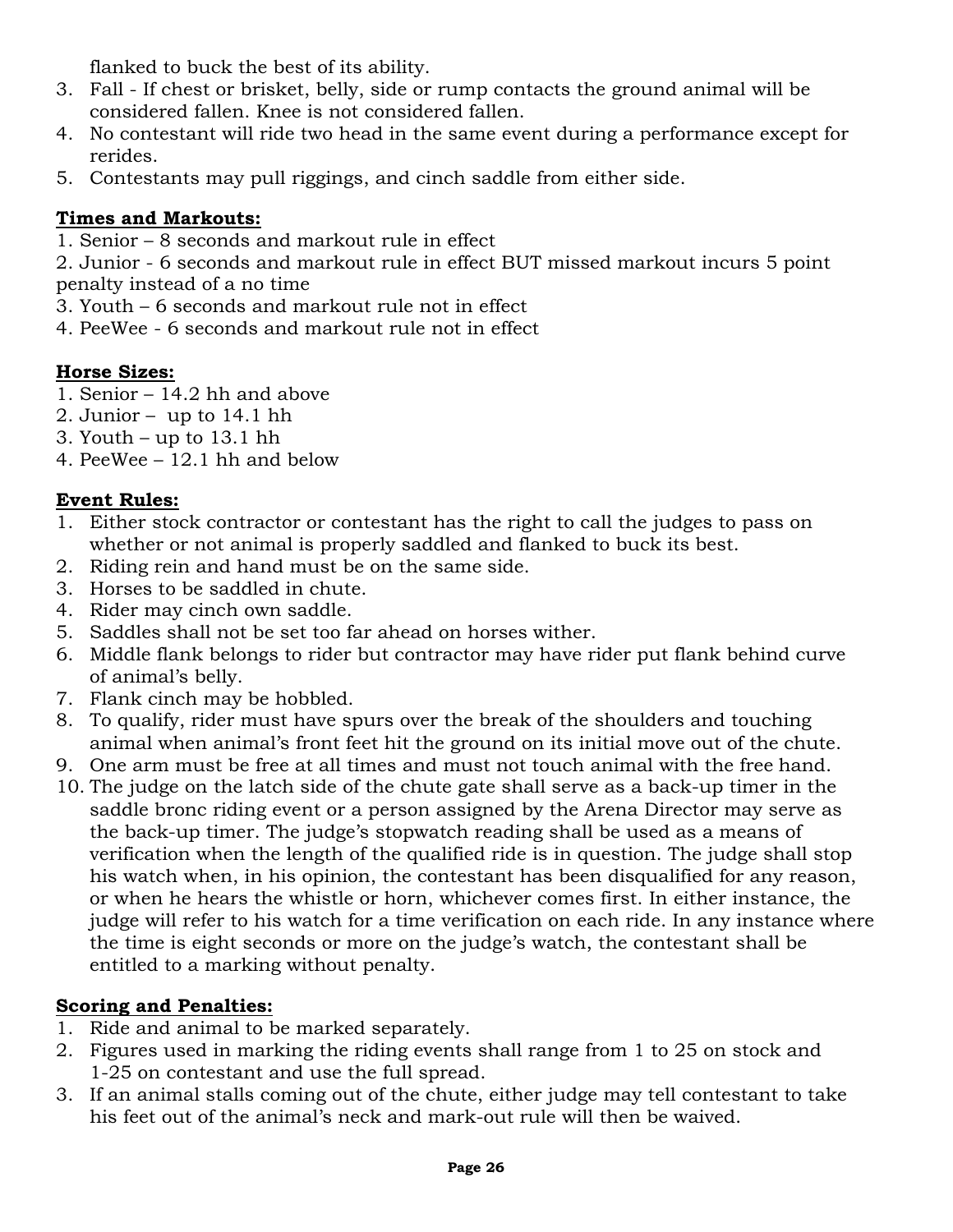- 4. Contestant shall receive no score for not following judges' instructions to take feet from neck of horse stalled in chute.
- 5. A rider will be given a no score for any of the following reasons:
	- a. Being bucked off.
	- b. Changing hands on reins.
	- c. Wrapping rein around hand.
	- d. Pulling leather.
	- e. Losing stirrup.
	- f. Touching self, animal, saddle, rein, etc., with free hand.
	- g. Riding with locked rowel or rowels that will lock on spurs.
- 6. Anyone using any foreign substance other than dry resin on chaps and saddle shall be disqualified. The judges will examine clothing, saddle, rein and spurs and exception be made if local rules make it necessary for the covering of spur rowels.
- 7. Judges may disqualify bronc rider who has been advised he is next to go if he is not above the animal with his glove on when previous animal leaves arena.

#### **Rerides:**

- 1. The matter of rerides shall be decided by the judge.
- 2. If reride is given, judge shall inform the contestant immediately of his marking and an option of a reride.
- 3. Contestant may refuse reride and take his marking.
- 4. Contestant must make his decision immediately.
- 5. If halter comes off, rider must have reride providing contestant has made a qualified ride up to the time the halter comes off. Rider must reride or take no score for that ride.
- 6. No reride will be given due to faulty or broken equipment furnished by contestant in any event.
- 7. If an animal that is drawn for a reride is already drawn for another contestant in the same-go- round, the contestant with the animal drawn will take it before the man who draws the animal for a reride.
- 8. If an animal that is drawn for a reride is already drawn for another contestant in a later go- round, the contestant with the reride in the prior go-round will take the animal first.
- 9. When a final head is to be ridden in riding events, at least two additional head of stock will be available for rerides.
- 10. Rerides may be given when stock fails to break, stops, or fouls the rider.
- 11. If, in the opinion of the judges, a rider makes two honest efforts to get out on a chute-fighting animal and is unable to do so, he may have a reride given.
- 12. Contestants who are fouled at chute and declare will be entitled to a reride at judges' discretion, or the spurring out rule may be waived.
- 13. If animal falls down out of chute, contestant will be entitled to a reride at the discretion of the judges.
- 14. If animal loses flank, fails to break, stops, or fouls rider, rider may take same animal back, providing stock contractor is willing, or he may have reride drawn.
- 15. If rider takes same animal back, he must take that marking given on reride.
- 16. If an animal that runs off is already drawn for another contestant, that contestant must take the animal already drawn.
- 17. If that is the second consecutive time the animal has run off, he must be taken out of the draw and an animal drawn for the contestant out of the rerides.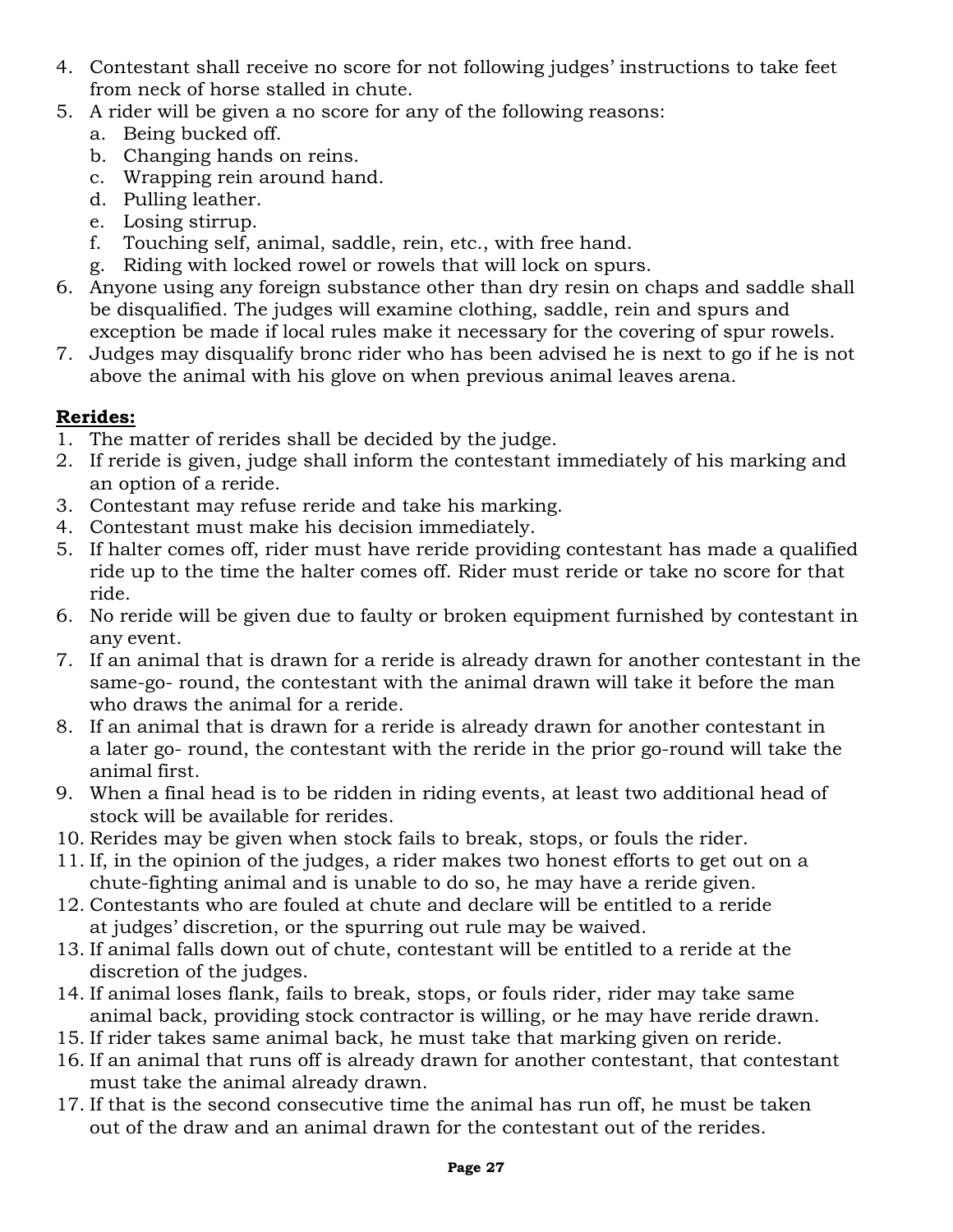- 18. If the pickup man or horse comes in contact with bucking animal before qualified time has elapsed, reride will be given on the same animal drawn.
- 19. The last day, contestant may have same animal back if stock contractor is willing or reride drawn if requested. If stock contractor is not willing, reride will be drawn.

#### **Equipment:**

- 1. Riding to be done with a plain halter, one rope-rein and committee saddle and contestant must supply own saddle.
- 2. Standard halter must be used unless agreement is made by both contestant and stock contractor.
- 3. Stock contractors may furnish their own halters and contestants may use them. If contestant borrows halter, he accepts the equipment as his own.
- 4. Dry resin may be used on chaps and saddle.
- 5. Contestant saddle specifications:
	- a. Rigging:
		- (1) 3/4 double-front edge of "D" ring must pull not further back than directly below center point of swell.
		- (2) Standard E-Z or ring type saddle "D" must be used and cannot exceed  $5\frac{3}{4}$ inch outside width measurement.
	- b. Swell Undercut:
		- (1) No more than two inches--one inch on each side.
	- c. Gullett:
		- (1) Not less than four inches wide at center of fork of covered saddle.
	- d. Tree:
		- (1) Saddles must be built on standard tree.
		- (2) Specifications:
			- (1) Fork -- 14" wide.
			- (2) Height -- 9" maximum.
			- (3) Gullett -- 5 3/4" wide.
	- e. Cantle:
		- (1) 5" maximum height.
		- (2) 14" maximum width.
	- f. Stirrup leather must be hung over bars.
	- g. Saddle should conform to the above measurements with a reasonable added thickness for leather covering.
	- h. No freaks allowed.
	- i. Front cinch on bronc saddle shall be mohair or neoprene and shall be at least eight (8) inches in width at the center, but may be tapered to accommodate cinch "D" or rings. Latigos may be of leather or nylon.
- 6. All contestants must wear an Athletic Protective Mouth Piece while contesting. Mouth piece may not be trimmed any smaller than the size required to cover all teeth.
- 7. All contestants must wear a vest designed to protect the chest and back while contesting in the Saddle Bronc Riding Event. The vest shall be one manufactured for rodeo/equestrian events and sold by retailers.
- 8. No locked rowels or rowels that will lock on spurs or sharpened spurs may be used on bareback horses or saddle broncs. Spur rowels must have five or more points.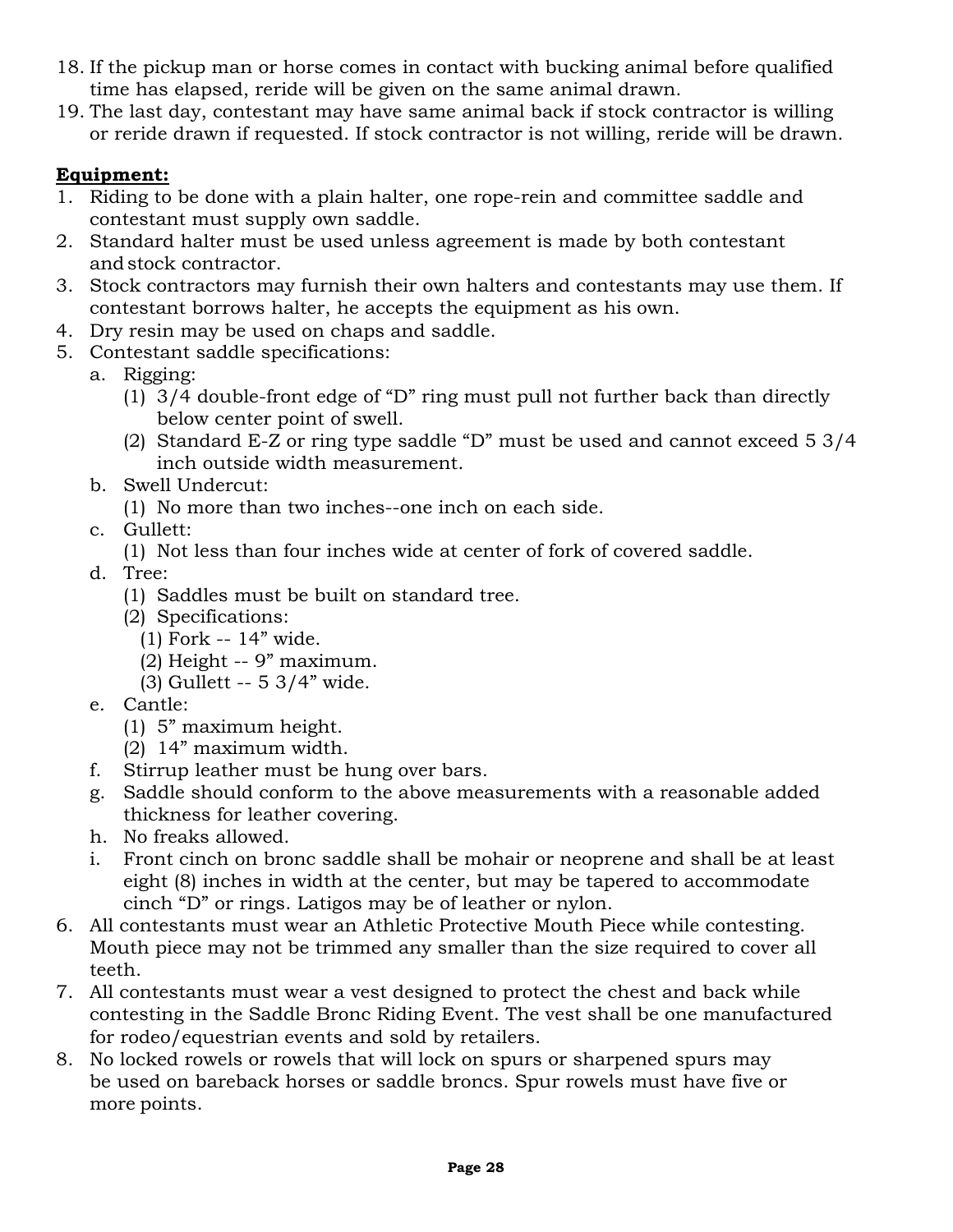# **Calf Riding (PeeWee)**

**Contestants MUST have their own equipment to compete in this event. They will be allowed to borrow equipment from another competitor for ONE exhibition run ONLY. No competition runs will be allowed with borrowed equipment.**

#### **General Rules:**

- 1. Contestant is not to use sharp spurs. No part of spur may have sharp edges including rowels and wire locks. ALL rowels MUST be rounded off.
- 2. Contestant will have the right to call judge to pass on whether or not animal is properly flanked to buck the best of its ability.
- 3. Fall- If chest or brisket, belly, side or rump contacts the ground animal will be considered fallen. Knee is not considered fallen.
- 4. No contestants will ride two head in the same event during a performance except for rerides.
- 5. Contestants may pull ropes from either side.
- 6. Contestant must compete on stock drawn for them. In the event of a mistake, stock drawn for must be run during that performance and only that time or score taken.
- 7. This event is a "move up" from Mutton Busting. If contestant participates in Calf Riding, they may no longer participate in Mutton Busting. Once they move up to Calf Riding, they cannot move back down to Mutton Busting.
- 8. Mutton Busting points do NOT count towards Calf Riding events.

#### **Time Limit:**

- **1.** The calf will be ridden for six (6) seconds. **Judges' time is the official time.**
- 2. Time to start when the animal's inside front shoulder passes the plane of the chute.

#### **Event Rules:**

- 1. Bell must be under the belly of the bull.
- 2. Ropes cannot be used that have any knots, wires or other aids for the purpose of placing spurs therein.
- 3. Calves having dangerous horns in the opinion of the event director must be dehorned, tipped, or kept out of the draw.
- 4. If a rider makes a qualified ride with any part of the loose rope in his riding hand, provided he has not touched the ground or has not fouled the animal with his free hand, he is to be marked.
- 5. Only five (5) point plain or notched spur rowels (one rowel per shank) may be used in the calf

a. riding.

- 6. Riders may use dry rosin and glycerin only on glove and rope.
- 7. Riding is to be done with one hand in rope and one hand held up.
- 8. No split finger wrap, no knots or hitches to prevent rope from falling off calf. When rider leaves him.
- 9. No more than two men may be on the chute to pull contestant's rope.
- 10. The judge's stopwatch will be the official timer. The judge shall stop his watch when, in his opinion, the contestant has been disqualified for any reason or when he hears the whistle or horn, whichever comes first. In either instance, the judge will refer to his watch for time verification on each ride. In any instance where the time is six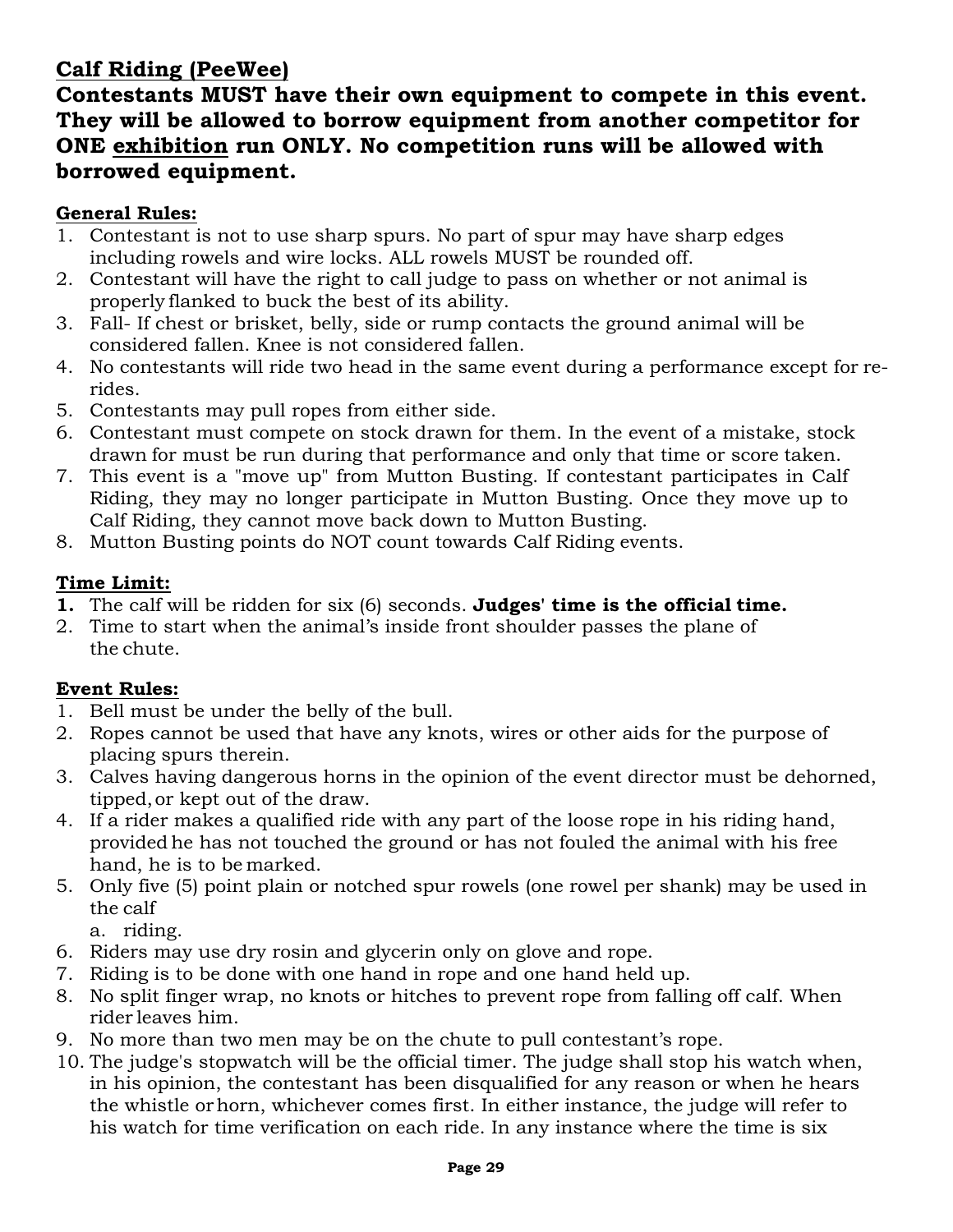seconds or more on the judge's watch, the contestant shall be entitled to a marking without penalty. I

## **Scoring and Penalties:**

- 1. Ride and animal to be marked separately.
- 2. Figures used in marking the riding events shall range from 1 to 25 on stock and 1- 25 on contestant and use the full spread per judge.

## **3. No bell - no marking.**

- 4. If contestant makes qualified ride with any part of rope in riding hand, contestant is to be marked.
- 5. Contestant will receive no score for any of the following offenses:
	- a. Being bucked off.
	- b. Touching animal, equipment or person with free hand.
	- c. Using sharp spurs.
	- d. Placing spurs or chaps under the rope when the rope is being tightened.
- 6. Judge may disqualify a rider who has been advised they're next to go if he is not above the animal with their glove on when the previous animal leaves the arena.
- 7. Disqualifications: Rider will be disqualified for any of the following offenses:
	- a. Being bucked off.
	- b. Using sharp spurs.
	- c. Contact with animal or himself with free hand or assisting himself with free arm by touching animal.
	- d. Placing spurs in rope or bell strap before leaving the bucking chute (catching a knot).

# **Steer Wrestling:**

## **General Rules:**

- 1. Contestant may change horses between gos in Steer Wrestling.
- 2. Dogging Box shall be part of the arena during dogging events.
- 3. Refer to Score Line Diagram in the back of this rulebook.
- 4. Once score line has been set in timed events it will not be changed in that go, nor can length of box be changed.
- 5. Lap and Tap No barrier to be used. If barrier judge is used to flag the start, he shall flag the animal when animal's nose crosses the starting line.
- 6. The line judge must have a tape measure in his possession in case the short end of the barrier is carried. The pigtail of the barrier should not exceed 10 inches in length. A longer pigtail on a barrier will often be carried when the barrier should have been broken.
	- a. If the pigtail is carried more than 10 feet from the pin, the barrier may be waived, providing the contestant did not obviously beat the barrier.However, if the contestant has obviously broken the barrier you may still impose a beatingthe-barrier penalty.
- 7. Should the barrier break at any point other than designated break-ing point, the decision is up to the barrier judge. If contestant obviously beats the barrier, but the staples are pulled or barrier rope is broken and string unbroken, barrier judge may assess a ten-second fine. Otherwise this will not be considered a broken barrier.
- 8. If automatic barrier does not work but time is recorded, contestant will get time, but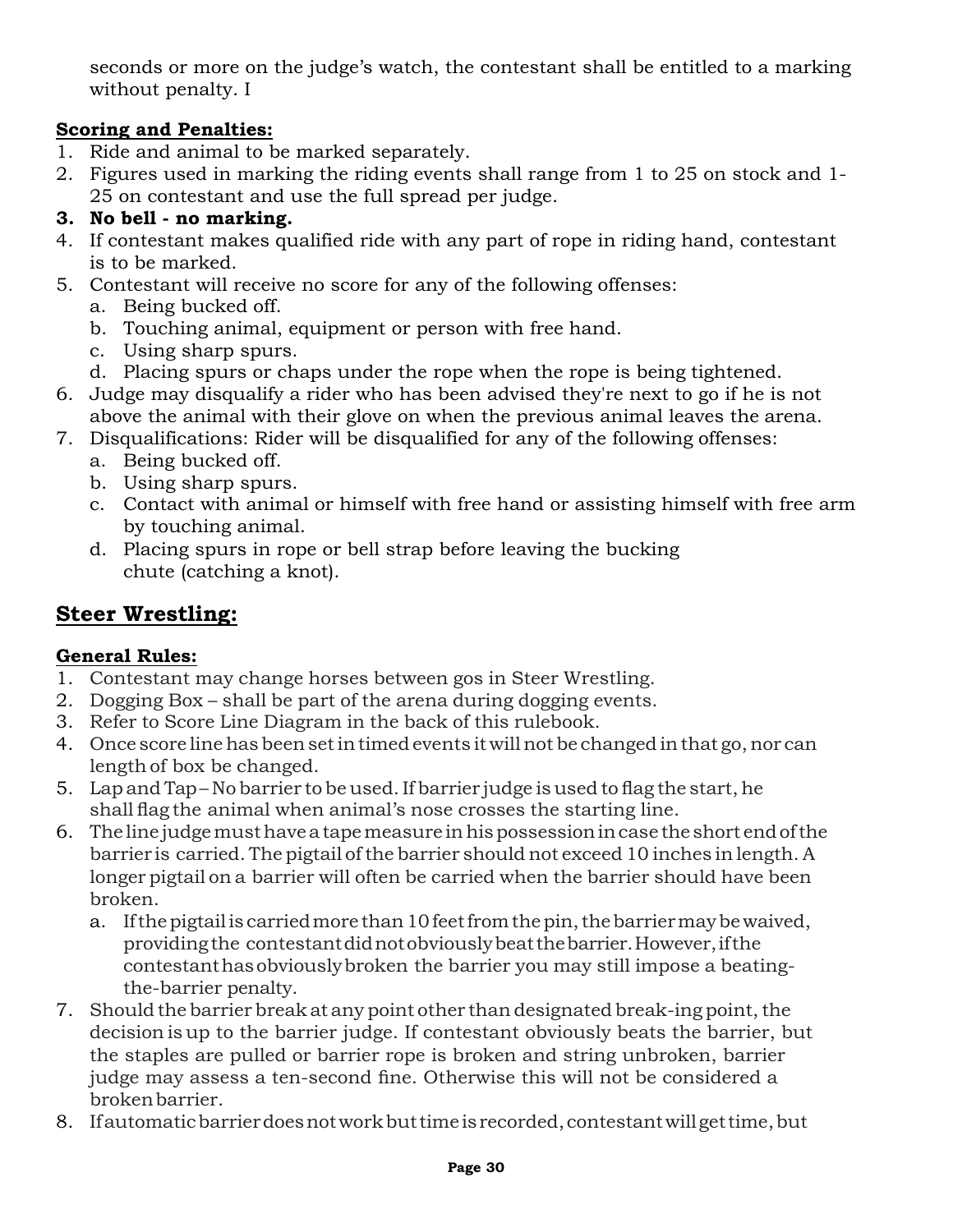there will be no penalty for broken barrier.

- 9. If automatic barrier fails to work and official time has not started, contestant will get stock back if stock is qualified on in the field, therefore entitling contestant to a rerun without penalties.
- 10. If automatic barrier fails to work and stock is brought back, contestant must take same animal over during or immediately after the same performance.
- 11. If barrier equipment hangs on animal and contestant tries the animal, he accepts animal. If contestant pulls up, he will receive the same animal back.
- 12. Steer belongs to contestant when he calls for it, regardless of what happens, with the following exceptions:
	- a. In any timed event, if an animal escapes from the arena, the field judge will drop flag and all watches will be stopped. Contestant will receive original animal back with a lap-and-tap start. Time already accumulated will be added to time used to complete the qualifying run. If time is not recorded, the contestant will receive a 10-second penalty for any jump or any loop used.
	- b. In cases of mechanical failure.
	- c. If in the opinion of the line judge contestant is fouled by barrier, contestant shall get his steer back, providing contestant declares himself by pulling up.
- 13. Time to be taken between twoflags.
- 14. It shall be the arena director's responsibility to see that contestants compete on the stock drawn for them. In the event of a mistake, stock drawn for must be run during that performance and only that time or score taken.
- 15. This event shall not be conducted with an open catch pen gate at any rodeo.

#### **Time Limit:**

There will be a thirty (30) second time limit with optional one (1) minute time limit at state/province rodeos. There will be a mandatory thirty (30) second time limit at the National High School Finals Rodeo. The judge will determine legitimate time allowed before contestant calls for animal.

#### **Event Rules:**

- 1. Contestant must furnish own hazer and horse.
- 2. Anyone jumping from the off side in the steer wrestling must notify the rodeo secretary when entering, and if possible, the barrier should be arranged on the off side for such contestants.
- 3. Hazer must be an SAYR member or adult. They are subject to contestant rules if acting as a hazer, a violation of rule by hazer will disqualify the contestant they are helping.
- 4. Hazer must not render any assistance to contestant while contestant is working with steer.
- 5. Contestant is considered working with steer when steer leaves the box.
- 6. Steer must be caught from horse.
- 7. If contestant jumps at steer, he accepts him as sound.
- 8. If steer gets loose, dogger may take no more than one step to catch steer.
- 9. After catching steer, wrestler must bring it to a stop or change its direction and twist it down.
- 10. If steer is accidentally knocked down or thrown down before being brought to a stop or is thrown by wrestler putting animal's horns into the ground, it must be let up to all four feet and then thrown.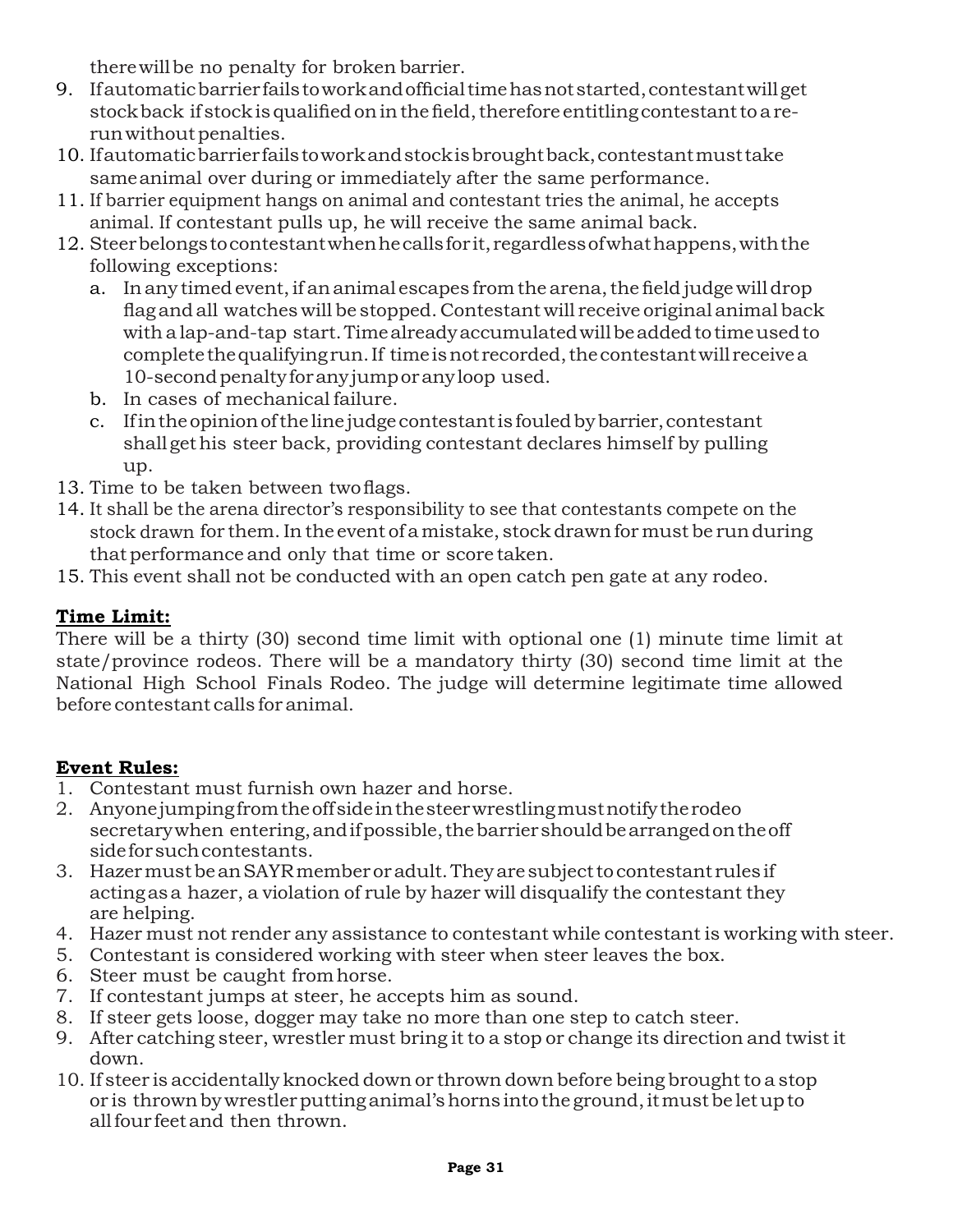- 11. Steer will be considered thrown down only when it is lying flat on its side, or on its back with all four feet and head straight.
- 12. Wrestler must have hand on steer when flagged.
- 13. Contestant is required to turn steer's head so that he can get up.
- 14. A steer falling in the opposite direction the steer wrestler is attempting to throw him (dog fall) the contestant may choose to turn the steer's head to correspond with the leg position to make this a legal fall.
- 15. In case the field judge flags out a wrestler that still legally has one or more jumps coming, the judge may give the same steer back, lap and tap, plus time already lapsed and any barrier penalties. If time was not recorded, the contestant will receive a 10-second penalty for any jump used. Contestant to only get to use remaining jump.

## **Scoring and Penalties:**

- 1. In order for time to be considered official, barrier flag must operate.
- 2. Timed event judge will not flag contestant out until time is recorded.
- 3. Judge is to flag time, then flag contestant out if run is not legal.
- 4. There will be a ten (10) second penalty assessed for breaking the barrier.
- 5. Contestant will be disqualified for any abusive treatment of steer or his horse.
- 6. Any violation of any rule by hazer will disqualify the contestant they are helping.
- 7. Hazer must not render any assistance to contestant while contestant is working with steer. Failure to observe this rule will receive no time.
- 8. If hazer bats steer, or contestant's horse, contestant will receive no time.
- 9. A ten (10) second penalty will be assessed in any case in which barrier judge rules that dogger's feet touch the ground before flag line is crossed.
- 10. If any part of the pusher breaks the plain of the chute gate before the steer releases the barrier, the contestant receives a no time.
- 11. No rattling of chute. A timed event contestant may not have someone rattle the chute for him. This applies in both the performance and the slack. The contestant and/or person rattling the chute shall be disqualified.
- 12. When the contestant calls for the steer, no further assistance can take place after that. No encouragement can take place by the assistant after the contestant calls for the steer. If the helper starts the horse or holds the horse in any way that affects the scoring process, contestant will receive a no time.
- 13. Contestant will be disqualified if he attempts in any way to tamper with steers or chute.
- 14. Time should be taken with the average of two (2) times at all Rodeos.

## **Re-runs:**

- 1. In any timed event if an animal escapes from the arena, flag will be dropped and watches stopped. Contestant will get animal back with lap and tap start, and time already spent will be added to time used in qualifying plus barrier penalties, if any.
- 2. No re-run will be given due to faulty or broken equipment furnished by contestant.
- 3. If the judge sees he has made an error in flagging, he must declare a re-run before the contestant leaves the arena.
- 4. A steer must be re-run before it is used by another contestant. Fresh steers may be added to the herd after they have been bulldogged from horseback and thrown down. It is the responsibility of the steer wrestlers to throw the cattle, at a time mutually agreed upon with the stock contractor.
- 5. If fresh steers are missed in the steer wrestling, any steer missed in competition must be thrown down immediately following the performance or section of slack in which the steer was drawn. Such steer shall be thrown down by a person appointed by the Steer Wrestling Event Director. Each steer missed in competition is to be thrown no more than one time.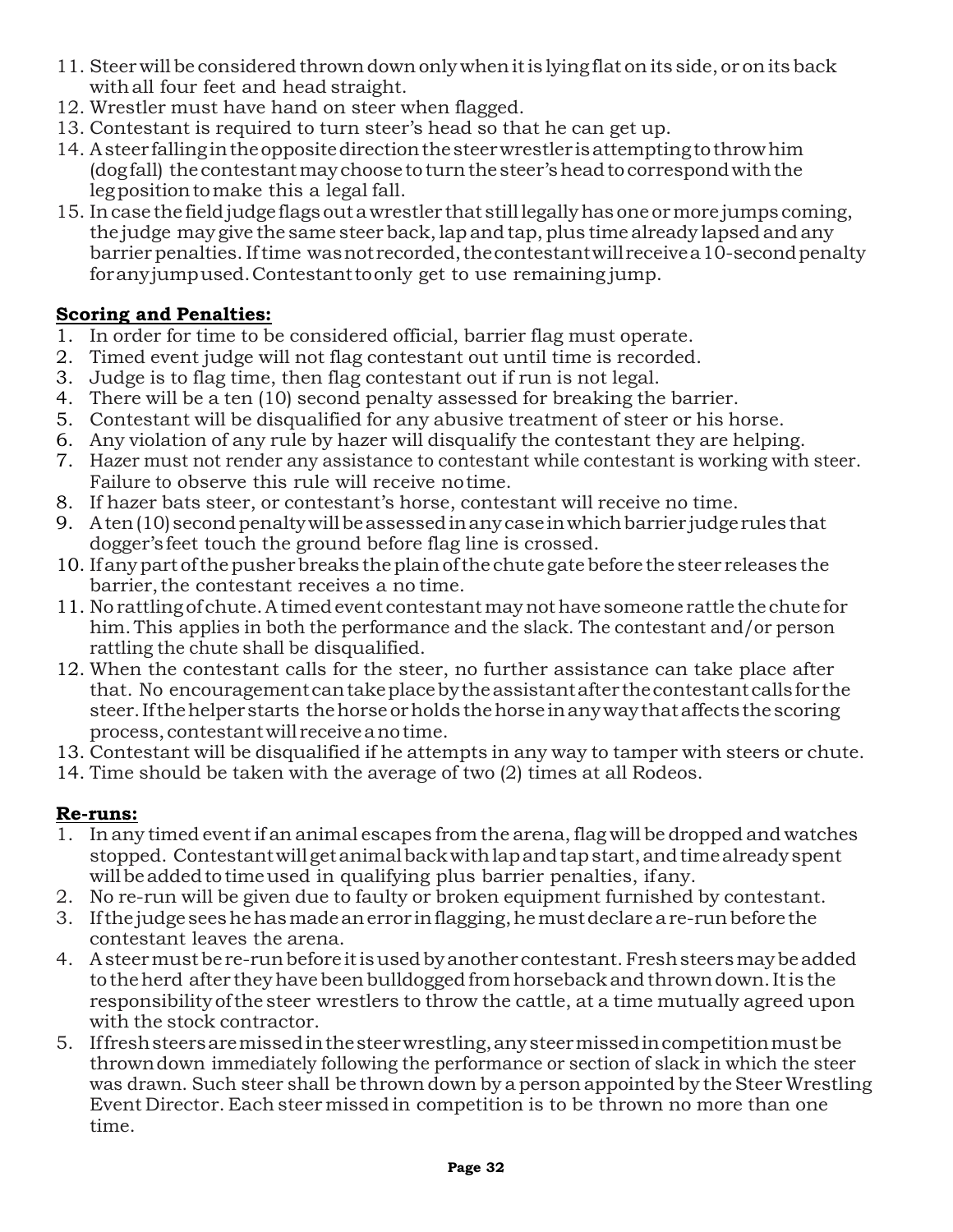- 6. When both the digital clocks malfunction and no time was recorded from digital watches, if stock was qualified on in the field, contestant will be given a re-run at a time designated by the Judges and the Arena Director, plus any barrier penalties. If barrier penalties, then lap and tap start.
- 7. In steer wrestling, if an animal fails to break the neck rope and time is officially started by the contestant, that animal belongs to the contestant. However, if time is started by the animal and the steer wrestler and hazer remain behind the plain of the barrier for approximately 10 seconds that animal should be considered a sulking animal and replaced using the mis-draw procedure, at judge's discretion.

#### **Equipment**

- 1. Cattle neck ropes on steers must be tied with string, or rubber bands.
- 2. No metal snaps or hardware shall be used on cattle neck ropes in the steer wrestling event.
- 3. Adjustable slide shall be used on all cattle neck ropes in steer wrestling event.
- 4. The steer wrestling chute must have at least 30 inches clearance inside the chute and at the gate when in an open position.
- 5. In steer wrestling the score may be no longer than the length of the steer wrestling box, minus six feet, unless other arrangements are approved by the arena director.
- 6. Length of box to be measured from center of back end of box to center of barrier.
- 7. A mechanical barrier must be used and there must be at least a 12-foot box.

#### **Officials**

- 1. There shall be two or more timers, a field flag judge, and a barrier judge.
- 2. A field flag judge must ask contestant if he wants a second jump. Once a contestant has been flagged out, he will receive no stock back.
- 3. Barrier judge is responsible to change barrier string whenever it may have been weakened, or on request of next contestant.
- 4. Barrier judge shall keep a record of the length of the barrier trip rope each performance to assure the same start for contestants each performance.
- 5. Barrier equipment must be inspected by the judge before each timed event. If equipment is faulty, it must be replaced.
- 6. Barrier judge shall be sure that nobody can stand close enough to barrier or barrier equipment to tamper with same.
- 7. Height of barrier in timed events shall be from 32" to 36" measured at the center of the box.
- 8. The fairness of catch and throw will be left to the judges, and their decision will be final.
- 9. Field flagger is required to watch contestant and steer until animal is turned loose.

# **RIBBON ROPING**

#### **General Rules:**

- 1. Participants get ONE run in Ribbon Roping either running or roping.
- 2. The point system in the ribbon roping will follow the same criteria as the team roping.
- 3. For this event All competitors MUST call in with a partner. If one partner is a no-show to the rodeo, the partner who is present will receive a draw partner from available competitors. This can happen ONLY 2 times per year. The 3rd time this occurs, the present partner would not incur the event or stock fee for this event. The absent partner would still be responsible for incurred fees.
- 4. If a partner calls in for ONLY Ribbon Roping but is a no-show to the rodeo, the present partner does NOT get a draw partner.
- 5. Roping Box shall be part of the arena during the roping events.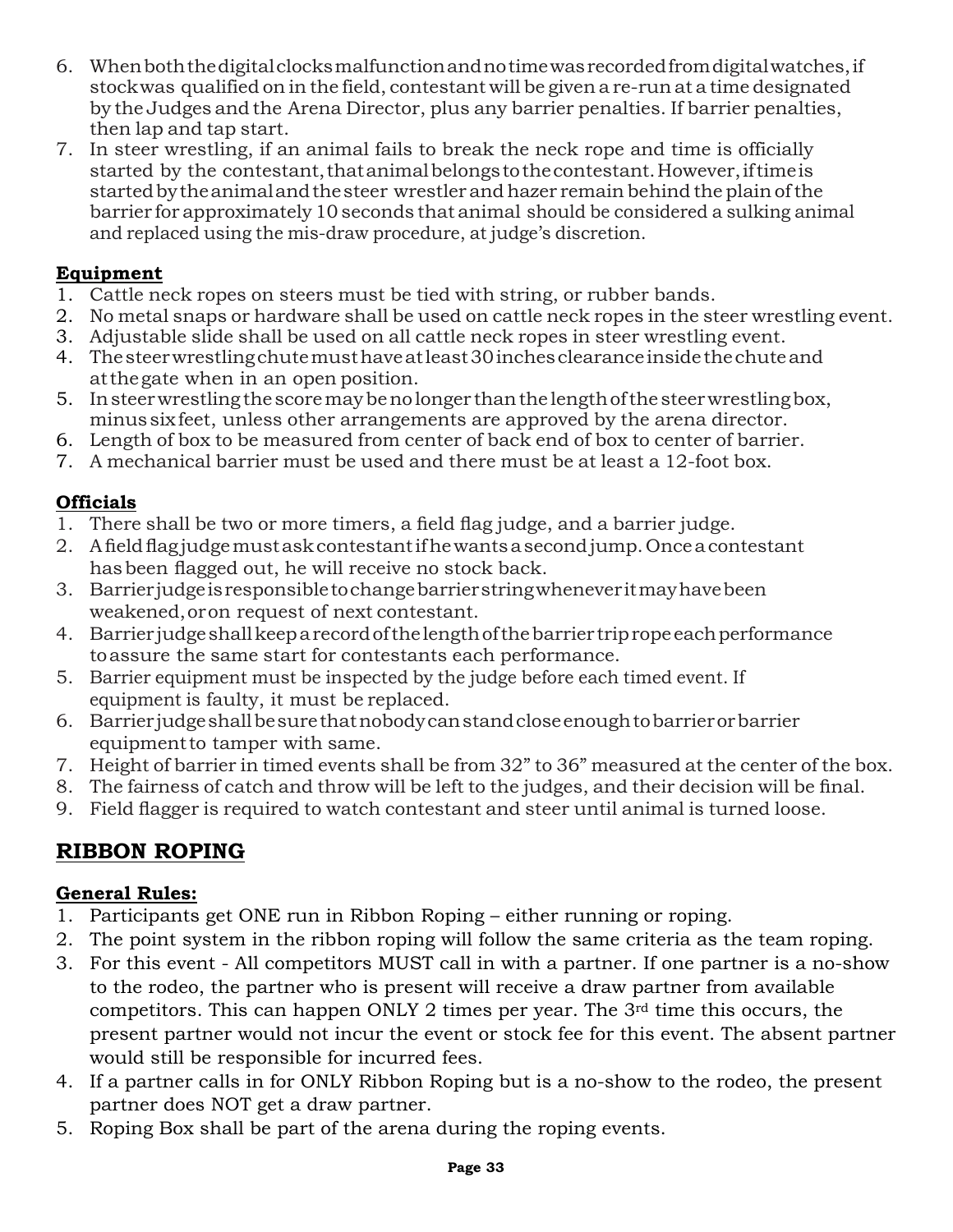- 6. Once score line has been set in timed events it will not be changed in that go nor, can the length of the box.
- 7. Lap and Tap- No barrier to be used. If barrier judge is used to flag the start, he shall flag the animal when animal's nose crosses the starting line.
- 8. It is always the decision of the barrier judge whether the barrier is broken.
- 9. Should the barrier break at any point other than designated breaking point, the decision is up to the barrier judge. If contestant obviously beats the barrier, but the staples are pulled or barrier rope is broken and string unbroken, barrier judge may assess a ten second fine. Otherwise, this will be considered a broken barrier.
- 10. If automatic barrier does not work but time is recorded, contestant will get time, but there will be no penalty for broken barrier.
- 11. If automatic barrier fails to work and official time has not started, contestant will get stock back if stock qualified on in the field, entitling contestant to a re-run without penalties.
- 12. If automatic barrier fails to work, and stock is brought back, contestant must take same animal over during or immediately after the same performance.
- 13. If barrier equipment hangs on animal and contestant tries the animal, he/she accepts the animal. If contestant pulls up, he/she will receive the same animal back.
- 14. Calf belongs to contestant when he calls for it, regardless of what happens, with the following exceptions:
	- a. In any timed event, if an animal escapes from the arena, the field judge will drop flag and all watches will be stopped. Contestant will receive original animal back with the lap-and-tap start. Time already accumulated will be added to time used to complete the qualifying run.
	- b. In cases of mechanical failure.
- 15. If in the opinion of the line judge contestant is fouled by barrier, contestant shall get his calf back, providing contestant declares himself/herself by pulling up.
- 16. In the ribbon roping a horse must clear the box before a loop is thrown.
- 17. The finish line will be marked 30 feet in front of the roping box. Flag judge stands on this line.
- 18. Time to be taken between two flags.
- 19. It shall be the arena director's responsibility to see that contestants compete on the stock drawn for them. In the event of a mistake, stock drawn for must be run during that performance and only that time or score taken.
- 20. This event shall not be conducted with an open catch pen gate at any rodeo.

#### **Time Limit**

There will be thirty (30) second time limit. There will be a one (1) loop limit in all go-rounds at all rodeos.

#### **Event Rules:**

- 1. A neck rope must be used. Contestants must adjust rope and reins in a manner that will prevent the horse from dragging the calf.
- 2. Calves may be pushed out by contestant's assistant providing they are ready.
- 3. Catch as catch can. Any catch that holds the calf is legal.
- 4. Rope must be tied on.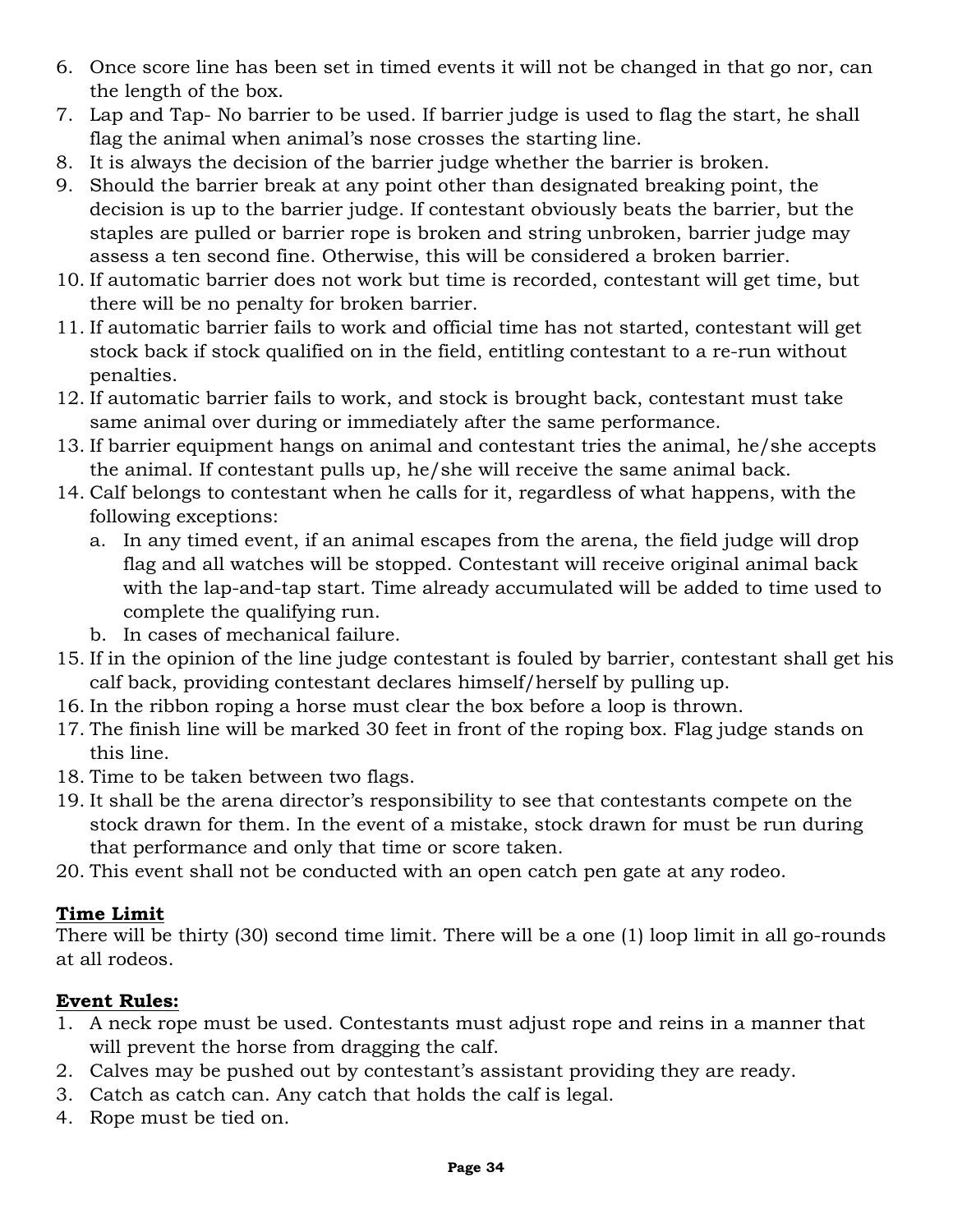- 5. Runner can stand anywhere they choose in the arena.
- 6. Roper must rope calf, dismount and be in contact with the calf when the Runner removes the ribbon or team will receive a no time. Calf does not need to be flanked.
- 7. Runner must cross finish line to get time.
- 8. Flag judge will flag time when runner crosses finish line with ribbon in hand and give to judge or team will receive a no time.
- 9. Ribbon flagging tape shall be approximately  $1/2$  inch in width and  $12$  inches long.
- 10. The ribbon itself must be fastened to the top of the tail with a rubber band.
- 11. The runner removes the ribbon and runs across the finish line in either direction for time.
- 12. Ribbon must be removed by runner.
- 13. Any part of the ribbon is legal.
- 14. Rope must hold calf until roper touches calf.
- 15. OPTIONAL AT STATE/PROVINCE LEVEL: A Ribbon Roping contestant with no partner has to have a draw partner from the list of entered Ribbon Roping contestants. This option is available only four times. Thereafter, the Ribbon Roping contestant must enter with a partner. No points will be awarded to the drawn partner. No draw partners will be allowed at State/Province Finals Rodeos. They must however use the partner with which they qualified at the State/Province Finals to enter unless his or her partner cannot attend then he or she can pick a new partner, provided the new partner had competed in their State/Province Finals in Ribbon Roping.
- 16. At the National Finals, after the required contestant check in dead- line, a partner may be chosen from a state/province team member, provided chosen member participated at said state/province finals and is on ground, and team has not competed.

#### **Scoring and Penalties:**

- 1. In order for time to be considered official, barrier flag must operate.
- 2. Timed event judge will not flag contestant out until time is recorded.
- 3. Judge is to flag time, then flag contestant out if run is not legal.
- 4. There will be a ten-second penalty assessed for breaking the barrier.
- 5. Roping calf without releasing loop from hand will disqualify catch.
- 6. Contestant will be disqualified for any abusive treatment of calf or his horse.
- 7. If any part of the pusher breaks the plain of the chute gate before the calf releases the barrier, the contestant receives a no time.
- 8. No rattling of chute. A timed event contestant may not have someone rattle the chute for him/her. This applies in both the performance and the slack. The contestant and/or person rattling the chute shall be disqualified.
- 9. Time should be taken with the average of two (2) times at all rodeos.
- 10. A contestant will receive a no-time for the run if he brings the animal over backwards (between 10 and 2 on a standard clock) with the animal landing on his back or head with all four feet in the air.

#### **Re-runs:**

1. In any timed event if animal escapes from the arena, flag will be dropped and watches stopped. Contestant will get animal back with the lap and tap start, and time already spent will be added to time used in qualifying plus barrier penalties, if any.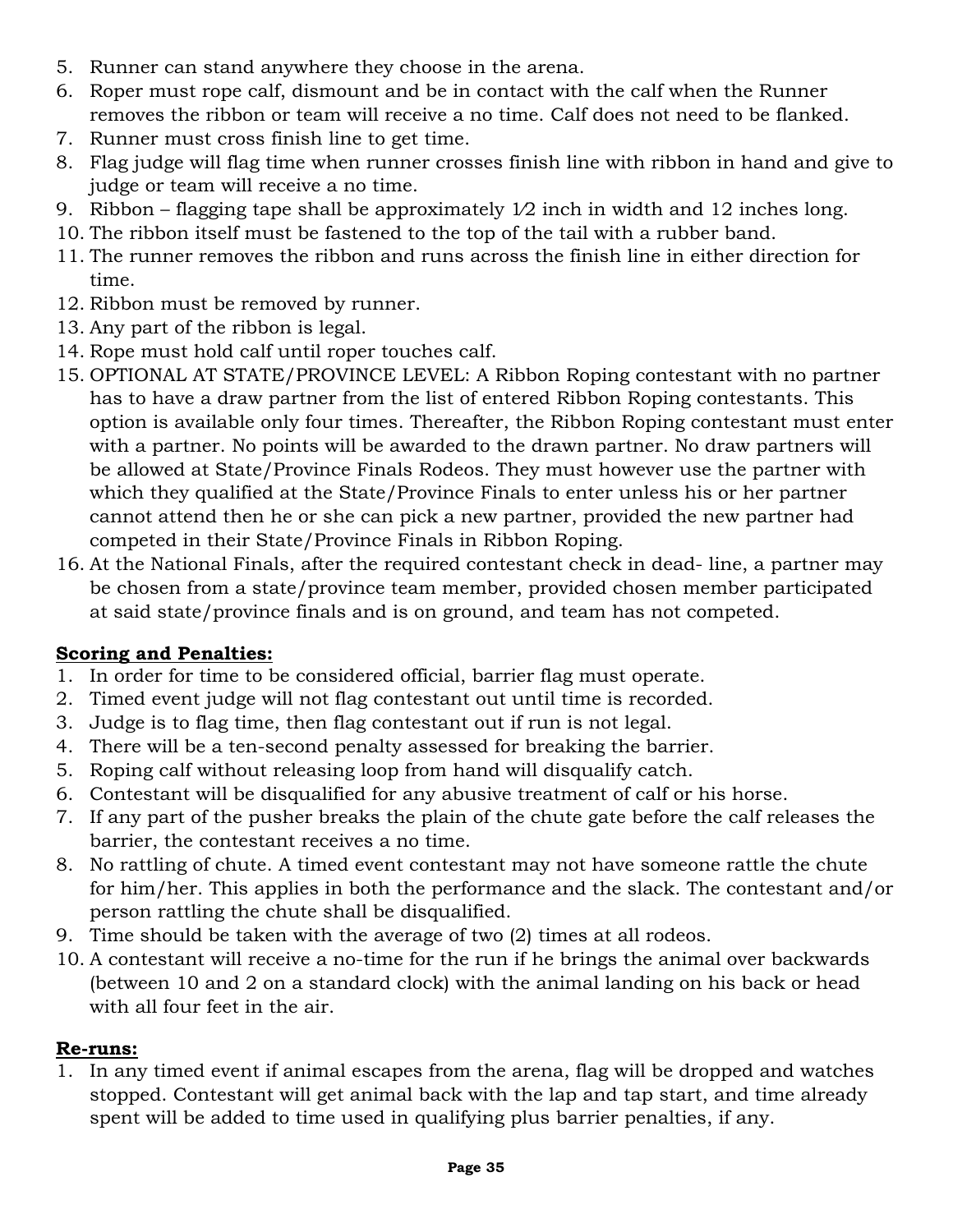- 2. No re-run will be given due to faulty or broken equipment furnished by the contestant.
- 3. If the judge sees he has made an error in flagging, he must declare a re-run before the contestant leaves the arena.
- 4. A calf must be re-run before it is used by another contestant.
- 5. When both the digital clocks malfunction and no time was recorded from digital watches, if stock was qualified on in the field, contestant will be given a re-run at a time designated by the Judges and the Arena Director, plus any barrier penalties. If barrier penalties, then lap and tap start.
- 6. In ribbon roping, if an animal fails to break the neck rope and time is officially started by the contestant, that animal belongs to the contestant. However, if time is started by the animal and the roper remains behind the plain of the barrier for approximately 10 seconds that animal should be considered a sulking animal and replaced using the misdraw procedure, at judge's discretion.
- 7. If the contestant has legally roped the calf and there is no ribbon on the calf when the runner reaches the calf the team will get a re-run.

#### **Officials:**

- 1. There shall be two or more timers, a field judge, and a barrier flag judge.
- 2. Field judge may be mounted in order to keep up with the run. Barrier flag judge is to watch the barrier and step to the 30-foot line to flag the time.
- 3. Barrier judge is responsible to change barrier string whenever it may have been weakened, or on request of the next contestant.
- 4. Barrier judge shall keep a record of the length of the barrier trip rope each performance to assure the same start for contestants each performance.
- 5. Barrier equipment must be inspected by the judge before each timed event. If equipment is faulty, it must be replaced.
- 6. Barrier judge shall be sure that nobody can stand close enough to barrier or barrier equipment to tamper with same.
- 7. Height of barrier in timed events shall be from 32" to 36" measured at the center of the box.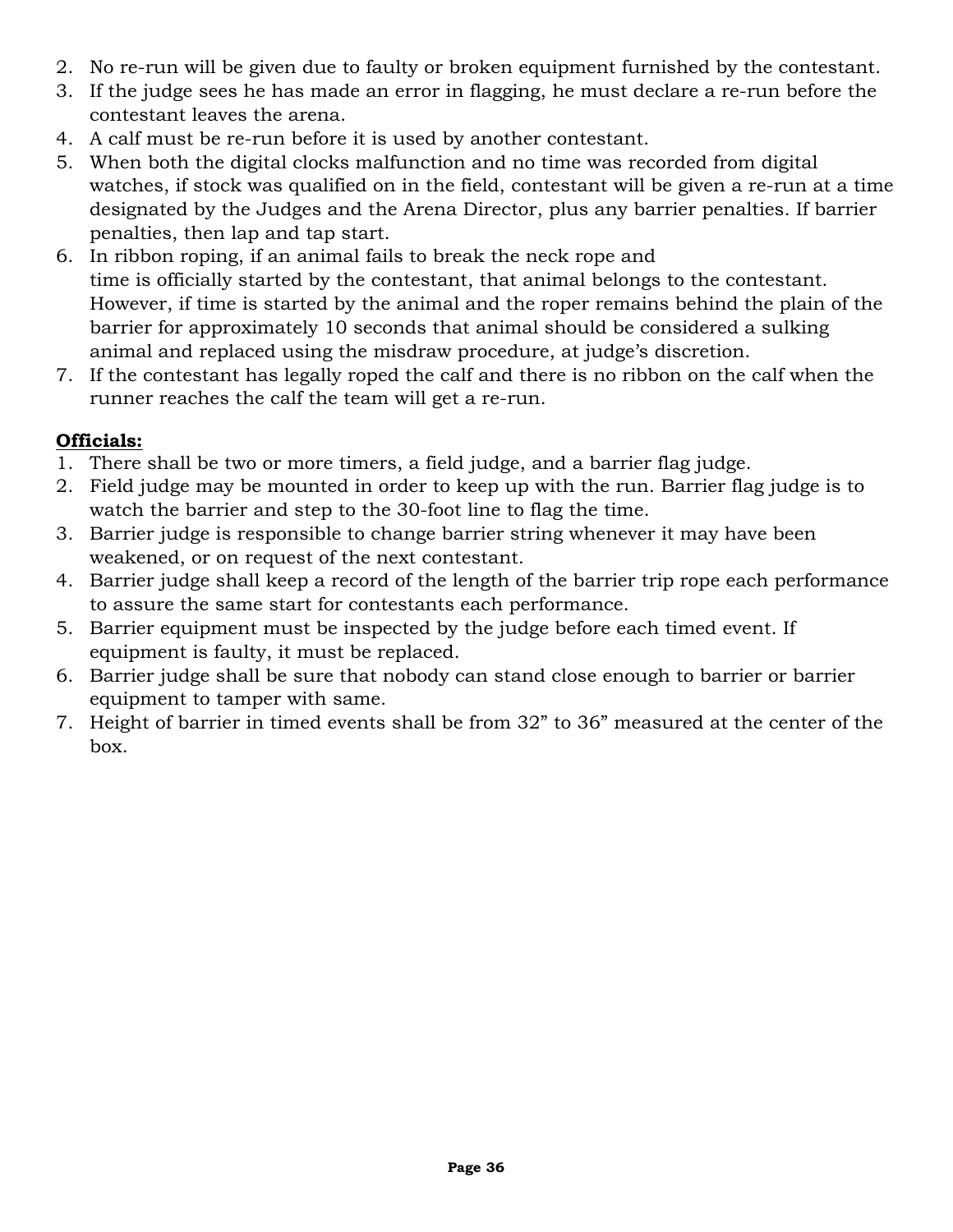# **Queen\Princess Contest Event:**

- This event has a \$25 entry fee. Fee will be returned to competitors after completion of competition if competitor followed through with commitment to compete in entire contest. If the competitor does not complete the contest, entry fee will not be returned/refunded.
- Queen and Princess contestants should wear a white, western shirt, boots, jeans, belt, and hat for horsemanship. A color statement may be added via jewelry, belt, scarf, etc.
- Required head shot should be in full rodeo attire and should include long-sleeved rodeo shirt, hat, jeans, belt and boots (if they are visible).
- Winners **must** be able to assume all duties **immediately** after crowning at Awards' Ceremony. Contestants **must** be present to win.
- Sign-up for this event will be at the September rodeo.
- Each contestant will wear a designated item during the day at the Finals' Rodeo and will be observed by the judges during the day. Their conduct will be considered as part of the scoring.
- Each contestant must be able to carry a flag in grand entry if she should win the contest.
- Queen and Princess are subject to all requirements for rodeo members, including but not limited to selling required raffle tickets and Finals' Rodeo ad.
- Contestants should contact Queen/Princess coordinator to sign up for this event.
- Members can hold an age-group title multiple times, but not in consecutive years unless no one else competes for the title the year following their reign.
- Ages (as of January 1, 2022) for each area are as follows:
	- $\blacksquare$  Queen 16 and up
	- $\blacksquare$  Princess 11-15
	- $\blacksquare$  Lil Miss 6-10
	- $\blacksquare$  Tiny Miss up to age 5

#### **Queen Contest**

- Contest judging will be based on written test, horsemanship, personal interview, speech, poise, modeling, and appearance. Contestant must do queen horsemanship pattern and queen wave.
- Contest is open to all active, girl members who are in the Senior division. Junior girls moving up to the Senior division the following year can compete for Queen, as well.
- Horsemanship will include a Q&A time with judges about tack, horse, conformation, etc)
- The presentation lap in horsemanship should include a presentation wave where one hand keeps control of your horse while contestant waves with her other hand. Violation of this rule could result in being disqualified and a score of 0.
- During horsemanship, no correction for the horse should come from anyone except the rider. No verbal, audible, inaudible or other correction is allowed from spectators or coaches. Violation of this rule could result in being disqualified and a score of 0.
- Speeches will be at least 90 seconds but no longer than 3 minutes. Speech must be memorized. The subject for the speech will be announced/given out at the second August rodeo. They will be judged on eye contact, animation, and presentation.
- Queen will receive buckle, sash, crown, chaps, and scholarship. Buckle, sash, crown should be worn at any time she is representing the organization. Buckle,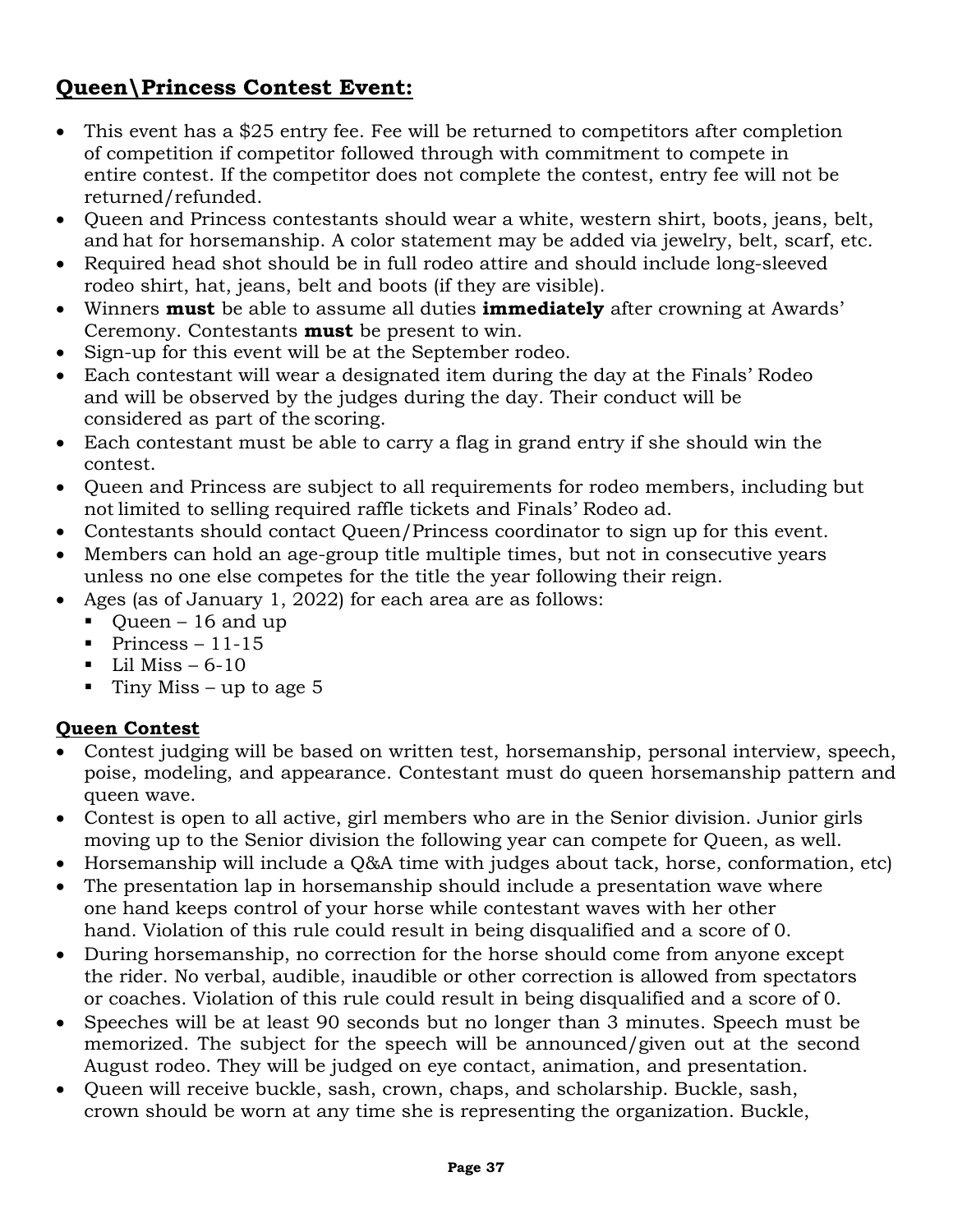sash, crown, and chaps should be worn during grand entry in each rodeo during her reign. Scholarship will be awarded at the end of her reign. All awards will be surrendered to the first runner up should the winner not be able, at any time during the year, to complete her duties.

- Duties include photos with all winners at the Finals' Award Ceremony, planning each grand entry, carrying a flag during grand entry, welcoming people at the rodeo, being available for occasions such as introducing speakers, helping with fun day, interacting with sponsors, visiting sponsors' business locations, and being available for special events, media interviews, and personal appearances. She should also be available to assist with the Awards' Ceremony the following year and to crown the next Queen.
- The Queen will be the face of SAYR and must represent herself and the sport of rodeo in the best possible light. This includes her posts and presence on social media. The Queen is expected to dress and conduct herself professionally while at all rodeos, while representing SAYR as Queen, and during all SAYR rodeo hours.

#### **Princess Contest**

- Contest judging will be based on horsemanship, rule book test, personal interview, speech, poise, modeling, and appearance.
- Contest is open to all active, girl members who are between 11 and 15.
- Members cannot hold the Princess title in consecutive years (unless no one else runs the year following her reign), but can hold the Princess title multiple times.
- Princess will be receive buckle, sash, and crown. Buckle, sash, crown should be worn at any time she is representing the organization. All awards will be surrendered to the first runner up should the winner not be able, at any time during the year, to complete her duties.
- Speeches will be at least 90 seconds but no longer than 3 minutes. Note cards may be used. The subject for the speech will be announced/given out at the second August rodeo. They will be judged on eye contact, animation, and presentation.
- Duties include photos with all winners at the Finals' Award Ceremony, helping with grand entry plans, carrying a flag during grand entry, welcoming people at the rodeo, being available for occasions such as introducing speakers, helping with fun day, interacting with sponsors, visiting sponsors' business locations, and being available for special events, media interviews, and personal appearances. She should also be available to assist with the Awards' Ceremony the following year and to crown the next Princess.

#### **Lil Miss Contest**

- Contest is open to all active, girl members between ages 6 and 10.
- Contest judging will be based on horsemanship, personal interview, modeling, poise, and appearance. Contestant must do Lil Miss pattern and princess wave.
- Lil Miss will receive a sash and crown.
- Members cannot hold the Lil Miss title in consecutive years (unless no one else runs the year following her reign), but can hold the Lil Miss title multiple times.
- The Lil Miss will be introduced at each Grand Entry.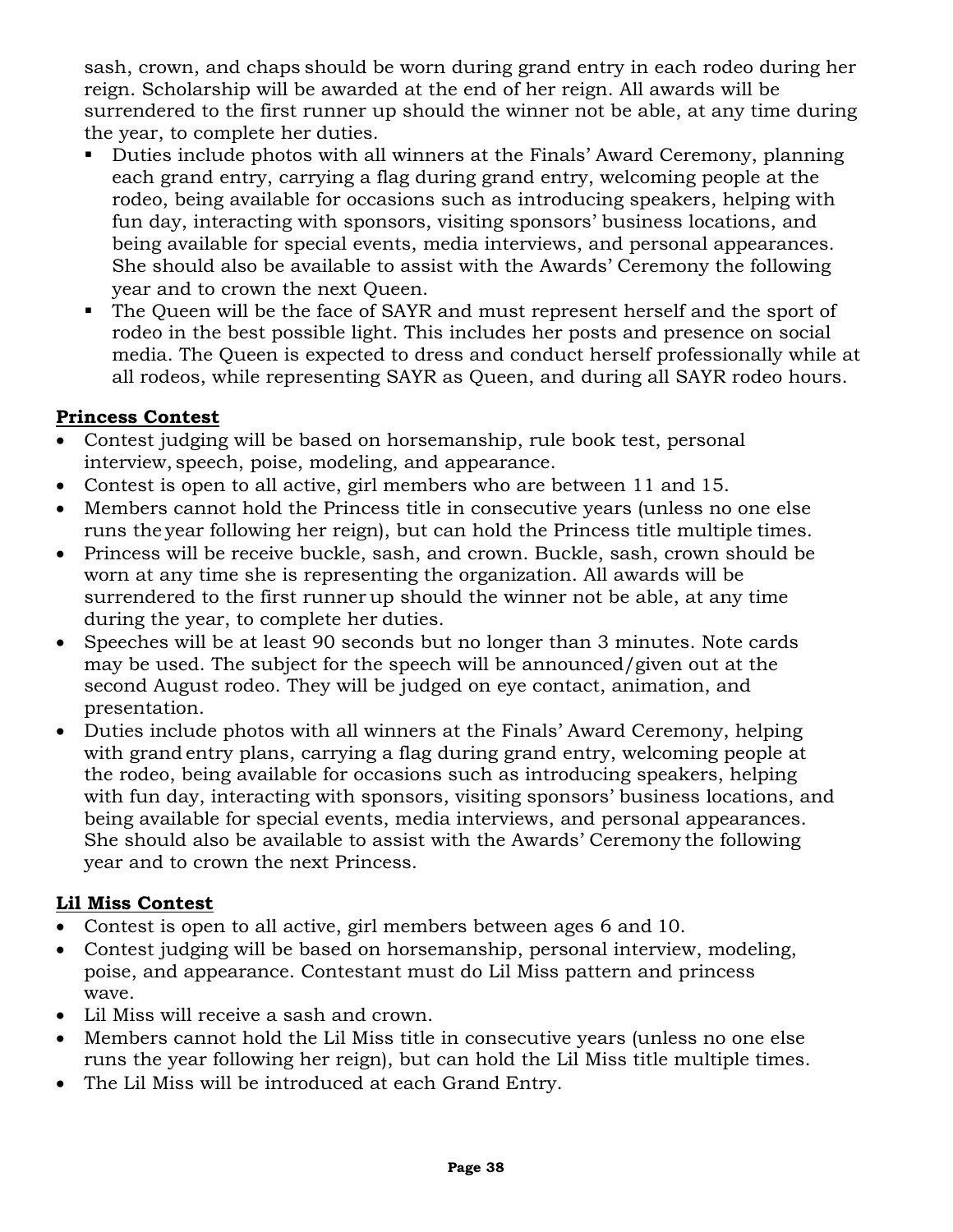#### **Tiny Miss Contest**

- Contest is open to all active, girl members up to age 5.
- Contest judging will be based on horsemanship (may be led by an adult in rodeo attire), personal interview, modeling, poise, and appearance. Contestant must do Tiny Miss pattern and princess wave.
- Tiny Miss will receive a sash and crown.
- Members cannot hold the Tiny Miss title in consecutive years (unless no one else runs the year following her reign), but can hold the Tiny Miss title multiple times.
- The Tiny Miss will be introduced at each Grand Entry.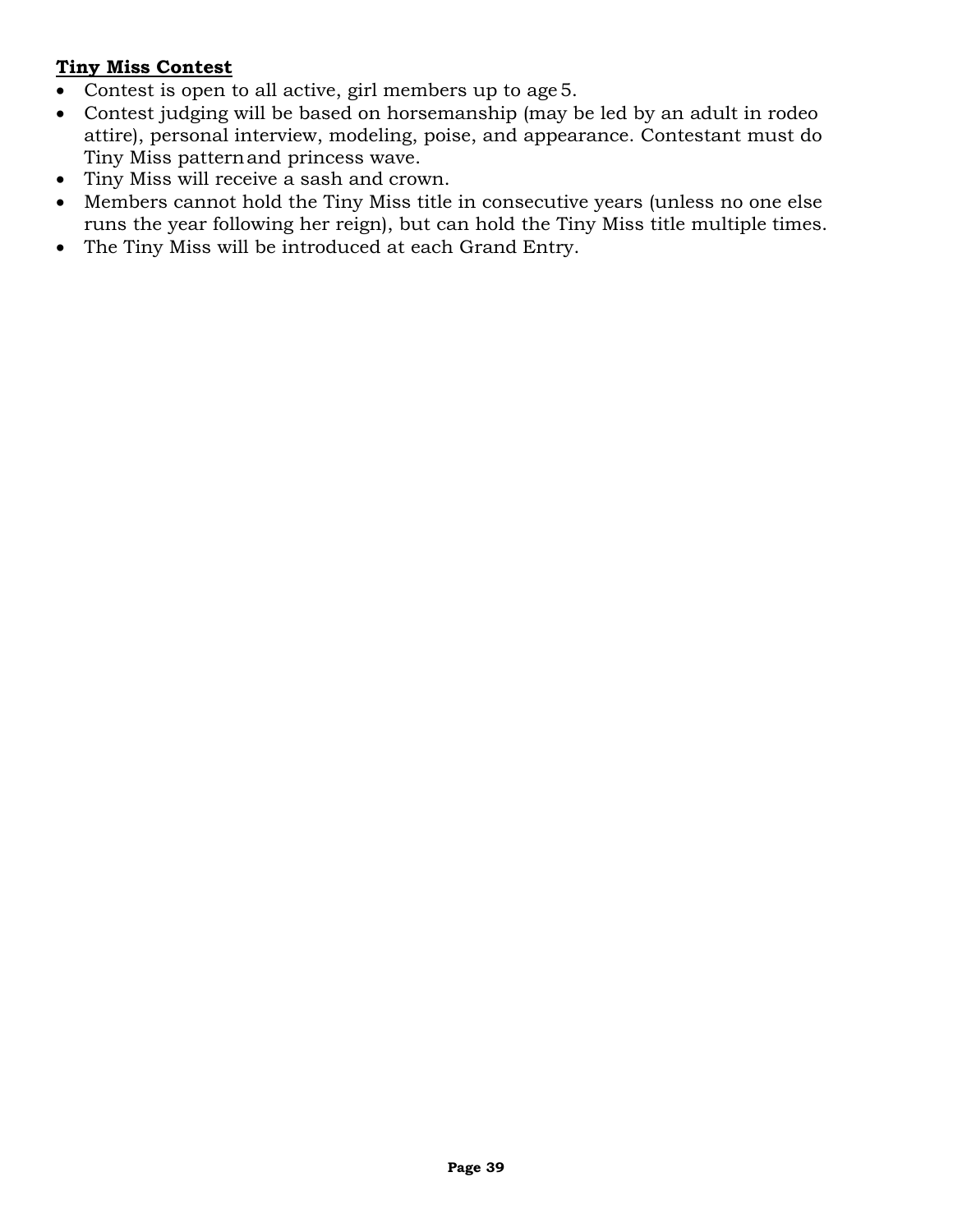# **2022 Rodeo Dates**

#### **Fun Day**

February 12

#### **Rodeos**

March 4-5 April 22-23 May 20-21 June 24-25 **ALL** Raffle Tickets and Money Due July 29-30 August 26-27 September 16-18

Finals October 7-9

## **Bible Verses - Verses for a Treat**

| Luke 12:25-26          |
|------------------------|
| Acts $4:12$            |
| Proverbs 21:2          |
| Matthew 6:14-15        |
| 1 Corinthians 16:13-14 |
| Philippians 2:3-5      |
| Psalm 18:1-3           |
| Mark 12:29-31          |
|                        |

Each SAYR member who says the monthly verse at the rodeo will receive a treat. Those members who say it for ALL 8 rodeos will receive recognition at our Finals awards. The verse must be said at any time during the day to one of the workers in registration. The member must be present at the rodeo to receive credit for saying the verse for that rodeo.

# **SAYR Scholarships (For our Senior Division Competitors)**

- \$1,000 Leadership (voted on by judges, arena directors, event directors and board except for Joe and Melody)
- \$1,000 Sportsmanship (voted on by judges, arena directors, event directors and board - except for Joe and Melody)
- \$600 Queen Scholarship given at the completion of reign
- \$500 Senior division High point person with highest number of points in Senior division
- \$300 -Bible Verse Scholarship given to all in Senior division who learn and say every bible verse at every rodeo
- \$250 -Peer Scholarship voted on by peers in Senior division

Scholarship votes resulting in ties will have money split between tied competitors.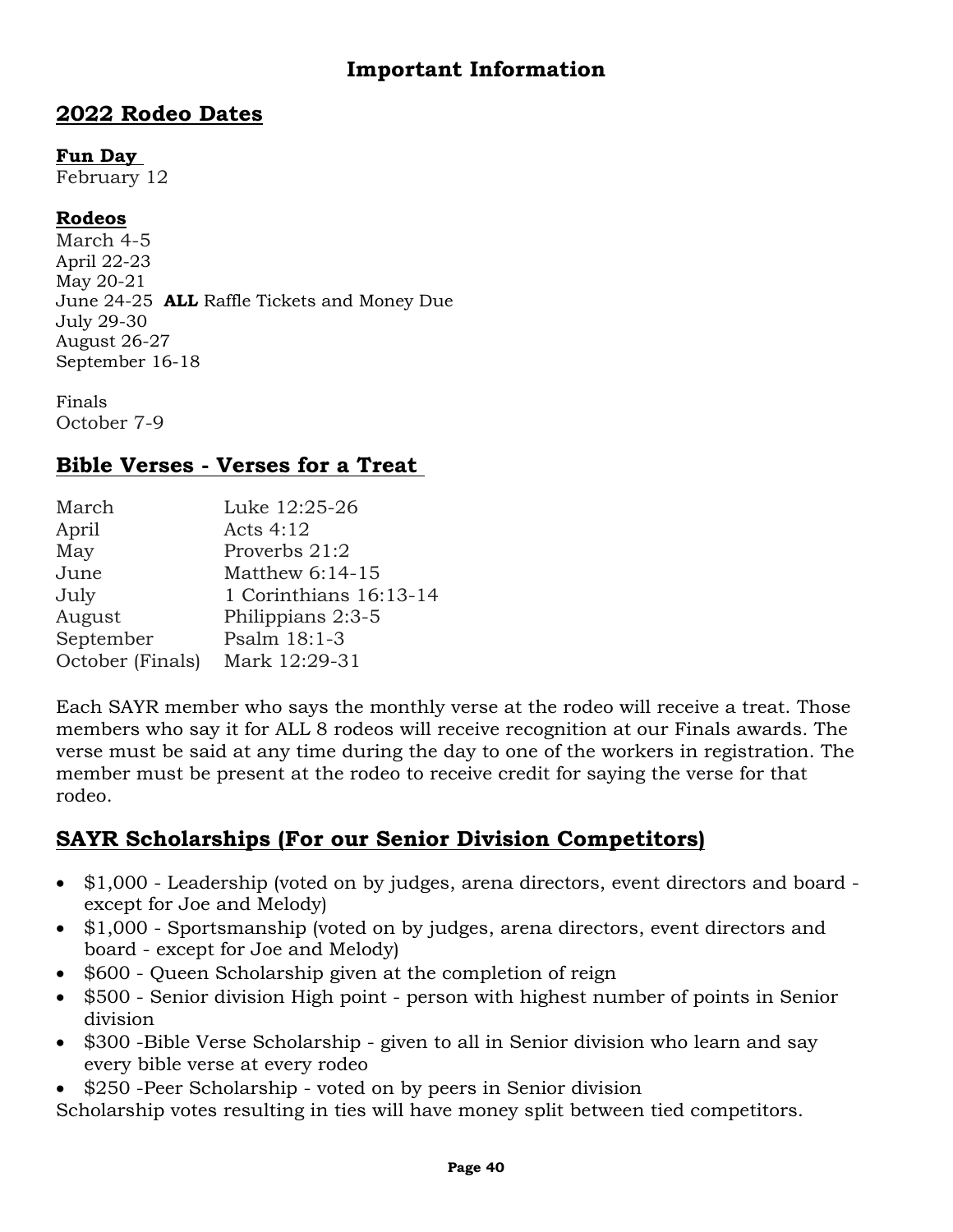## **Exhibition Runs**

- 1. Exhibitions will be run at the **end** of each event. (No exhibitions will be run during Finals Rodeo).
- 2. Exhibitions are \$14 event fee, full stock fee, arena fee, and if applicable, non-member fee.
- 3. There will be no payouts, placements, or points awarded for exhibition runs.
- 4. There will be no exhibitions outside of the competitors' normal, age-group events.
- 5. There is a limit of (3) exhibitions allowed per person per event.

# **Side Jackpots**

- 1. Side Jackpots are run using Rodeo Rules.
- 2. Only eligible SAYR contestants may enter the jackpots (ages 2-19).
- 3. Side Jackpot cost is \$10.
- 4. Each contestant gets only (1) run. This counts for both the side jackpot and their SAYR competition run.
- 5. This will be an 80/20 jackpot.

## **Prepayment**

- Prepayment is available for those who wish to prepay online before each rodeo.
- Your prepayment receipt/ email MUST be presented at registration.
	- If you pay by PayPal, you **MUST** pay using Friends and Family or an additional fee will be due upon registration.

**2022 Raffle Tickets** are due NO later than **June 25, 2022**. **No** tickets will be accepted without payment, and no payment will be accepted without tickets. Tickets should be returned with payment in provided envelope with SAYR member's name printed on the outside. SAYR member's name should be printed on each ticket stub on provided line.

When a contestant scratches or receives a disqualification (DQ) in an event, it will be as though the contestant did not compete in the event. As such, that event will **not** count toward the requirement of events/ rodeos for Finals.